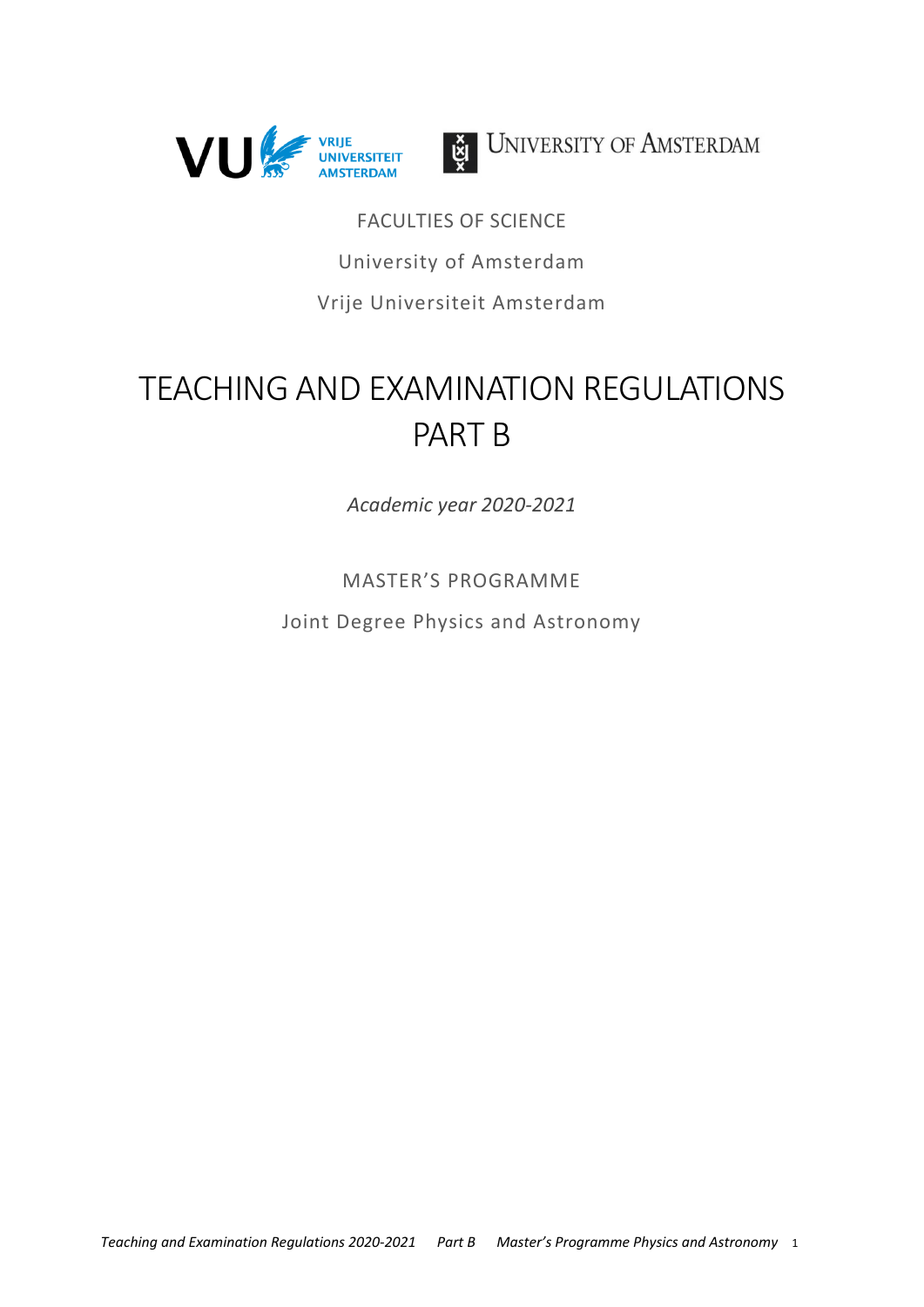# Table of Contents

| Chapter 1.                                                                                   |  |
|----------------------------------------------------------------------------------------------|--|
|                                                                                              |  |
|                                                                                              |  |
|                                                                                              |  |
|                                                                                              |  |
|                                                                                              |  |
|                                                                                              |  |
|                                                                                              |  |
|                                                                                              |  |
|                                                                                              |  |
| Article B-3.3 - Restrictions on the number of students admitted to the master's programme  8 |  |
|                                                                                              |  |
|                                                                                              |  |
| Chapter 4.                                                                                   |  |
|                                                                                              |  |
|                                                                                              |  |
|                                                                                              |  |
|                                                                                              |  |
|                                                                                              |  |
|                                                                                              |  |
|                                                                                              |  |
|                                                                                              |  |
|                                                                                              |  |
| Article B-4.10 - Double Master's Degree Mathematics and Physics and Astronomy/track          |  |
|                                                                                              |  |
|                                                                                              |  |
| Article B-4.12 - Participation in courses and rules for priority admission 13                |  |
|                                                                                              |  |
| Article B-4.14 - Research Project (including master's Thesis and Colloquium)  13             |  |
| Chapter 5.                                                                                   |  |
|                                                                                              |  |
| Chapter 6.                                                                                   |  |
|                                                                                              |  |
| Chapter 7.                                                                                   |  |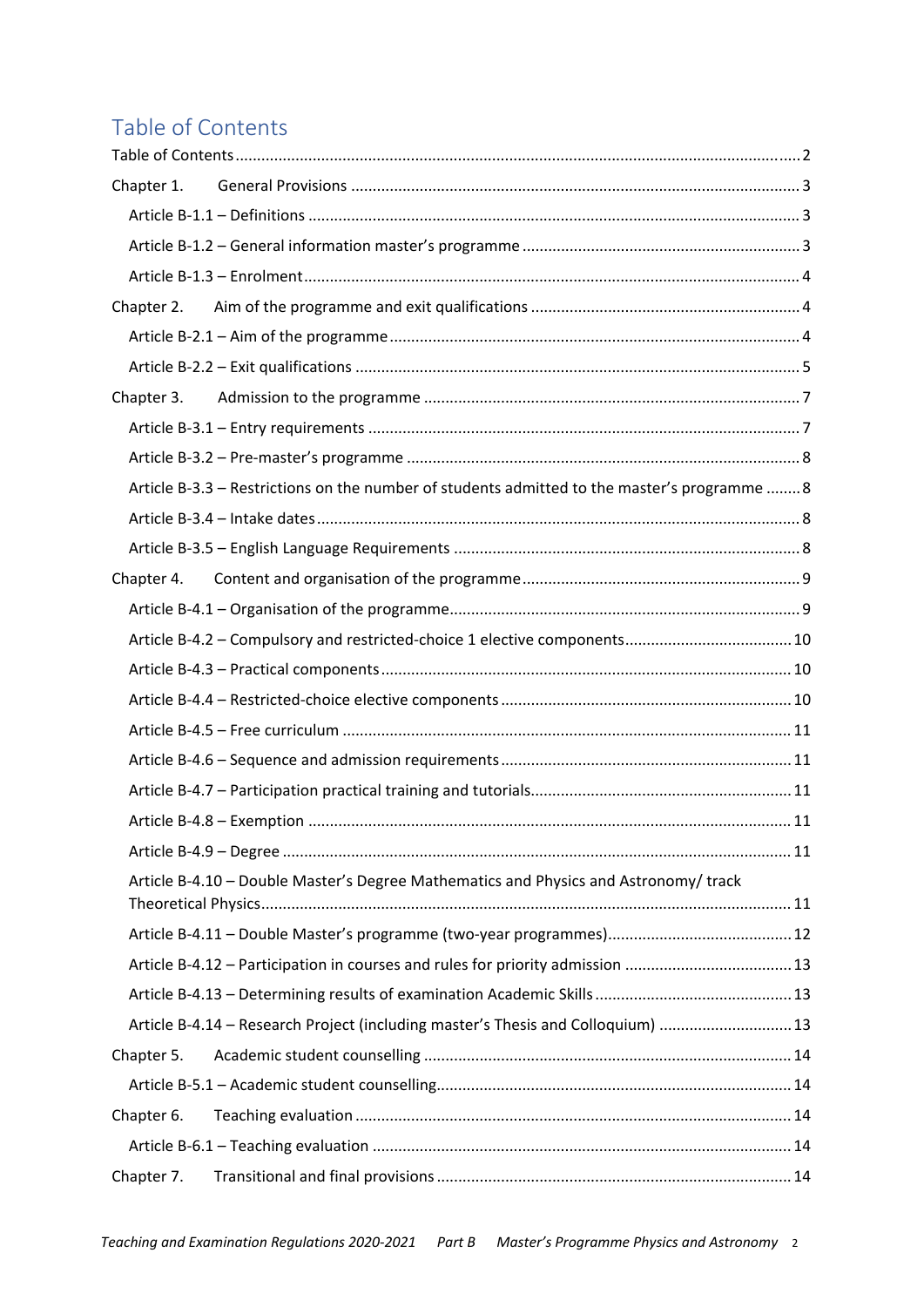| Appendix 1 |                                                                                    |  |
|------------|------------------------------------------------------------------------------------|--|
|            |                                                                                    |  |
|            |                                                                                    |  |
|            |                                                                                    |  |
|            |                                                                                    |  |
|            |                                                                                    |  |
|            |                                                                                    |  |
|            |                                                                                    |  |
|            |                                                                                    |  |
| Appendix 2 |                                                                                    |  |
| Appendix 3 | Final attainment levels of the Major Teaching, and learning objectives minor TESLA |  |

# Chapter 1. General Provisions

### Article B‐1.1 – Definitions

In addition to part A, the following definitions are used in part B:

|                | a. Research project | Compulsory internship including master's thesis and        |
|----------------|---------------------|------------------------------------------------------------|
|                |                     | colloquium                                                 |
|                | b. Study Plan       | An individual study plan for the student's master          |
|                |                     | programme                                                  |
| C <sub>1</sub> | Course              | Education imparted in a series of lessons or meetings      |
|                | d. Admissions Board | Track-specific committee (track coordinator + VU/UvA staff |
|                |                     | member) that decides on admission                          |

### Article B‐1.2 – General information master's programme

- 1. The Master's programme Physics and Astronomy (CROHO 65016), is offered on a full‐time basis and the language is English.
- 2. In this document the reader should consider articles referring to the new track names to be applicable to the old tracks as well.
- 3. The programme has a workload of 120 EC.
- 4. A component of the programme generally consists of 3 EC or multiples of this number.
- 5. Within the programme Physics and Astronomy, the following tracks are offered:
	- a. Advanced Matter and Energy Physics;
	- b. Astronomy and Astrophysics;
	- c. Biophysics and Biophotonics;
	- d. Gravitation, Astro‐ and Particle Physics in Amsterdam (GRAPPA);
	- e. Science for Energy and Sustainability;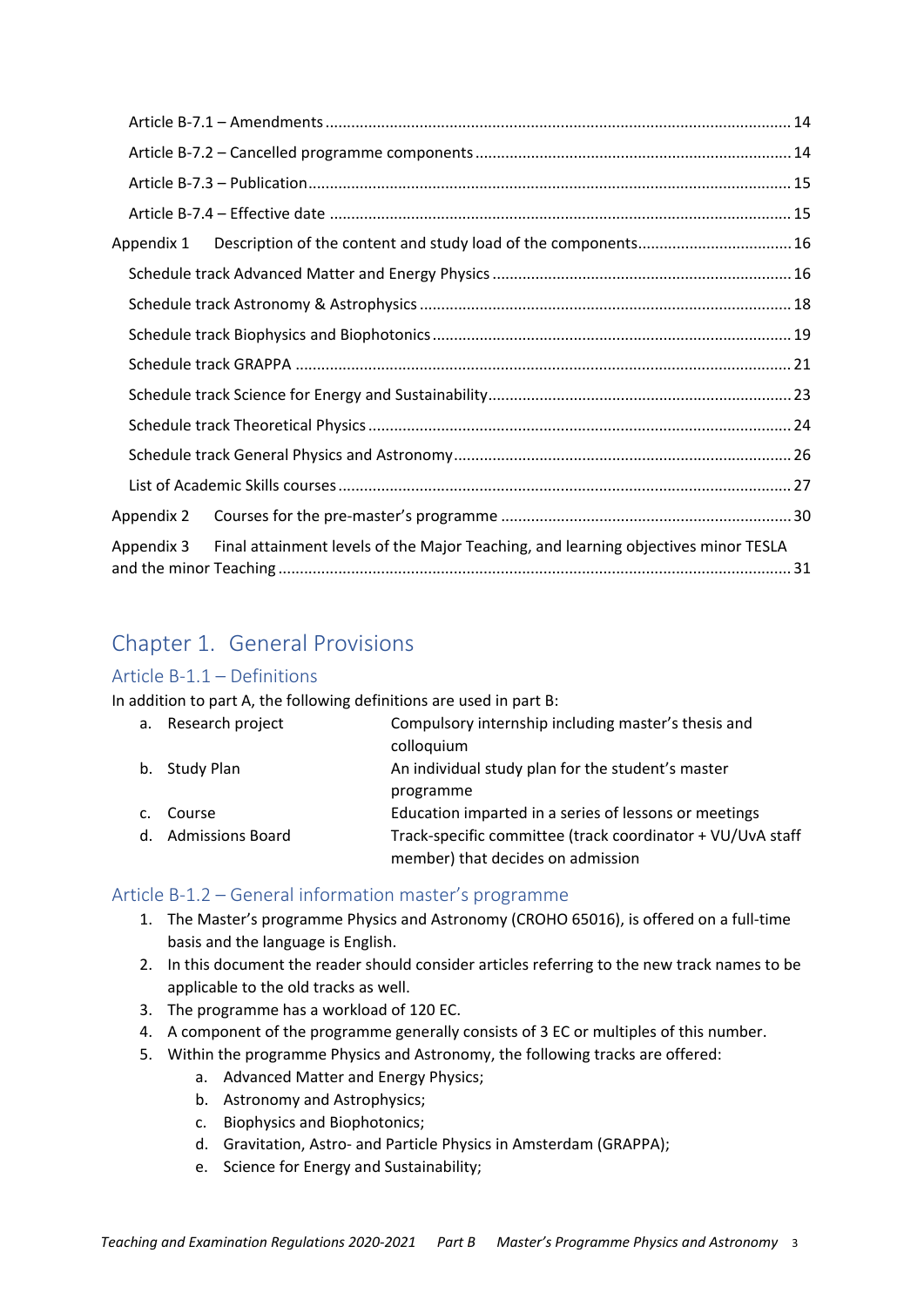- f. Theoretical Physics;
- g. General Physics and Astronomy.
- 6. In each Master track the student may choose a major or a minor from the list below (see Article B4.1).
	- a. Major Science Communication;
	- b. Major Science in Society;
	- c. Major Teaching;
	- d. Minor Teaching;
	- e. Minor Tesla.
- 7. The student determines the content of the master's programme in consultation with the track coordinator of the master's programme and according to the rules of Chapter 3. The study programme must be approved by the Examinations Board. For this purpose, a complete Study Plan has to be submitted to the Examinations Board. The student submits this plan, approved by the track coordinator, to the Examinations Board. If the student wants to change the contents of the study programme, the student promptly consults with the track coordinator of the study programme. If this results in a new plan the student submits this plan, approved by the track coordinator, to the Examinations Board.

#### Article B‐1.3 – Enrolment

The programme starts at the beginning of the first semester (September). This enrolment date ensures a programme that can be expected to be completed within the official period.

# Chapter 2. Aim of the programme and exit qualifications

### Article B‐2.1 – Aim of the programme

- 1. The general objective of the Master's programme is to provide students with such knowledge, skills, abilities and insight in the field of Physics and/or Astronomy, including the necessary mathematical, experimental, computational and communicative skills, to enable them to work as a professional Physicist or Astronomer, or to become qualified to pursue advanced training as scientific researcher.
- 2. The programme also aims at furthering the understanding of the position and role of physics and astronomy in the sciences and in society, and to further a social sense of responsibility.
- 3. The aim of the Master's programme in Physics and Astronomy, is to:
	- a. educate students to become independent academic professionals, through conducting fundamental scientific research as well as working with current scientific knowledge, and applying this knowledge in new and continuously changing practical situations;
	- b. actively stimulate interdisciplinary collaboration in the development of science, based on knowledge in the field of physics/astronomy;
	- c. offer students the possibility to develop skills, knowledge and insight in a specialisation in the field of physics/astronomy, with emphasis on formulating relevant scientific questions and the approach to formulate answers to these questions;
	- d. provide student‐oriented education that is of a high, internationally recognised quality;
	- e. offer students the opportunity to gain knowledge and insight in an international setting;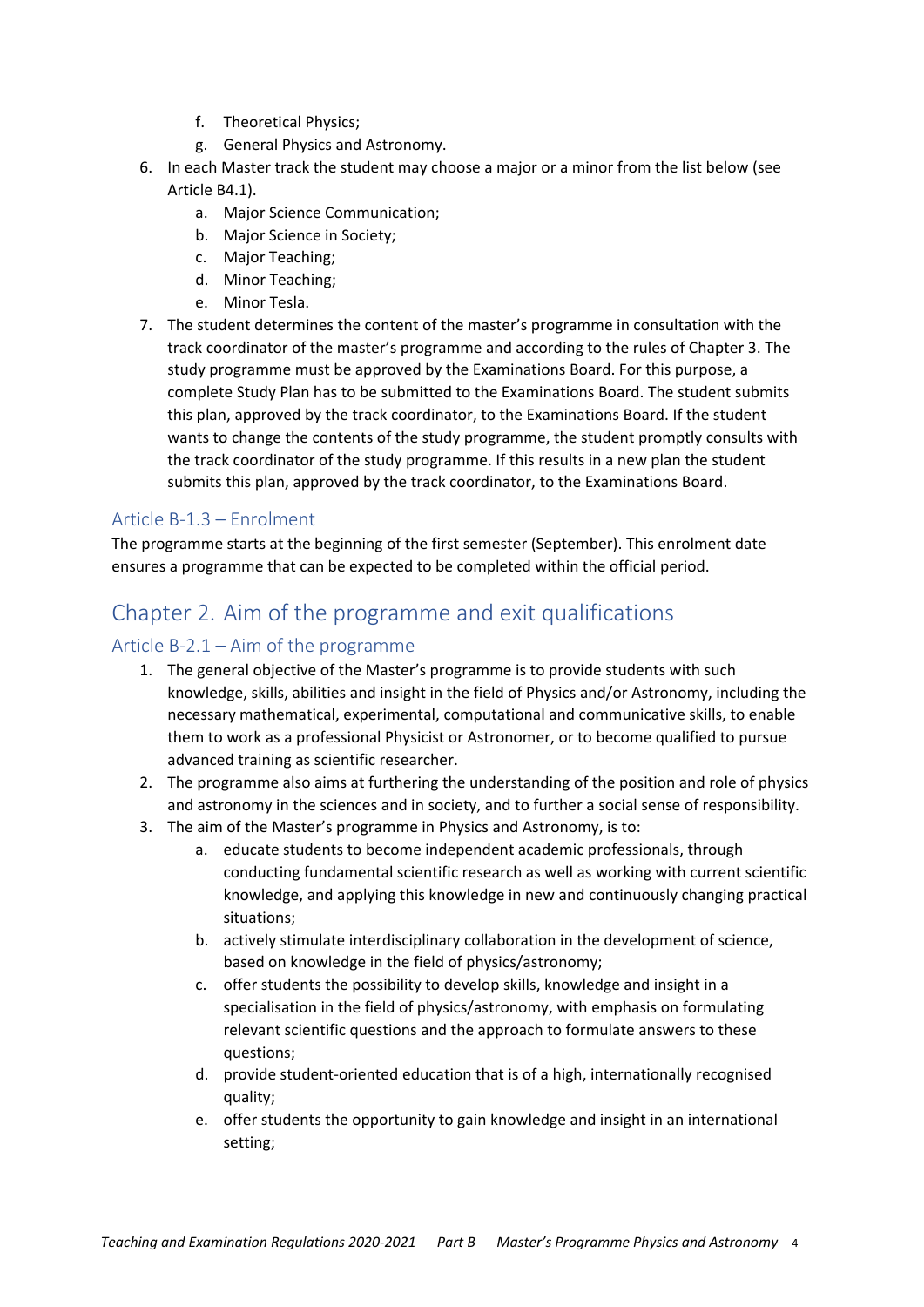- f. provide an inspiring academic learning environment, and to offer feasible study specialization programmes to a demanding and heterogeneously composed student population;
- g. develop the ability in students to convey acquired knowledge to others.

# Article B‐2.2 – Exit qualifications

- 1. The graduate of the Master's programme Physics and Astronomy:
	- a. has a thorough theoretical and practical knowledge of modern physics/astronomy, including the knowledge of other disciplines required for that purpose;
	- b. has a thorough knowledge of theoretical and/or experimental methods and research experience in at least one sub-area within the physics/astronomy discipline;
	- c. is able to become acquainted with other sub‐areas of the physics/astronomy discipline within a reasonable period of time;
	- d. is able to formulate a research plan based on a realistic problem definition within the physics/astronomy discipline;
	- e. is able to analyse and formulate research results and to draw conclusions;
	- f. is able to write a scientific report or an internationally accessible scientific publication and to participate in discussions on (specialised) topics in the field of study;
	- g. is able to consult international professional literature in the relevant sub‐areas and to apply the knowledge gained from that;
	- h. is able to apply one's knowledge of physics/astronomy in a broader (multidisciplinary) context;
	- i. is employable in those positions for which knowledge and research skills in the field of physics/astronomy are a prerequisite;
	- j. has sufficient knowledge of, and insight in the social role of physics/astronomy to make a sound choice regarding one's own profession, as well as in the exertion of this profession;
	- k. is able to cooperate with other people, to convey knowledge to other people, and to give a presentation both to discipline specialists and to a broader audience.
	- l. is familiar with the rules of scientific integrity and is acting accordingly.
- 2. Students selecting an experimental or observational master's programme must be able to independently conduct experiments, or devise observations and the corresponding controls, conducting and evaluating these within a given period of time. In addition, each graduate in the programme curriculum:
	- a. is able to compare and incorporate obtained research results and conclusions within the framework of the results of other scientists;
	- b. is able to form a vision on the development of scientific research in the field of physics/astronomy;
	- c. is able to quantitatively and qualitatively analyse physics/astronomy processes, to incorporate data in existing or new models and to present the results at various levels of abstraction.
- 3. In addition to paragraph 1 and 2, the student who has completed the track Advanced Matter and Energy Physics has obtained the following track‐specific qualifications:
	- a. a well‐founded knowledge of the theoretical background behind experimental physics in the sub‐disciplines: (hard and soft) condensed matter physics; atomic and laser physics;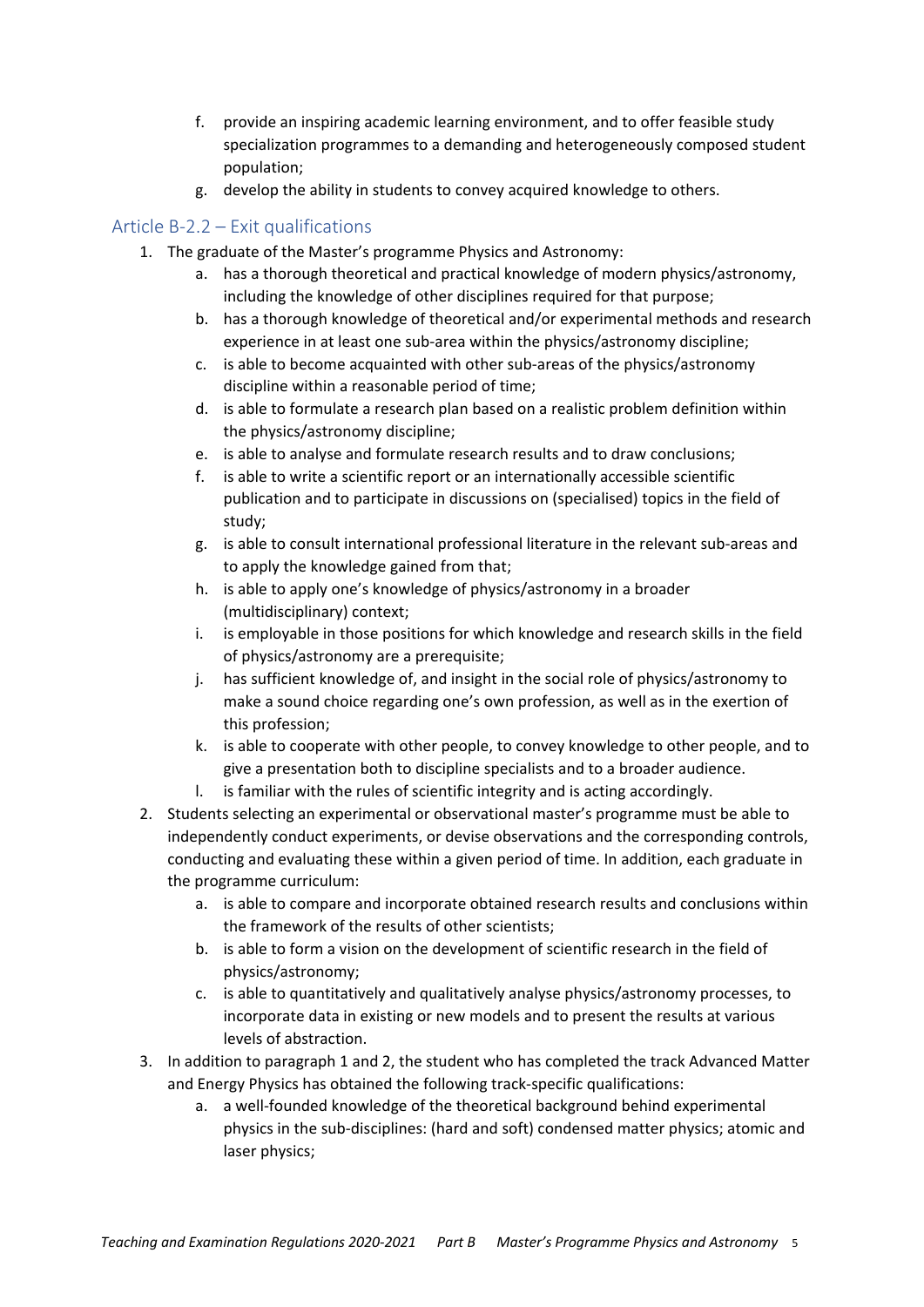- b. a well‐founded knowledge of experimental approaches of relevance in modern research into at least one of the following research fields:
	- i. emergent materials, strongly correlated electron systems and unconventional superconductivity;
	- ii. energy materials and processes for (solar) energy conversion;
	- iii. complex liquids, granular and soft bio-matter;
	- iv. high‐precision laser spectroscopy, ultracold quantum gases, quantum information and simulation with ultracold atoms.
- c. proficiency in applying the theoretical knowledge learned to enable the interpretation of the results from experimental work ‐ executed by the graduate at least in part as an independent investigator able to do guided research ‐ in a research project in a field within or close to those given in section b above.
- 4. In addition to paragraph 1 and 2, the student who has completed the track Astronomy and Astrophysics has obtained the following track‐specific qualifications:
	- a. a well‐founded knowledge of experimental or theoretical approaches in at least one of the following research fields:
		- i. Matter near neutron stars and black holes
		- ii. Matter inside neutron stars
		- iii. Explosions and bursts near neutron stars and black holes
		- iv. Exoplanets and planet formation
		- v. Stars and stellar populations
		- vi. Advanced instrumentation
- 5. In addition to paragraph 1 and 2, the student who has completed the track Biophysics and Biophotonics has obtained the following track‐specific qualifications:
	- a. a well-founded knowledge of the physics background behind processes on a cellular or organ level;
	- b. a well‐founded knowledge of experimental or simulation approaches into at least one of the following research fields:
		- i. Novel imaging modalities;
		- ii. Novel therapeutic applications;
		- iii. Cellular biophysics;
		- iv. Organ biophysics;
	- c. proficiency in applying the theoretical knowledge learned to enable the interpretation of the results from experimental work ‐ executed by the graduate at least in part as an independent, principal investigator ‐ in a research project in a field within or close to those given in section b above.
- 6. In addition to paragraph 1 and 2, the student who has completed the track Gravitation, Astro‐ and Particle Physics in Amsterdam (GRAPPA) has obtained the following track‐specific qualifications:
	- a. a well‐founded theoretical knowledge in particle physics and/or astroparticle physics and/or cosmology;
	- b. a well‐founded knowledge of experimental or theoretical approaches in at least one of the following research fields:
		- i. Standard Model and Beyond the Standard Model Physics;
		- ii. Cosmology;
		- iii. Dark Matter;
		- iv. Gravitational Waves and tests of Gravity;
		- v. Cosmic Messengers;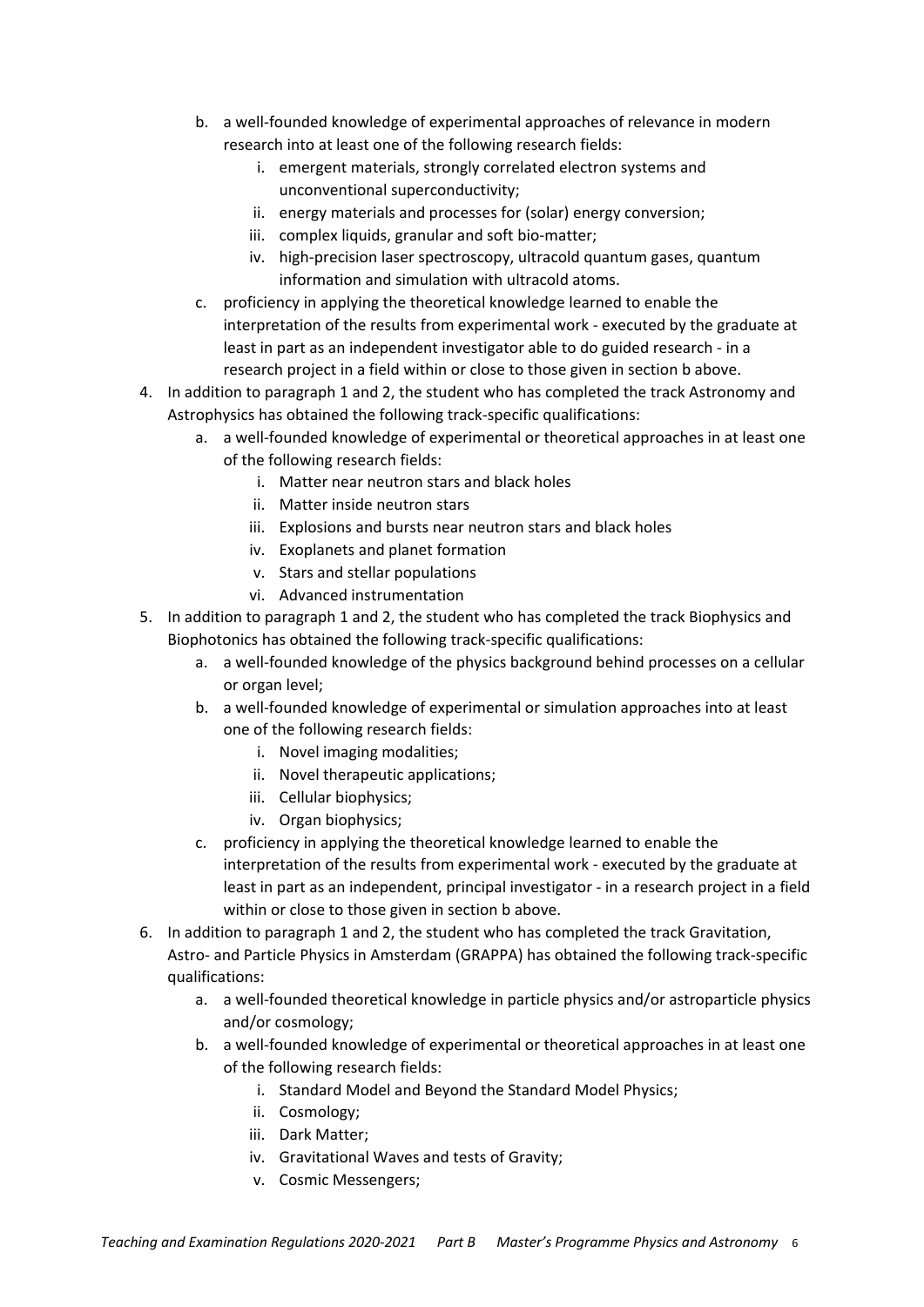- vi. (Astro‐)Particle Physics Detector R&D.
- 7. In addition to paragraph 1 and 2, the student who has completed the track Science for Energy and Sustainability has obtained the following track‐specific qualifications:
	- a. a thorough knowledge of the scientific, technological and societal challenges for our future associated with energy and sustainability problems;
	- b. proficiency in analysing and evaluating the current energy and sustainability problems;
	- c. proficiency in applying the acquired theoretical and practical insights in day‐to‐day practice at an institution, company or organization, strongly focused on providing scientific solutions to current and future energy and sustainability problems.
- 8. In addition to paragraph 1 and 2, the student who has completed the track Theoretical Physics has obtained the following track‐specific qualifications:
	- a. a well-founded and working knowledge of quantum field theory for particle physics as well as many‐body physics;
	- b. a thorough knowledge of the fundamental aspects of modern statistical physics and condensed matter theory;
	- c. the student is informed about basic concepts and techniques of theoretical physics;
	- d. the student is capable of finding the appropriate theoretical framework for a wide range of physics problems.
- 9. The exit qualifications of the majors and minors are stated in appendix 3.

# Chapter 3. Admission to the programme

### Article B‐3.1 – Entry requirements

- 1. Students who have successfully completed the following degrees may be admitted:
	- a. a Bachelor's degree in Physics and Astronomy, in Physics, in Applied Physics, or in Astronomy, awarded by a Dutch University;
	- b. a Bachelor's degree in *Bèta‐gamma met een Natuurkunde Major* (Bèta‐gamma with a Physics Major), awarded by the University of Amsterdam;
	- c. a bachelor's degree awarded by Amsterdam University College with a *Science Major, track Physics*, including the courses Electrodynamics, Quantum Physics and Mathematical Methods in Physics.
- 2. Without prejudice to the provisions of paragraph 1, the Admissions Board may grant admission to the study programme when concluding that the previous education of the candidate is equivalent to the bachelor's degree referred to in paragraph 1.
- 3. Without prejudice to the provisions of paragraphs 1 and 2 the Admissions Board may grant admission to a student whose previous education does not meet aforementioned requirements for admission to the study programme of a chosen track, when concluding that the candidate is able to meet the admission requirements within a reasonable period of time. At the request of a candidate, and if the Admissions Board has decided additional education feasible, the Admissions Board may draw up a pre‐master's programme of maximum 42 EC as an admission requirement. After completion of this pre‐master's programme a letter of admission will be issued, exclusively for the stated master's programme and track.
- 4. Without prejudice to the provisions of paragraphs 1, 2 and 3, when the Admissions Board decides that the additional required education on Bachelor's‐level for a candidate is for not more than 12 EC, direct admission to the master programme can be granted. In this case the additional course(s) to be taken by the student will be part of the *free* elective components.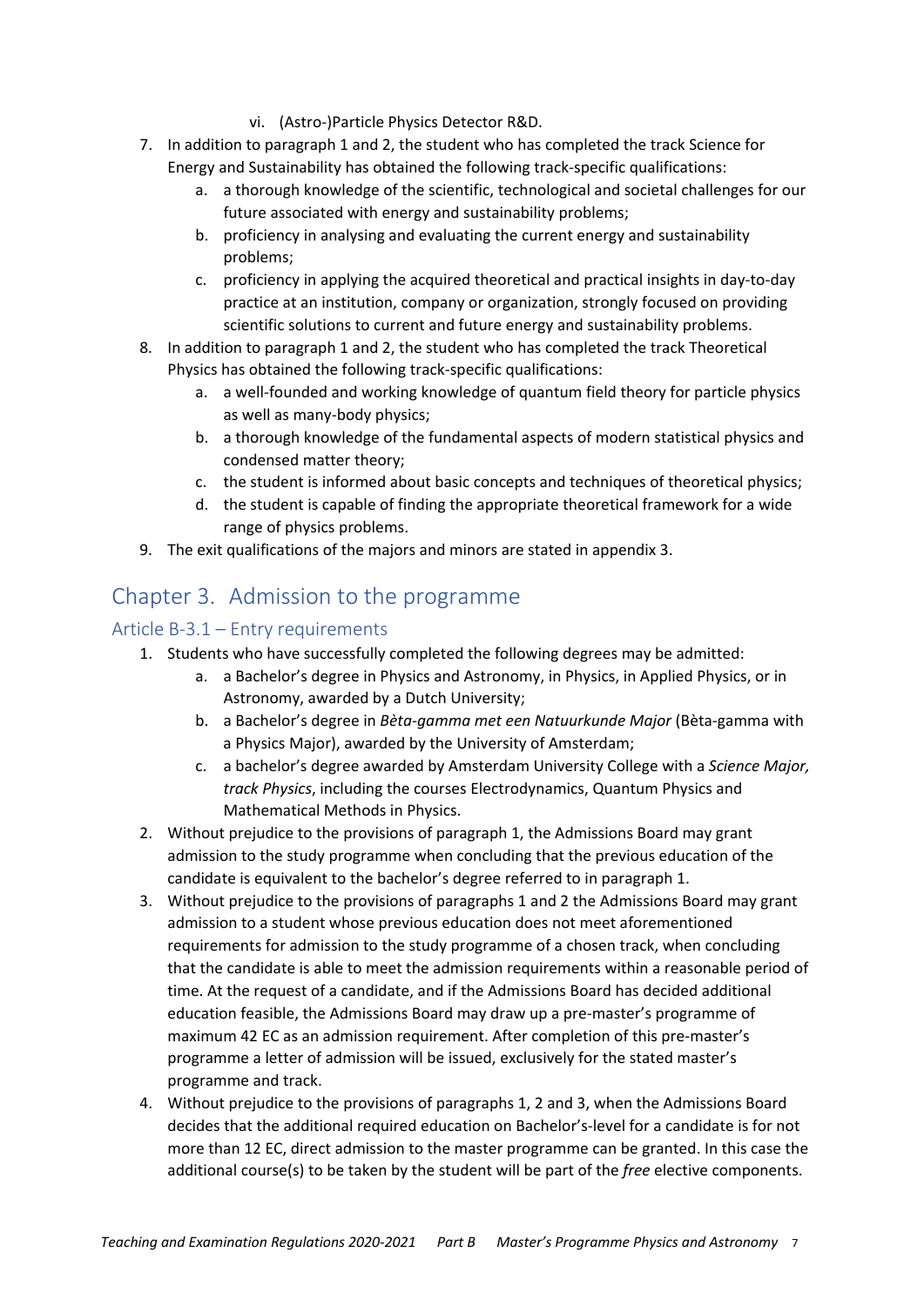#### Article B‐3.2 – Pre‐master's programme

- 1. Holders of a bachelor's degree in a field that sufficiently corresponds with the field of the master's programme may apply for admission to the pre‐master's programme. In accordance to Article B‐3.1 section 3 the Admissions Board may draw up a pre‐master's programme of maximum 42 EC. This pre‐master's programme may be taught partially in Dutch and partially in English. The programme must be completed in a maximum of 2 years.
- 2. The possible content of the pre-master's programme is described in section B of the Teaching and Examination Regulations for the Bachelor's programme Natuur‐ en Sterrenkunde. It is also listed in Appendix 2 of this TER B.
- 3. Proof of a successfully completed pre‐master's programme shall serve as confirmation of admission to the master's programme specified within it in the subsequent academic year.

# Article B‐3.3 – Restrictions on the number of students admitted to the master's

#### programme

No restrictions

### Article B‐3.4 – Intake dates

A request for admission to the master's programme starting in September must be received before June 30, 23.59 CEST in the case of both Dutch and non‐Dutch EU students, and before January 31, 23.59 CEST in the case of non‐EU students. Under exceptional circumstances, the Admissions Board may consider a request submitted after this closing date.

### Article B‐3.5 – English Language Requirements

- 1. The proficiency requirement in English as the official language can be met by the successful completion of one of the following examinations:
	- a. IELTS: 6,5, at least 6 on each sub‐score (listening/reading/writing/speaking);
	- b. TOEFL paper‐based: 580, paper‐delivered at least 22 on each sub‐score;
	- c. TOEFL Internet‐based test: 92, at least 22 on each sub‐score (listening/reading/writing/speaking); The foregoing examination must have been taken within two years before the student's enrolment.
	- d. C1 Advanced (CAE): minimal result 170 (overall C);
	- e. C2 Proficiency (CPE): minimal result 170 (overall C); Please note that the TOEFL‐code for the University of Amsterdam is 9011.
- 2. An exemption from the English examination referred to in the first paragraph shall be granted to students who:
	- a. have received a diploma in secondary or tertiary education in one of the following English‐speaking countries: Australia, Canada (English), New Zealand, Ireland, the United Kingdom or the United States of America;
	- b. hold an English‐language 'international baccalaureate' diploma;
	- c. possess a bachelor's degree from a Dutch university satisfying the requirement of sufficient command of the English language;
	- d. passed the final examination for the subject of English as part of one of the following diplomas: VWO, Belgian ASO (Flemish).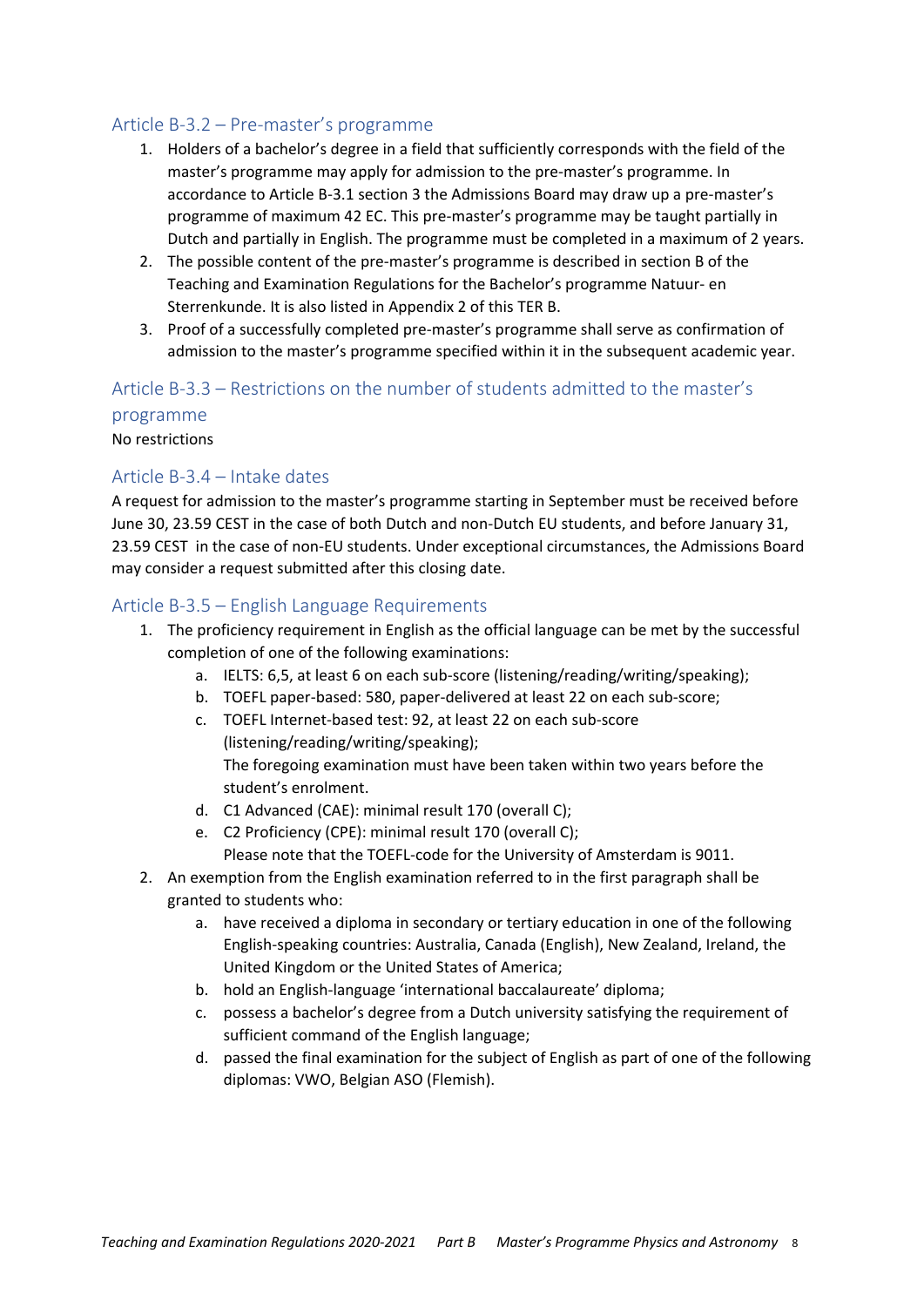# Chapter 4. Content and organisation of the programme

## Article B‐4.1 – Organisation of the programme

Depending on the specialization programme the study programme is composed of components according to Table 1.

A complete list of courses provided by the master's programme can be found in Appendix 1. Every component will be tested. Within the master's programme different types of testing and different types of teaching methods are used. These are described per component in Appendix 1 and in the course catalogue.

*Table 1.*

| Programme<br>Regular programme<br><b>Components</b>                       |                 | with a major  | Programme<br>with a minor |
|---------------------------------------------------------------------------|-----------------|---------------|---------------------------|
| <b>Compulsory and restricted-choice</b><br>elective components discipline | 36EC            | Total 24 EC   | 30 EC                     |
| Track specific compulsory project                                         | 6 <sub>EC</sub> |               | 6 EC                      |
| <b>Research Project (incl. thesis and</b><br>colloquium)                  | $60*FC$         | 36 EC         | 54 FC                     |
| Free elective components                                                  | 12 EC           |               |                           |
| <b>Academic skills in the Master</b>                                      | 6 <sub>EC</sub> |               |                           |
| Major or minor programme                                                  |                 | 60 EC         | 30 EC                     |
| <b>Total EC</b>                                                           | <b>120 EC</b>   | <b>120 EC</b> | <b>120 EC</b>             |

\* The research project is 60 EC. A different organization of the research project requires permission of the Examinations Board. The research project can be split in maximally 2 projects, 1 project is at least 36 EC. Each project is a multiple of 6 EC. The second research project is at least 18 EC.

- 1. The student can choose between the regular programme and a programme containing a major or a minor. These are:
	- a. Major Science Communication (VU);
	- b. Major Science in Society (VU).
	- c. Major Teaching (UvA or VU);
	- d. Minor Teaching (UvA or VU);
	- e. Minor Tesla (UvA);
- 2. Regarding majors:

A major consists of 60 EC. It has to be combined with disciplinary components as listed in table 1, with the general compulsory components in order to meet the general requirements of the programme. Students have to go through a separate intake procedure for admission to a major.

3. Regarding the major Teaching:

Students who have completed an Educative minor of 30 EC during their bachelor's programme may submit a non‐standard study programme for approval to the Examinations Board of the *Interfacultaire Lerarenopleidingen*, after discussing this non‐standard study programme with the coordinator of the major Teaching and the track coordinator of the master's programme. The exit qualifications of the major can be found in Appendix 3.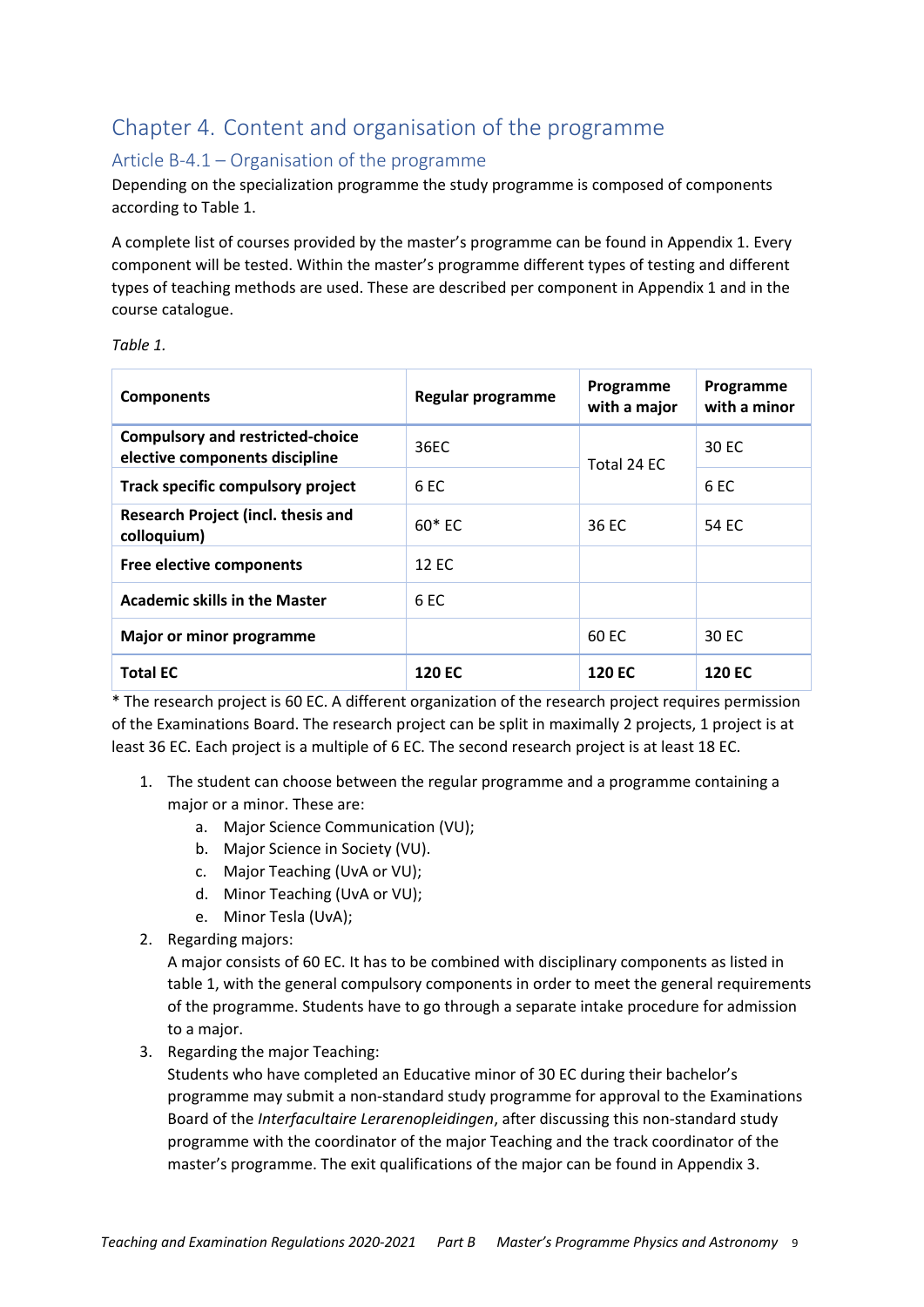Students first have to finish 48 EC of the obligatory research part of the programme before starting the major Teaching.

4. Regarding the minor Tesla:

The minor Tesla consists of 30 EC. It must be combined with a regular programme, comprising at least 90 EC. The minor consists of a course component and a project‐based component. This project‐based component has to be supervised by a Faculty of Science examiner and is subject to prior approval by the Physics & Astronomy programme director, as well as the Examinations Board. An examiner from the research programme has to be appointed as a second assessor. The learning objectives of this minor can be found in Appendix 3.

### Article B-4.2 – Compulsory and restricted-choice 1 elective components

- 1. The regular programme includes compulsory and restricted‐choice 1 elective components with a total study load of at least 12 EC. The contents and format of these components of the various tracks are listed in Appendix 1 and further described in the Course Catalogue, stating the necessary entry requirements for successful participation in the component.
- 2. On written recommendation of the track coordinator at most one of these components may be replaced by another elective course provided that the exit qualifications of the track are met.

### Article B‐4.3 – Practical components

- 1. In addition to, or instead of, classes in the form of lectures, the elements of the master's examination programme often include a practical component as defined in article A‐1.2 of part A. Appendix 1 contains information on the types of classes in each part of the programme. Attendance during practical components is mandatory.
- 2. When performing practical components, students must adhere to the faculty's safety regulations.
- 3. The programme consists of research‐related components with a study load of at least 60 EC (36 for a program with a the major, 54 for a program with a minor). The research‐related components always include the following compulsory components: a research assignment, a final report and a scientific presentation.

### Article B‐4.4 – Restricted‐choice elective components

- 1. Students choose components in the field of the discipline in consultation with the track coordinator of the master's programme and according to the rules stated in Table 1 above, Appendix 1 and in the Course Catalogue of the study programme. On written recommendation of the track coordinator at most 12 EC of these components may be chosen from another track.
- 2. Restricted-choice elective components are considered to be those components in the field of the discipline stated in Appendix 1, and included in the Course Catalogue of the discipline, or of components offered by another Dutch or foreign university, being according to the Examinations Board of a comparable level.
- 3. Course components successfully completed elsewhere or that are not included in Appendix 1 during the programme may supplement the student's examination programme, subject to prior permission from the Examinations Board. The courses have to be followed at an accredited university or institute.
- 4. In exceptional cases, and only after the agreement of the track coordinator, students may choose Bachelor's‐level free elective components as part of their programme.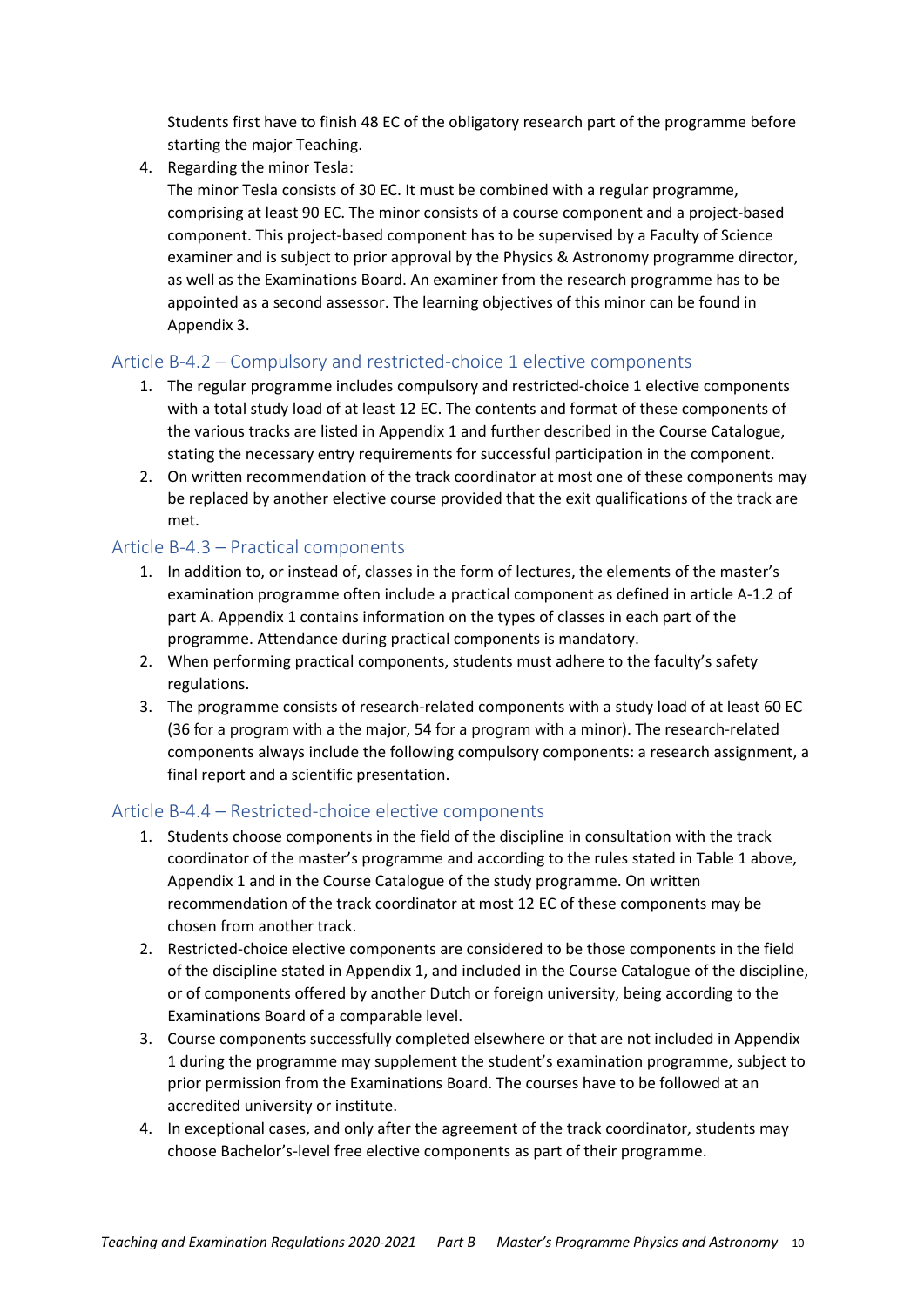5. In terms of content, restricted‐choice elective components must not show too much similarity to other components of the student's curriculum. The acceptable degree of similarity will be decided by the Examinations Board.

### Article B‐4.5 – Free curriculum

In consultation with the programme director, the student may compile a curriculum of his/her own choice, which has to be approved by the Examinations Board. The free curriculum must possess at least the extent, breadth and depth of a regular master's programme and must be in line with the learning outcomes of the degree programme. At least one half of the proposed curriculum has to consist of components of the regular programme (see Table 1), including the Research Project.

### Article B‐4.6 – Sequence and admission requirements

- 1. Participation in a course may be restricted to students that have completed certain other programme components. Information about sequence and admission requirements can be found in the course catalogue.
- 2. In cases where the result of a component has not been determined within the time periods mentioned in Article A‐4.4 of part A, this component may not be required as prior knowledge for the subsequent component.

### Article B‐4.7 – Participation practical training and tutorials

#### Not applicable

#### Article B‐4.8 – Exemption

- 1. At the written request of the student, the Examinations Board may exempt the student from taking one or more examination components, if the student:
	- a. Has passed a component of an academic or higher professional education programme that is equivalent in both content and level;
	- b. Has demonstrated through his/her work and/or professional experience that he/she has sufficient knowledge and skills with regard to the relevant component.
- 2. This exemption does not apply to the Research Project.
- 3. Exemptions from examinations (or parts thereof), if granted, will be valid for the same period of examinations.
- 4. A maximum of 60 EC can be accumulated through granted exemptions.

#### Article B‐4.9 – Degree

A student who passes the final examination of a programme is awarded a Master of Science degree. The degree awarded is stated on the diploma. The degree certificate will state that this is a joint degree.

# Article B‐4.10 – Double Master's Degree Mathematics and Physics and Astronomy/

#### track Theoretical Physics

- 1. The candidate must be admitted to both Master programmes.
- 2. The total study load of the programme of the candidate should amount to at least 180 EC, comprising
	- a. 46 EC Compulsory components;
	- b. 72 EC Master Project Mathematics and Theoretical Physics;
	- c. 12 EC Restricted‐ choice electives physics courses;
	- d. 38 EC Restricted‐ choice electives mathematics courses;
	- e. 12 EC Free‐choice elective courses.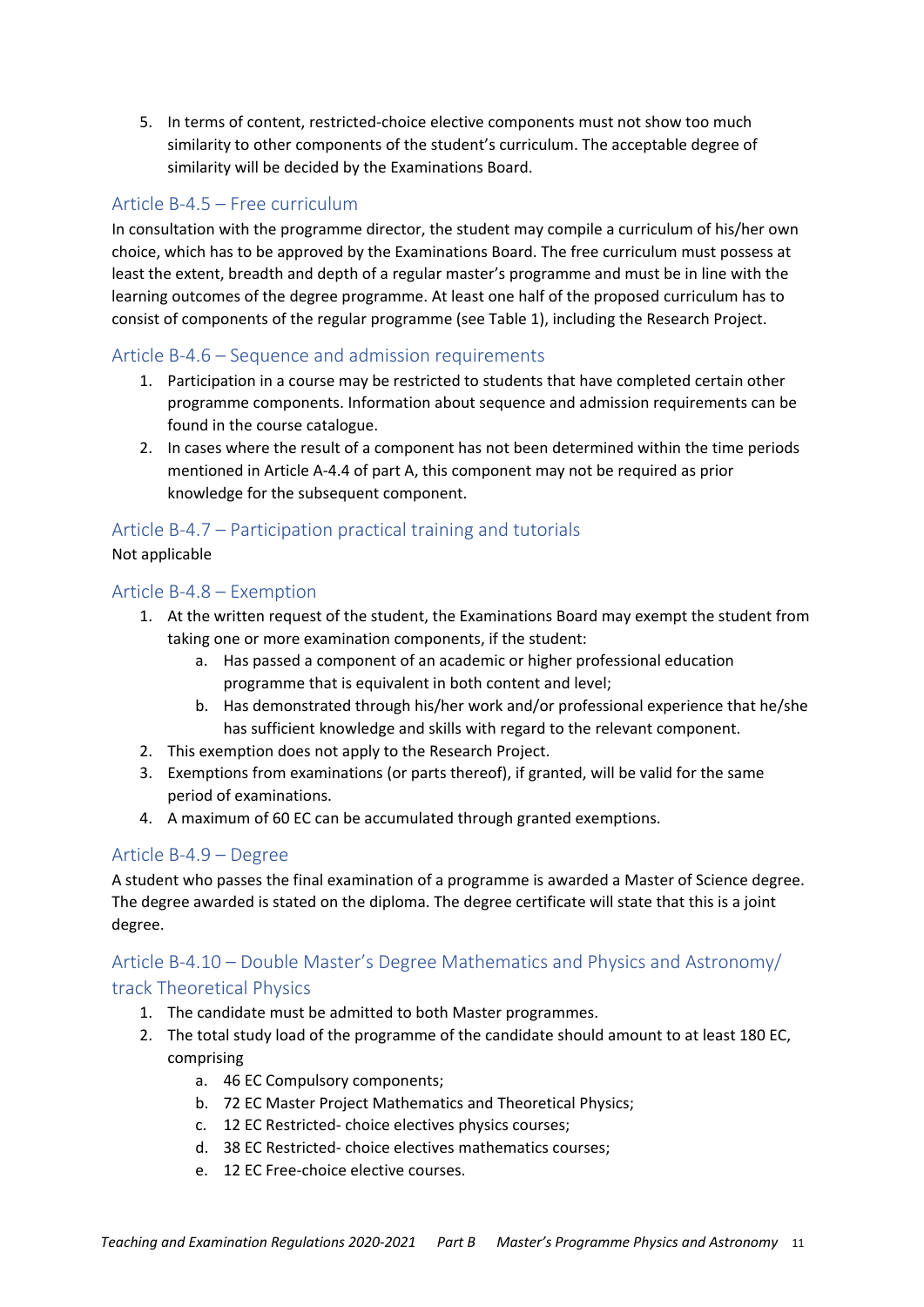- 3. The candidate has conducted an integrated research project Master Project Mathematics and Theoretical Physics (72 EC), replacing Master Project Mathematics (36 EC) and Research Project Physics and Astronomy (60 EC). This must be supervised by four examiners, two from each of the Master's programmes. The project must be assessed as a pass by both examiners according to the standards and procedures for the master's project assessment of the respective master's degrees.
- 4. The integrated research project of article B-4.10, point 3 can be replaced by two separate projects: Master Project Mathematics (36 EC), and Research Project Physics and Astronomy (60 EC). In this case the total load of the programme must be at least 192 EC.
- 5. The compulsory components are
	- a. Differential Geometry (8 EC)
	- b. Lie Groups (8 EC)
	- c. Quantum Field Theory (6 EC)
	- d. Statistical Physics & Condensed Matter Theory 1 (6 EC)
	- e. A joint course in Mathematics and Theoretical Physics. In 2020/2021 the course will be Topology in Physics (6 EC).
	- f. Master seminar Algebra, Geometry & Mathematical Physics (6 EC).
	- g. Student seminar Theoretical Physics (6 EC).
- 6. The restricted-choice elective physics courses consist of 12 EC of physics courses from the MSc Physics & Astronomy, including at least 6 EC from the track Theoretical Physics. The courses Mathematical Methods and Group Theory cannot be taken as part of these 12 EC. The Teaching and Examination Regulations of the MSc Physics & Astronomy contains the list of courses of the MSc Physics & Astronomy, and the sub list of courses from the track Theoretical Physics.
- 7. The restricted-choice elective courses from MSc Mathematics consist of 38 EC. It includes at least one of the courses Algebraic Topology 1, Algebraic Geometry 1 and Riemann Surfaces and contains two restricted‐choice electives from the list of advanced courses of the specialization directions Algebra & Geometry and Mathematical Physics. The Teaching and Examination Regulations of the MSc Mathematics contains the list of restricted‐choice elective courses of the MSc Mathematics (appendix 2 TER Mathematics part B), as well as the list of advanced courses in the specialization directions Algebra & Geometry and Mathematical Physics (art. B‐4.1.2 TER part B Mathematics).

### Article B‐4.11 – Double Master's programme (two‐year programmes)

In case a student combines two master's programmes and their components, the following requirements must be met in order to be awarded two master's degrees:

- 1. The total programme of the candidate should amount to at least 180 EC. The student follows the Physics and Astronomy Programme with a minor (cf. Table 1) (with 90 EC Physics and Astronomy components) and obtains 30 EC exemptions (instead of the minor) with courses from the other master's programme.
- 2. The candidate's work for the programme (lectures, research work, etc.) must be of such a standard that all the compulsory requirements of each of the two programmes have been met.
- 3. The candidate must have conducted separate research work for both master's degrees. This may consist of two separate research projects (incl. thesis and colloquium) with supervisors from the respective study programmes. In the case of an integrated research project, this must be supervised by four staff members, two from each of the study programmes. All staff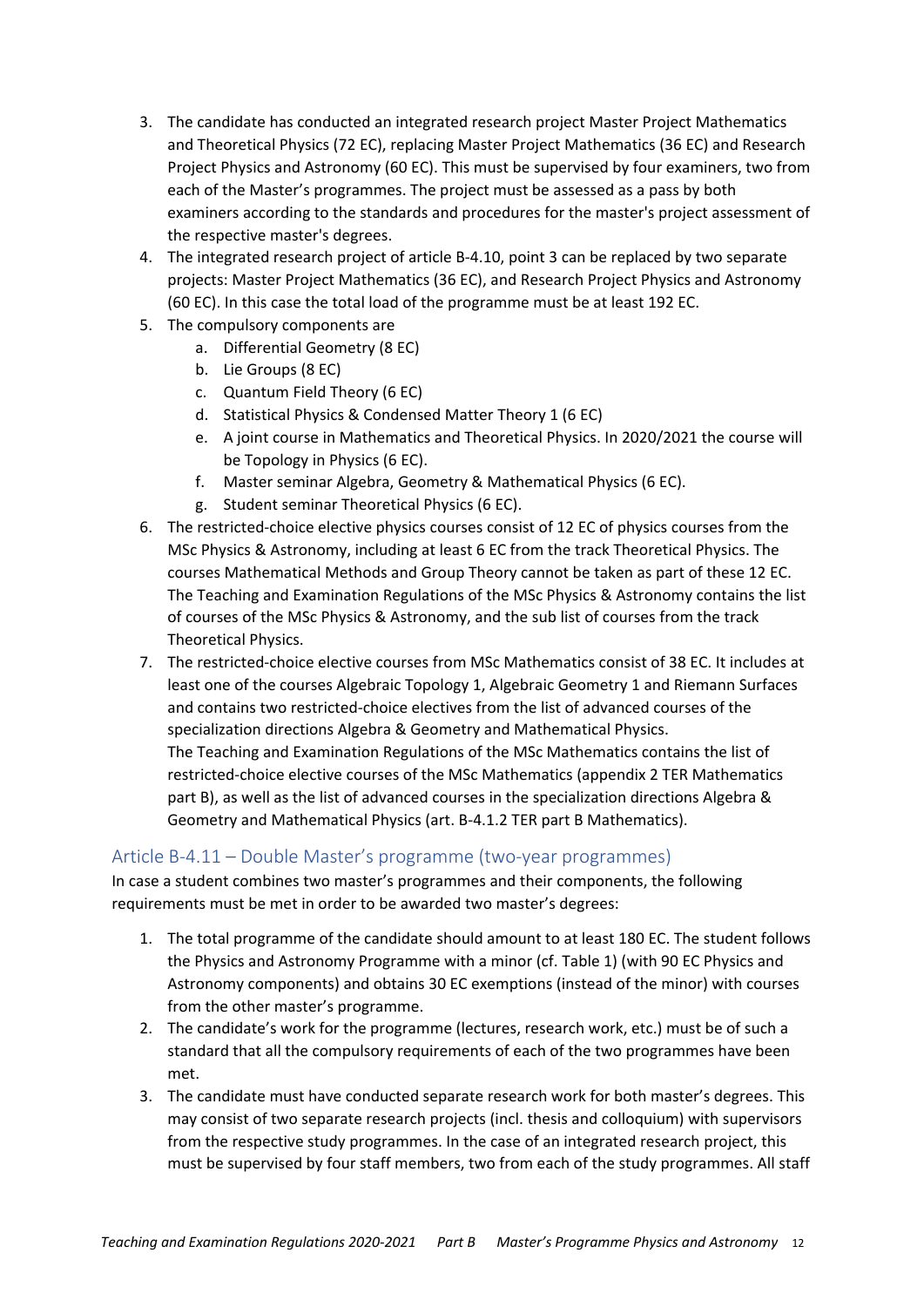members must assess the work as a pass. The total number of credits given for an integrated research project (incl. thesis and colloquium) is 3/4 of the sum of the credits given for two independent research projects.

4. The Examinations Boards of both study programmes must approve the student's double master's programme before the student commences the double master's programme.

#### Article B‐4.12 – Participation in courses and rules for priority admission

- 1. Every student must enrol for every component. To participate in courses, the student must enrol within the period indicated in Appendix 1 and in the Course Catalogue and according to procedures mentioned there. The student may be refused the opportunity to participate if he/she does not enrol or fails to enrol in time.
- 2. Admission to courses with limited capacity takes place based on previously established and published admission criteria and rules for priority admission, on the understanding that students enrolled in the programme are given priority over others when enrolling for courses in the compulsory part of their programme.
- 3. Persons who are not enrolled at the University have no right to participate in teaching and examination activities.

#### Article B‐4.13 – Determining results of examination Academic Skills

- 1. The Academic skills in the Master consist of components with a total study load of 6 EC.
- 2. The student may complete the Academic skills in the Master by participating in the relevant components as described in the Appendix 1 and in the Course Catalogue.

### Article B‐4.14 – Research Project (including master's Thesis and Colloquium)

- 1. It is mandatory that the student fills out a proposal in datanose (https://datanose.nl/), together with the examiner. The track coordinator and the examiner evaluate this proposal, and upon approval the student can start the research training. The examiner is a staff member of the VU or UvA Faculty of Science, appointed by the Examinations Board.
- 2. At the end of the Research Project, the examiner checks on the basis of the assessment form, if the student has sufficiently achieved the set exit qualifications.
- 3. For the assessment of the Research Project the advice and judgement of a second examiner is included, who pays particular attention to the structure and quality of the report and the presentation. The language of both the report and the presentation is English. The second examiner is a staff member of the VU and/or UvA Faculty of Science that is not directly involved with the research project.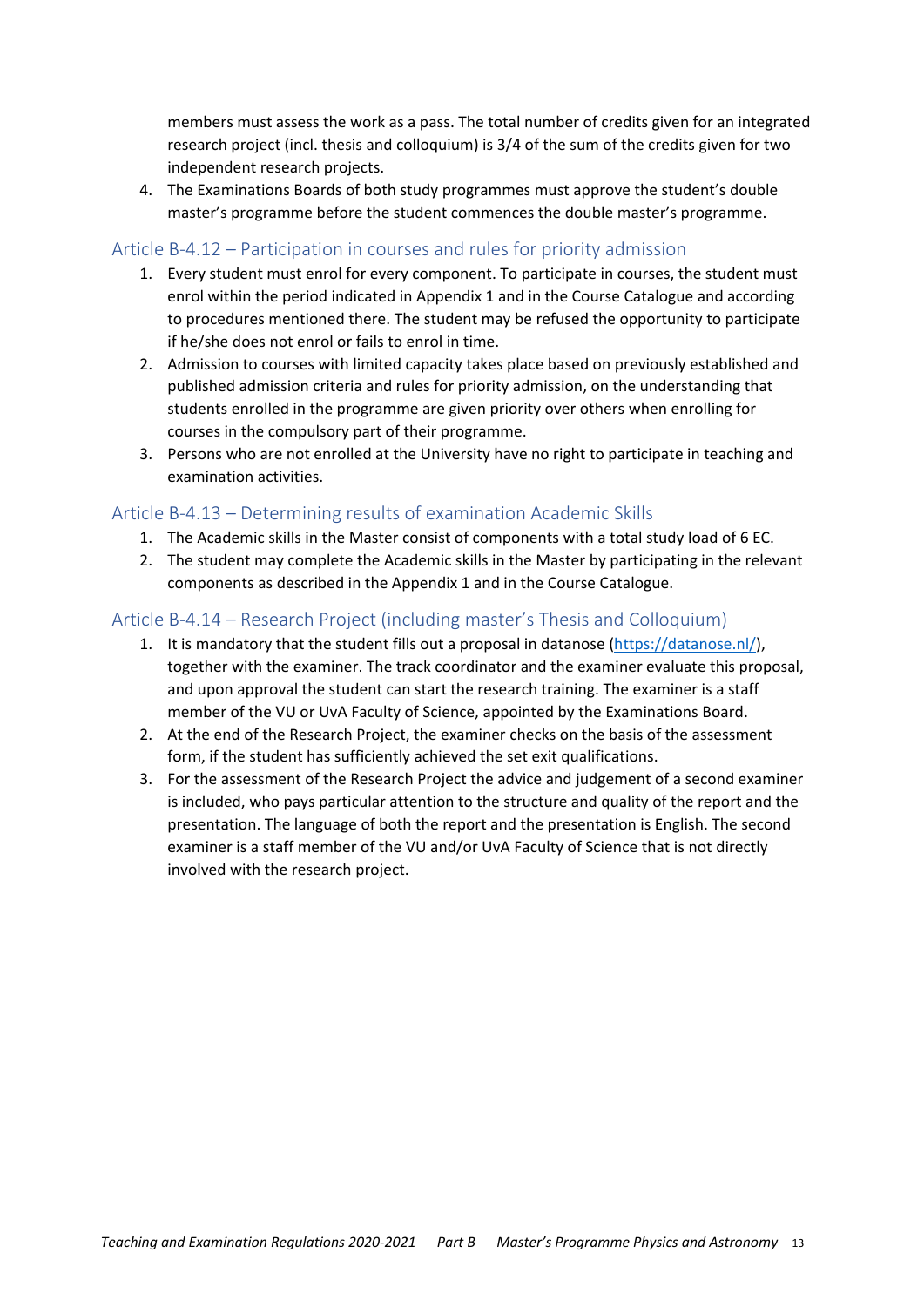# Chapter 5. Academic student counselling

### Article B‐5.1 – Academic student counselling

The academic student counselling for this programme consists of a dedicated study advisor for all students of the programme.

# Chapter 6. Teaching evaluation

#### Article B‐6.1 – Teaching evaluation

Teaching evaluation shall take place as follows:

- 1. Course evaluations with an UvA‐Q questionnaire of all compulsory courses, and of courses requested by the Programme Committee (PC);
- 2. Course evaluations with a VU questionnaire for those courses organized at the VU;
- 3. Curriculum evaluation of the degree programme and the tracks within the programme;
- 4. Oral discussion in the Semester Response System (SRS) meetings.

All evaluation reports are discussed within the PC. The PC advises the programme director on the quality of the degree programme.

# Chapter 7. Transitional and final provisions

#### Article B‐7.1 – Amendments

- 1. The dean shall establish amendments to the part B of these Regulations by independent decision – having heard the Programme Committee (PC) and with due regard for the authority of the relevant advisory bodies.
- 2. An amendment to the Teaching and Examination Regulations requires the approval of the authorised representative advisory body as stated in the WHW.
- 3. Amendments to the part B of these Regulations do not apply to the current academic year unless they can be reasonably assumed not to damage the student's interest.

#### Article B‐7.2 – Cancelled programme components

- 1. Cancelled courses:
	- a. Physics of organs 1: Cardio‐Pulmonary Physics
	- b. Biomedical Modelling and Simulation
	- c. Laboratory challenge
	- d. Fluid Dynamics
	- e. Management of Sustainable Innovation
	- f. Open Innovation in Science and Sustainability
	- g. Advanced Statistics
- 2. Courses that are not taught in 2020/2021 but are taught again in 2021/2022:
	- a. Astronomical Interferometry
	- b. Planet Formation and Exoplanets
	- c. Advanced Statistics
- 3. These courses have changed their name:
	- a. Dynamics of Biomolecules and Cells (old) Advanced Biophysics
	- b. Basic Linux and Coding for AA (old) Programming for Astronomy & Astrophysics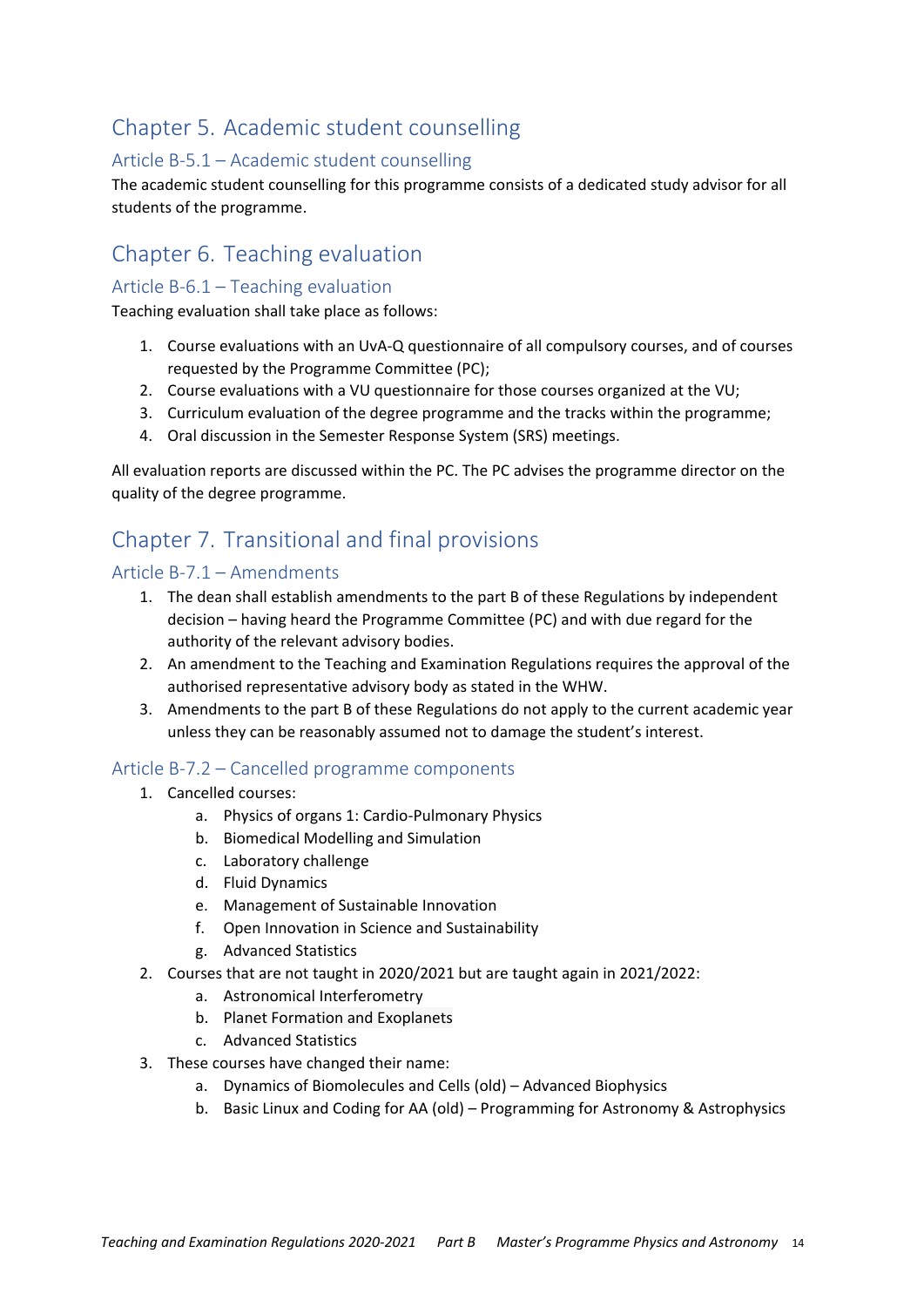#### Article B‐7.3 – Publication

- 1. The dean shall ensure a fitting publication of part A and B of these Regulations and the rules and guideline referred to in the Act.
- 2. These regulations can be accessed at the website of the Faculty.

#### Article B‐7.4 – Effective date

These Regulations enter into force with effect from 1 September 2020.

Thus drawn up by the Dean of the Faculty of Science on 27 August 2020.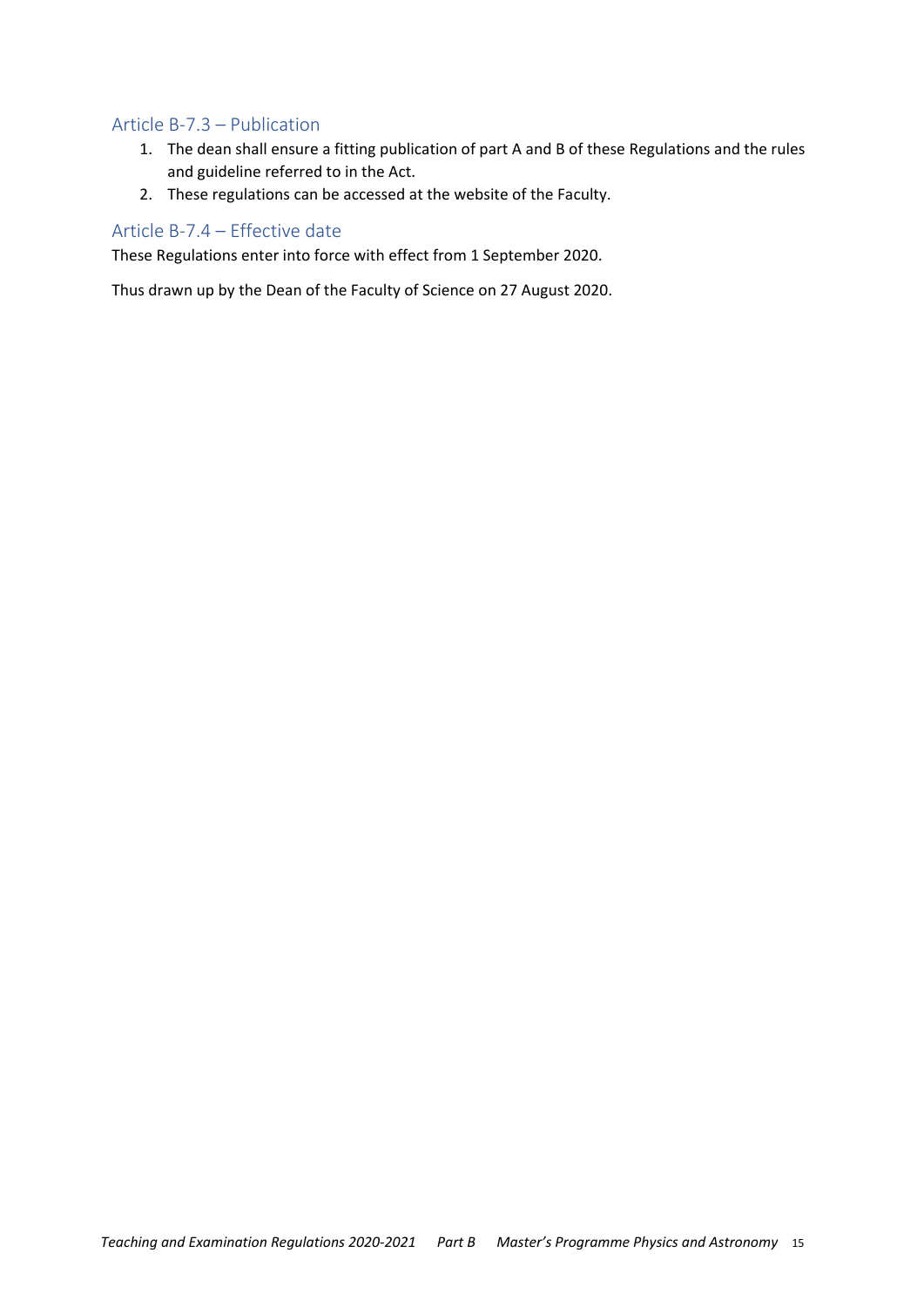# Appendix 1 Description of the content and study load of the

### components

This list comprises the curriculum components of the Physics and Astronomy Master's programme tracks in the academic year 2020‐2021. The contents of the components are described in the Course Catalogue. The amount of EC required in the schedules below refers to the *Regular programme*. It is different for the *Programme with a major* or the *Programme with a minor*, cf. Table 1.

#### Schedule track Advanced Matter and Energy Physics

|                                                                    | course code       |          | EC           | period         | format   | assessment   |
|--------------------------------------------------------------------|-------------------|----------|--------------|----------------|----------|--------------|
| Course                                                             | <b>UvA</b>        | VU       |              |                |          |              |
| Year 1                                                             |                   |          |              |                |          |              |
| Compulsory: (24 EC)                                                |                   |          |              |                |          |              |
| <b>AMEP Lab Project</b>                                            | 5354AMLP6Y        |          | 6            | $1 - 6$        | Exp      | P, R         |
| <b>Emergent Energy Materials</b>                                   | <b>5354EMEM6Y</b> |          | 6            | 1              | L, T     | W            |
| <b>Hydrodynamics</b>                                               | 5354HYDR6Y        | X 428536 | 6            | 4              | L, T     | W, PROJ, As  |
| <b>Quantum Optics</b>                                              | 5354QUOP6Y        | X 420118 | 6            | 2              | L, T     | w, o         |
| Showcase 1                                                         | 53541SHO0Y        |          | 0            | $\mathbf{1}$   | L        | none         |
| Showcase 2                                                         | 53548SHO0Y        |          | $\mathbf{0}$ | $\overline{2}$ | L        | none         |
| Restricted-choice electives 1: (6 EC required)                     |                   |          |              |                |          |              |
| <b>Statistical Physics and Condensed</b><br><b>Matter Theory I</b> | 53541SPC6Y        | X 420083 | 6            | 1              | L, T     | W            |
| <b>Statistical Physics of Soft &amp; Living</b><br><b>Matter</b>   | 5354SPSL6Y        |          | 6            | 4              | L, T     | P, W         |
| Restricted-choice electives 2: (12 EC required)                    |                   |          |              |                |          |              |
| <b>Bose Einstein Condensates</b>                                   | 5354BOEC6Y        |          | 6            | $\overline{2}$ | L, T     | W, O         |
| <b>Fermi Quantum Gases</b>                                         | 5354FEQG6Y        | X 428514 | 6            | 5              | L, T     | W, O         |
| <b>Machine Learning for Physics and</b><br><b>Astronomy</b>        | 5354MLFP6Y        |          | 6            | 5              | L, T, CP | W, As        |
| <b>Mathematica for Physicists</b>                                  | <b>5354MAFP3Y</b> | X 428533 | 3            | 3              | L, T     | <b>PROJ</b>  |
| <b>Nanophotonics</b>                                               | <b>5354NANO6Y</b> |          | 6            | 5              | L, PW    | P, O         |
| <b>Organic Photovoltaics</b>                                       | 53548ORP6Y        | X 422590 | 6            | 5              | L, Lit   | P, R         |
| <b>Photosynthesis and Energy</b>                                   | 53548PHO6Y        | X 422553 | 6            | 5              | L, CP    | W            |
| <b>Photovoltaics</b>                                               | 5354PHVO6Y        | X_428516 | 6            | 4              | L, T     | $\mathbf{O}$ |
| <b>Soft and Porous Matter</b>                                      | 5354PHAC6Y        |          | 6            | 1              | L, T     | P, W, As     |
| <b>Soft Condensed Matter and</b><br><b>Biological Physics</b>      | 53548SCM6Y        | X 420167 | 6            | 2              | L        | W, P, O      |
| Superconductivity                                                  | 5354SUPE6Y        | X 428522 | 6            | $\overline{2}$ | L        | W, O         |
| <b>Surface and Interface Science</b>                               | 5354SUIS6Y        |          | 6            | 5              | L        | As, P        |
| The Science and Technology of                                      | 5354NALI6Y        |          | 6            | 6              | L, T     | W            |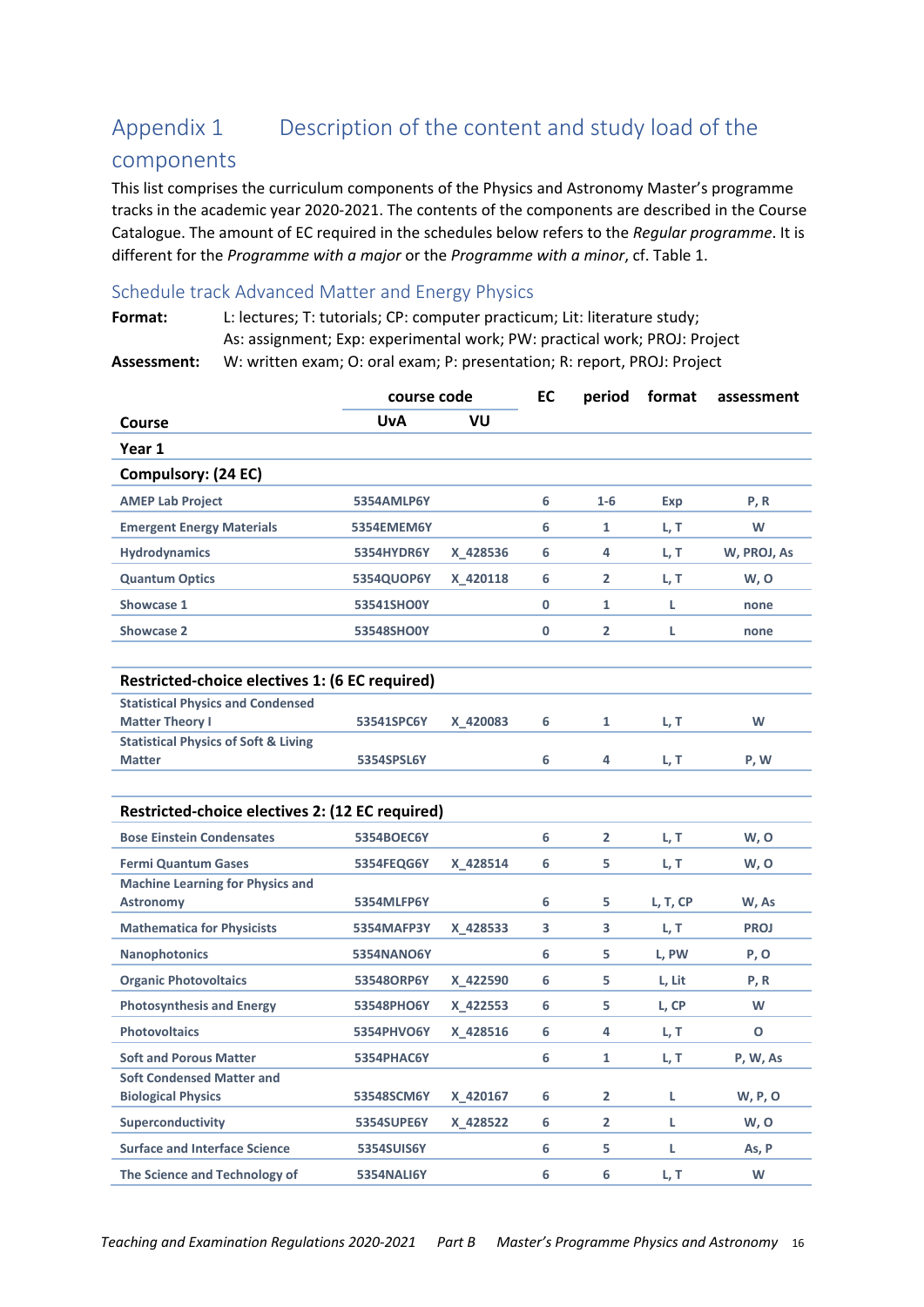**Nanolithography**

| 53548ULL6Y                     | X 422556 | 6         | 4       | L, T | W |  |  |  |
|--------------------------------|----------|-----------|---------|------|---|--|--|--|
|                                |          |           |         |      |   |  |  |  |
| See Academic Skills list below |          |           |         |      |   |  |  |  |
|                                |          |           |         |      |   |  |  |  |
|                                |          |           |         |      |   |  |  |  |
|                                |          |           |         |      |   |  |  |  |
|                                |          |           |         |      |   |  |  |  |
| 5354RPP60Y                     |          | $36 - 60$ | $1 - 6$ |      |   |  |  |  |
|                                |          |           |         |      |   |  |  |  |
| 53542RP60Y                     |          | 18-60     | $1 - 6$ |      |   |  |  |  |
|                                |          |           |         |      |   |  |  |  |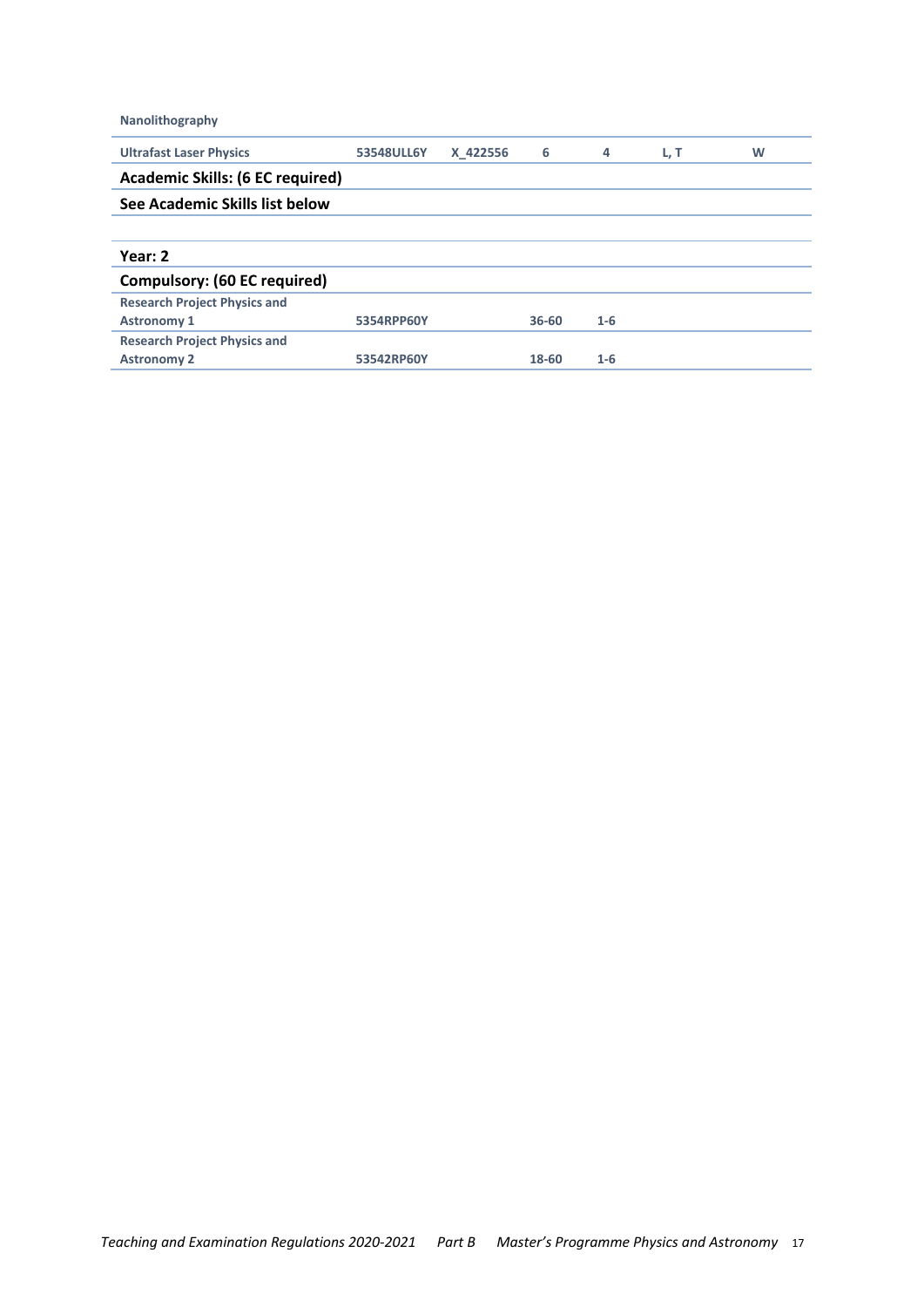#### Schedule track Astronomy & Astrophysics

Format: L: lectures; T: tutorials; CP: computer practicum; Lit: literature study; As: assignment; Exp: experimental work; PW: practical work; PROJ: Project **Assessment:** W: written exam; O: oral exam; P: presentation; R: report, PROJ: Project

| course code                                                         |                   |    |              |                |             |                |  |  |
|---------------------------------------------------------------------|-------------------|----|--------------|----------------|-------------|----------------|--|--|
| Course                                                              | <b>UvA</b>        | VU | <b>EC</b>    | period         | format      | assessment     |  |  |
| Year 1                                                              |                   |    |              |                |             |                |  |  |
| Compulsory: (9 EC)                                                  |                   |    |              |                |             |                |  |  |
| <b>Astrophysics Colloquium</b>                                      | 5214ASCO0Y        |    | $\mathbf{0}$ | $1 - 6$        | L           | none           |  |  |
| <b>Open Problems in Modern Astrophysics</b>                         | <b>53540PIM3Y</b> |    | 3            | $\mathbf{1}$   | L, T        | <b>W, R, O</b> |  |  |
| <b>Statistical Methods for the Physical</b>                         |                   |    |              |                |             |                |  |  |
| <b>Sciences</b>                                                     | 5354SMFT6Y        |    | 6            | 3              | L, T        | W, PROJ        |  |  |
| Restricted-choice electives 1 (18 EC required)                      |                   |    |              |                |             |                |  |  |
| <b>Atmospheres and Radiative Transfer</b>                           | <b>5214STAT6Y</b> |    | 6            | $\mathbf{1}$   | L, T        | W              |  |  |
| <b>Disks and Accretion</b>                                          | <b>5214HAOC6Y</b> |    | 6            | $\overline{2}$ | L, T        | W              |  |  |
| <b>Extreme Astrophysics</b>                                         | 5354EXAS6Y        |    | 6            | 4              | L, T        | W              |  |  |
| <b>Structure and Evolution of Stars</b>                             | 5214STES6Y        |    | 6            | $\overline{2}$ | L, T        | <b>W, R, P</b> |  |  |
| Restricted-choice electives 2 (18 EC required)                      |                   |    |              |                |             |                |  |  |
| <b>Astroparticle Physics</b>                                        | 5354ASPH6Y        |    | 6            | 4              | L, T        | W              |  |  |
| <b>Astrovaria</b>                                                   | 5214ASTR6Y        |    | 6            | $1-6$          | <b>PROJ</b> | R, O           |  |  |
| <b>Programming for Astronomy &amp;</b>                              |                   |    |              |                |             |                |  |  |
| <b>Astrophysics</b>                                                 | <b>5214BLCF3Y</b> |    | 3            | $\mathbf{1}$   | L, CP       | R              |  |  |
| <b>Cosmology</b>                                                    | 5214COSM6Y        |    | 6            | $\overline{2}$ | L, T        | W              |  |  |
| <b>General Relativity</b>                                           | <b>5354GERE6Y</b> |    | 6            | $\mathbf{1}$   | L, T        | W, O           |  |  |
| <b>GRAPPA Student Seminar</b>                                       | 5354GRSS6Y        |    | 6            | 6              | L           | P, R           |  |  |
| <b>Gravitational Waves</b>                                          | 5354GRWA3Y        |    | 3            | 5              | L, T        | w              |  |  |
| <b>Machine Learning for Physics and</b>                             |                   |    |              |                |             |                |  |  |
| <b>Astronomy</b>                                                    | 5354MLFP6Y        |    | 6            | 5              | L, T, CP    | W, As          |  |  |
| <b>Observation Project</b>                                          | 5214OBPR6         |    | 6            | 6,1            | <b>PROJ</b> | R              |  |  |
| <b>Particle Physics I</b>                                           | 53541PAP6Y        |    | 6            | $\mathbf{1}$   | L, T        | W              |  |  |
| <b>Radio Astronomy</b>                                              | 5214RAAS6Y        |    | 6            | 5              | L, T        | W              |  |  |
| <b>Space Instrumentation for High-Energy</b><br><b>Astrophysics</b> | 5214SIFH6Y        |    | 6            | 4              | L, T        | W              |  |  |
| <b>Stellar Populations</b>                                          | 5354STPO6Y        |    | 6            | 5              | L, T        | W              |  |  |
|                                                                     |                   |    |              |                |             |                |  |  |

#### **Academic Skills: (3 more EC required in addition to Open Problems in Modern Astrophysics) See Academic Skills list below**

| Year 2                                          |            |           |     |  |  |
|-------------------------------------------------|------------|-----------|-----|--|--|
| Compulsory: (60 EC required)                    |            |           |     |  |  |
| <b>Research Project Physics and Astronomy 1</b> | 5354RPP60Y | $36 - 60$ | 1-6 |  |  |
| <b>Research Project Physics and Astronomy 2</b> | 53542RP60Y | $18 - 60$ | 1-6 |  |  |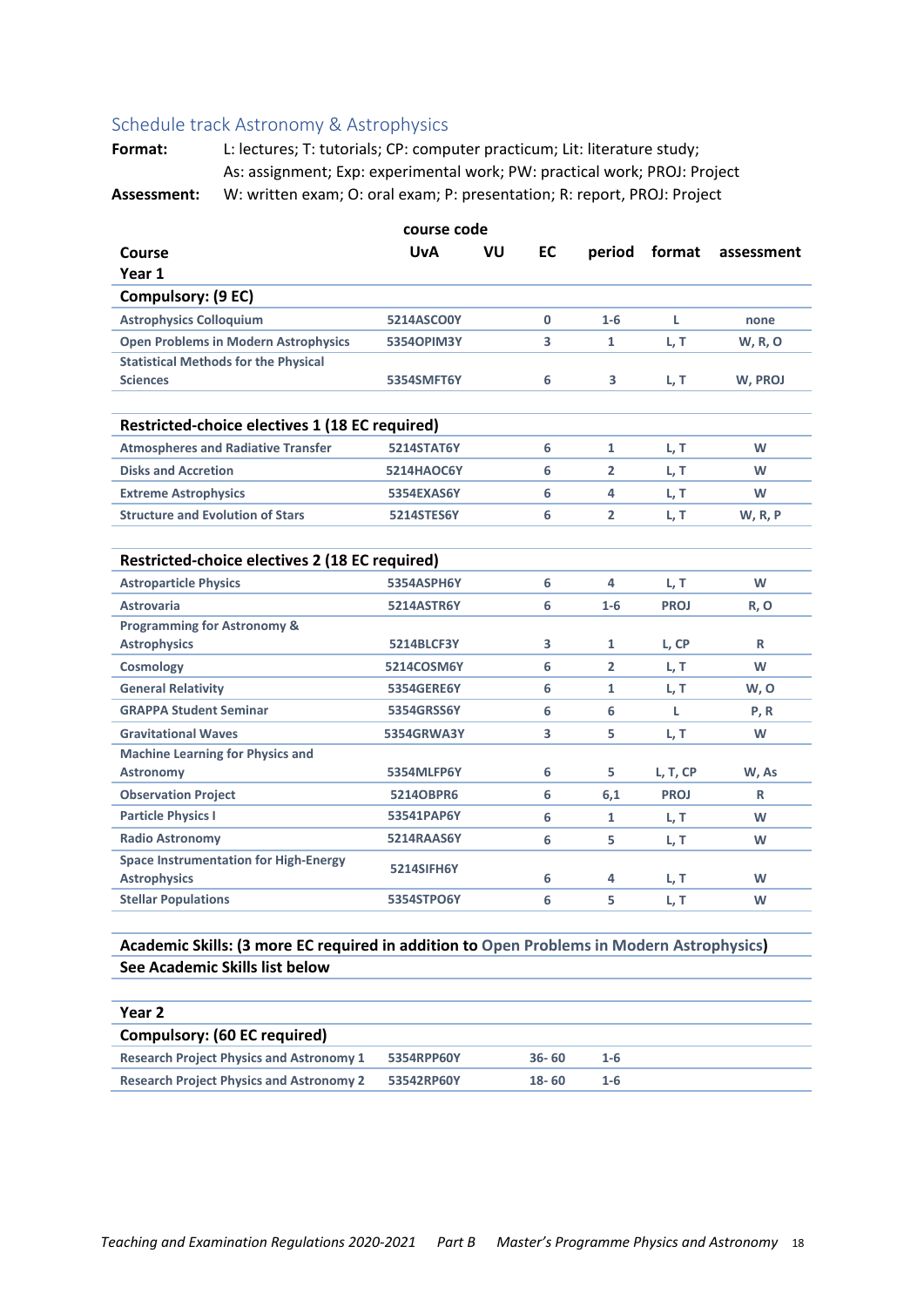#### Schedule track Biophysics and Biophotonics

| <b>UvA</b><br>VU<br>format<br>Course<br>Year 1<br>Compulsory: (12 EC)<br><b>Light-tissue Interaction</b><br><b>5354LITI6Y</b><br>6<br>$\mathbf{1}$<br>L, T<br><b>W, P, O</b><br><b>Soft Condensed Matter and</b><br><b>Biological Physics</b><br>6<br>$\overline{2}$<br><b>W, P, O</b><br>53548SCM6Y<br>X 420167<br>L<br>Restricted-choice electives: (24 EC required)<br><b>Advanced 3D &amp; 4D Medical Imaging</b><br>5354A34M6Y<br>6<br>5.<br>L, T<br>W, P<br><b>Advanced Medical Image Processing</b><br>53548AMI6Y<br>6<br>$\overline{2}$<br>L, T, CP<br>R<br><b>Tracer Kinetic Modeling</b><br>5<br>W<br>53548TRK6Y<br>XM 0014<br>6<br>L, PW<br>From physics to physiology<br>53548PHT6Y<br>X_430112<br>6<br>1<br>L, T, CP<br>W, P, R<br><b>Advanced Biophysics</b><br>X 422583<br>6<br>4<br>53548DYB6Y<br>L<br><b>W, R, P</b><br><b>Hydrodynamics</b><br>6<br>5354HYDR6Y<br>X 428536<br>4<br>L, T<br>W, PROJ, As<br><b>Machine Learning for Physics and</b><br>5354MLFP6Y<br>6<br>5<br><b>Astronomy</b><br>L, T, CP<br>W, As<br><b>Mathematica for Physicists</b><br>3<br>L, T<br>X_428533<br>3<br><b>PROJ</b><br>5354MAFP3Y<br><b>Nanophotonics</b><br><b>5354NANO6Y</b><br>6<br>5.<br>L, PW<br>O<br>X 428537<br><b>Parameter Estimation Applied to</b><br><b>Medical and Biological Sciences</b><br>W<br>X 432631<br>6<br>4<br>L<br>53548PEM6Y<br><b>Photosynthesis and Energy</b><br>L, CP<br>X 422553<br>6<br>5.<br>W<br>53548PHO6Y<br><b>Quantum Optics</b><br>6<br>$\mathbf{2}$<br>5354QUOP6Y<br>X_420118<br>L, T<br>W, O<br><b>Statistical Physics of Soft &amp; Living</b><br><b>Matter</b><br>6<br>4<br>P, W<br>5354SPSL6Y<br>L, T<br><b>Stochastic simulation</b><br>5284STSI6Y<br>X 418075<br>6<br>$\overline{2}$<br>L, PW<br>As, W<br>Track specific compulsory project: (6 EC required)<br><b>Advanced MRI</b><br>6<br>P<br>6<br><b>PW</b><br>5354ADMR3Y<br><b>Advanced spectroscopy</b><br>52548ADS6Y<br>6<br>6<br>W, P, O<br>X_432767<br>L, T, PW<br><b>Literature Review Biophysics and</b><br>6<br><b>Biophotonics</b><br>6<br>R<br>5354LBP6Y<br>Lit<br><b>Academic Skills (6 EC required)</b><br><b>Entrepreneurship for Physicists</b><br>6<br>3<br>W<br>53548ENF6Y<br>L, T, As<br><b>Entrepreneurship in Biomedical</b><br><b>Physics and Technology</b><br>6<br>$\overline{\mathbf{2}}$<br>W<br>53548EIB6Y<br>XM_0013<br>L, T, As<br>'and also see the Academic list below. |  | EC<br>course code |  | period | assessment |
|----------------------------------------------------------------------------------------------------------------------------------------------------------------------------------------------------------------------------------------------------------------------------------------------------------------------------------------------------------------------------------------------------------------------------------------------------------------------------------------------------------------------------------------------------------------------------------------------------------------------------------------------------------------------------------------------------------------------------------------------------------------------------------------------------------------------------------------------------------------------------------------------------------------------------------------------------------------------------------------------------------------------------------------------------------------------------------------------------------------------------------------------------------------------------------------------------------------------------------------------------------------------------------------------------------------------------------------------------------------------------------------------------------------------------------------------------------------------------------------------------------------------------------------------------------------------------------------------------------------------------------------------------------------------------------------------------------------------------------------------------------------------------------------------------------------------------------------------------------------------------------------------------------------------------------------------------------------------------------------------------------------------------------------------------------------------------------------------------------------------------------------------------------------------------------------------------------------------------------------------------------------------------------------------------------------------------------------------------------------------------------------------------------|--|-------------------|--|--------|------------|
|                                                                                                                                                                                                                                                                                                                                                                                                                                                                                                                                                                                                                                                                                                                                                                                                                                                                                                                                                                                                                                                                                                                                                                                                                                                                                                                                                                                                                                                                                                                                                                                                                                                                                                                                                                                                                                                                                                                                                                                                                                                                                                                                                                                                                                                                                                                                                                                                          |  |                   |  |        |            |
|                                                                                                                                                                                                                                                                                                                                                                                                                                                                                                                                                                                                                                                                                                                                                                                                                                                                                                                                                                                                                                                                                                                                                                                                                                                                                                                                                                                                                                                                                                                                                                                                                                                                                                                                                                                                                                                                                                                                                                                                                                                                                                                                                                                                                                                                                                                                                                                                          |  |                   |  |        |            |
|                                                                                                                                                                                                                                                                                                                                                                                                                                                                                                                                                                                                                                                                                                                                                                                                                                                                                                                                                                                                                                                                                                                                                                                                                                                                                                                                                                                                                                                                                                                                                                                                                                                                                                                                                                                                                                                                                                                                                                                                                                                                                                                                                                                                                                                                                                                                                                                                          |  |                   |  |        |            |
|                                                                                                                                                                                                                                                                                                                                                                                                                                                                                                                                                                                                                                                                                                                                                                                                                                                                                                                                                                                                                                                                                                                                                                                                                                                                                                                                                                                                                                                                                                                                                                                                                                                                                                                                                                                                                                                                                                                                                                                                                                                                                                                                                                                                                                                                                                                                                                                                          |  |                   |  |        |            |
|                                                                                                                                                                                                                                                                                                                                                                                                                                                                                                                                                                                                                                                                                                                                                                                                                                                                                                                                                                                                                                                                                                                                                                                                                                                                                                                                                                                                                                                                                                                                                                                                                                                                                                                                                                                                                                                                                                                                                                                                                                                                                                                                                                                                                                                                                                                                                                                                          |  |                   |  |        |            |
|                                                                                                                                                                                                                                                                                                                                                                                                                                                                                                                                                                                                                                                                                                                                                                                                                                                                                                                                                                                                                                                                                                                                                                                                                                                                                                                                                                                                                                                                                                                                                                                                                                                                                                                                                                                                                                                                                                                                                                                                                                                                                                                                                                                                                                                                                                                                                                                                          |  |                   |  |        |            |
|                                                                                                                                                                                                                                                                                                                                                                                                                                                                                                                                                                                                                                                                                                                                                                                                                                                                                                                                                                                                                                                                                                                                                                                                                                                                                                                                                                                                                                                                                                                                                                                                                                                                                                                                                                                                                                                                                                                                                                                                                                                                                                                                                                                                                                                                                                                                                                                                          |  |                   |  |        |            |
|                                                                                                                                                                                                                                                                                                                                                                                                                                                                                                                                                                                                                                                                                                                                                                                                                                                                                                                                                                                                                                                                                                                                                                                                                                                                                                                                                                                                                                                                                                                                                                                                                                                                                                                                                                                                                                                                                                                                                                                                                                                                                                                                                                                                                                                                                                                                                                                                          |  |                   |  |        |            |
|                                                                                                                                                                                                                                                                                                                                                                                                                                                                                                                                                                                                                                                                                                                                                                                                                                                                                                                                                                                                                                                                                                                                                                                                                                                                                                                                                                                                                                                                                                                                                                                                                                                                                                                                                                                                                                                                                                                                                                                                                                                                                                                                                                                                                                                                                                                                                                                                          |  |                   |  |        |            |
|                                                                                                                                                                                                                                                                                                                                                                                                                                                                                                                                                                                                                                                                                                                                                                                                                                                                                                                                                                                                                                                                                                                                                                                                                                                                                                                                                                                                                                                                                                                                                                                                                                                                                                                                                                                                                                                                                                                                                                                                                                                                                                                                                                                                                                                                                                                                                                                                          |  |                   |  |        |            |
|                                                                                                                                                                                                                                                                                                                                                                                                                                                                                                                                                                                                                                                                                                                                                                                                                                                                                                                                                                                                                                                                                                                                                                                                                                                                                                                                                                                                                                                                                                                                                                                                                                                                                                                                                                                                                                                                                                                                                                                                                                                                                                                                                                                                                                                                                                                                                                                                          |  |                   |  |        |            |
|                                                                                                                                                                                                                                                                                                                                                                                                                                                                                                                                                                                                                                                                                                                                                                                                                                                                                                                                                                                                                                                                                                                                                                                                                                                                                                                                                                                                                                                                                                                                                                                                                                                                                                                                                                                                                                                                                                                                                                                                                                                                                                                                                                                                                                                                                                                                                                                                          |  |                   |  |        |            |
|                                                                                                                                                                                                                                                                                                                                                                                                                                                                                                                                                                                                                                                                                                                                                                                                                                                                                                                                                                                                                                                                                                                                                                                                                                                                                                                                                                                                                                                                                                                                                                                                                                                                                                                                                                                                                                                                                                                                                                                                                                                                                                                                                                                                                                                                                                                                                                                                          |  |                   |  |        |            |
|                                                                                                                                                                                                                                                                                                                                                                                                                                                                                                                                                                                                                                                                                                                                                                                                                                                                                                                                                                                                                                                                                                                                                                                                                                                                                                                                                                                                                                                                                                                                                                                                                                                                                                                                                                                                                                                                                                                                                                                                                                                                                                                                                                                                                                                                                                                                                                                                          |  |                   |  |        |            |
|                                                                                                                                                                                                                                                                                                                                                                                                                                                                                                                                                                                                                                                                                                                                                                                                                                                                                                                                                                                                                                                                                                                                                                                                                                                                                                                                                                                                                                                                                                                                                                                                                                                                                                                                                                                                                                                                                                                                                                                                                                                                                                                                                                                                                                                                                                                                                                                                          |  |                   |  |        |            |
|                                                                                                                                                                                                                                                                                                                                                                                                                                                                                                                                                                                                                                                                                                                                                                                                                                                                                                                                                                                                                                                                                                                                                                                                                                                                                                                                                                                                                                                                                                                                                                                                                                                                                                                                                                                                                                                                                                                                                                                                                                                                                                                                                                                                                                                                                                                                                                                                          |  |                   |  |        |            |
|                                                                                                                                                                                                                                                                                                                                                                                                                                                                                                                                                                                                                                                                                                                                                                                                                                                                                                                                                                                                                                                                                                                                                                                                                                                                                                                                                                                                                                                                                                                                                                                                                                                                                                                                                                                                                                                                                                                                                                                                                                                                                                                                                                                                                                                                                                                                                                                                          |  |                   |  |        |            |
|                                                                                                                                                                                                                                                                                                                                                                                                                                                                                                                                                                                                                                                                                                                                                                                                                                                                                                                                                                                                                                                                                                                                                                                                                                                                                                                                                                                                                                                                                                                                                                                                                                                                                                                                                                                                                                                                                                                                                                                                                                                                                                                                                                                                                                                                                                                                                                                                          |  |                   |  |        |            |
|                                                                                                                                                                                                                                                                                                                                                                                                                                                                                                                                                                                                                                                                                                                                                                                                                                                                                                                                                                                                                                                                                                                                                                                                                                                                                                                                                                                                                                                                                                                                                                                                                                                                                                                                                                                                                                                                                                                                                                                                                                                                                                                                                                                                                                                                                                                                                                                                          |  |                   |  |        |            |
|                                                                                                                                                                                                                                                                                                                                                                                                                                                                                                                                                                                                                                                                                                                                                                                                                                                                                                                                                                                                                                                                                                                                                                                                                                                                                                                                                                                                                                                                                                                                                                                                                                                                                                                                                                                                                                                                                                                                                                                                                                                                                                                                                                                                                                                                                                                                                                                                          |  |                   |  |        |            |
|                                                                                                                                                                                                                                                                                                                                                                                                                                                                                                                                                                                                                                                                                                                                                                                                                                                                                                                                                                                                                                                                                                                                                                                                                                                                                                                                                                                                                                                                                                                                                                                                                                                                                                                                                                                                                                                                                                                                                                                                                                                                                                                                                                                                                                                                                                                                                                                                          |  |                   |  |        |            |
|                                                                                                                                                                                                                                                                                                                                                                                                                                                                                                                                                                                                                                                                                                                                                                                                                                                                                                                                                                                                                                                                                                                                                                                                                                                                                                                                                                                                                                                                                                                                                                                                                                                                                                                                                                                                                                                                                                                                                                                                                                                                                                                                                                                                                                                                                                                                                                                                          |  |                   |  |        |            |
|                                                                                                                                                                                                                                                                                                                                                                                                                                                                                                                                                                                                                                                                                                                                                                                                                                                                                                                                                                                                                                                                                                                                                                                                                                                                                                                                                                                                                                                                                                                                                                                                                                                                                                                                                                                                                                                                                                                                                                                                                                                                                                                                                                                                                                                                                                                                                                                                          |  |                   |  |        |            |
|                                                                                                                                                                                                                                                                                                                                                                                                                                                                                                                                                                                                                                                                                                                                                                                                                                                                                                                                                                                                                                                                                                                                                                                                                                                                                                                                                                                                                                                                                                                                                                                                                                                                                                                                                                                                                                                                                                                                                                                                                                                                                                                                                                                                                                                                                                                                                                                                          |  |                   |  |        |            |
|                                                                                                                                                                                                                                                                                                                                                                                                                                                                                                                                                                                                                                                                                                                                                                                                                                                                                                                                                                                                                                                                                                                                                                                                                                                                                                                                                                                                                                                                                                                                                                                                                                                                                                                                                                                                                                                                                                                                                                                                                                                                                                                                                                                                                                                                                                                                                                                                          |  |                   |  |        |            |
|                                                                                                                                                                                                                                                                                                                                                                                                                                                                                                                                                                                                                                                                                                                                                                                                                                                                                                                                                                                                                                                                                                                                                                                                                                                                                                                                                                                                                                                                                                                                                                                                                                                                                                                                                                                                                                                                                                                                                                                                                                                                                                                                                                                                                                                                                                                                                                                                          |  |                   |  |        |            |
|                                                                                                                                                                                                                                                                                                                                                                                                                                                                                                                                                                                                                                                                                                                                                                                                                                                                                                                                                                                                                                                                                                                                                                                                                                                                                                                                                                                                                                                                                                                                                                                                                                                                                                                                                                                                                                                                                                                                                                                                                                                                                                                                                                                                                                                                                                                                                                                                          |  |                   |  |        |            |
|                                                                                                                                                                                                                                                                                                                                                                                                                                                                                                                                                                                                                                                                                                                                                                                                                                                                                                                                                                                                                                                                                                                                                                                                                                                                                                                                                                                                                                                                                                                                                                                                                                                                                                                                                                                                                                                                                                                                                                                                                                                                                                                                                                                                                                                                                                                                                                                                          |  |                   |  |        |            |
|                                                                                                                                                                                                                                                                                                                                                                                                                                                                                                                                                                                                                                                                                                                                                                                                                                                                                                                                                                                                                                                                                                                                                                                                                                                                                                                                                                                                                                                                                                                                                                                                                                                                                                                                                                                                                                                                                                                                                                                                                                                                                                                                                                                                                                                                                                                                                                                                          |  |                   |  |        |            |
|                                                                                                                                                                                                                                                                                                                                                                                                                                                                                                                                                                                                                                                                                                                                                                                                                                                                                                                                                                                                                                                                                                                                                                                                                                                                                                                                                                                                                                                                                                                                                                                                                                                                                                                                                                                                                                                                                                                                                                                                                                                                                                                                                                                                                                                                                                                                                                                                          |  |                   |  |        |            |
|                                                                                                                                                                                                                                                                                                                                                                                                                                                                                                                                                                                                                                                                                                                                                                                                                                                                                                                                                                                                                                                                                                                                                                                                                                                                                                                                                                                                                                                                                                                                                                                                                                                                                                                                                                                                                                                                                                                                                                                                                                                                                                                                                                                                                                                                                                                                                                                                          |  |                   |  |        |            |
|                                                                                                                                                                                                                                                                                                                                                                                                                                                                                                                                                                                                                                                                                                                                                                                                                                                                                                                                                                                                                                                                                                                                                                                                                                                                                                                                                                                                                                                                                                                                                                                                                                                                                                                                                                                                                                                                                                                                                                                                                                                                                                                                                                                                                                                                                                                                                                                                          |  |                   |  |        |            |
|                                                                                                                                                                                                                                                                                                                                                                                                                                                                                                                                                                                                                                                                                                                                                                                                                                                                                                                                                                                                                                                                                                                                                                                                                                                                                                                                                                                                                                                                                                                                                                                                                                                                                                                                                                                                                                                                                                                                                                                                                                                                                                                                                                                                                                                                                                                                                                                                          |  |                   |  |        |            |
|                                                                                                                                                                                                                                                                                                                                                                                                                                                                                                                                                                                                                                                                                                                                                                                                                                                                                                                                                                                                                                                                                                                                                                                                                                                                                                                                                                                                                                                                                                                                                                                                                                                                                                                                                                                                                                                                                                                                                                                                                                                                                                                                                                                                                                                                                                                                                                                                          |  |                   |  |        |            |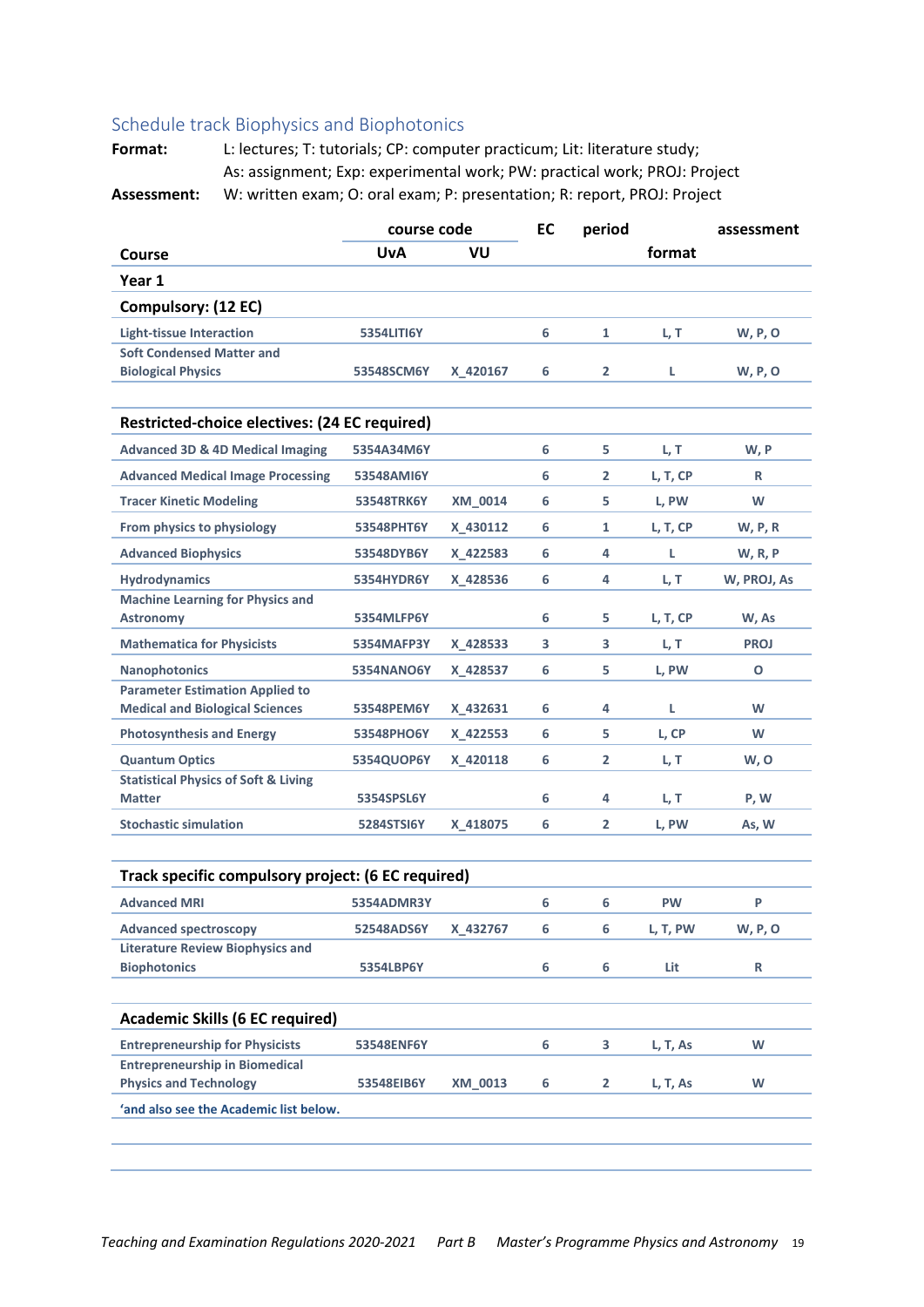#### **Year 2**

| Compulsory: (60 EC required)        |            |           |         |  |  |  |  |
|-------------------------------------|------------|-----------|---------|--|--|--|--|
| <b>Research Project Physics and</b> |            |           |         |  |  |  |  |
| <b>Astronomy 1</b>                  | 5354RPP60Y | $36 - 60$ | $1 - 6$ |  |  |  |  |
| <b>Research Project Physics and</b> |            |           |         |  |  |  |  |
| <b>Astronomy 2</b>                  | 53542RP00Y | $18 - 60$ | 1-6     |  |  |  |  |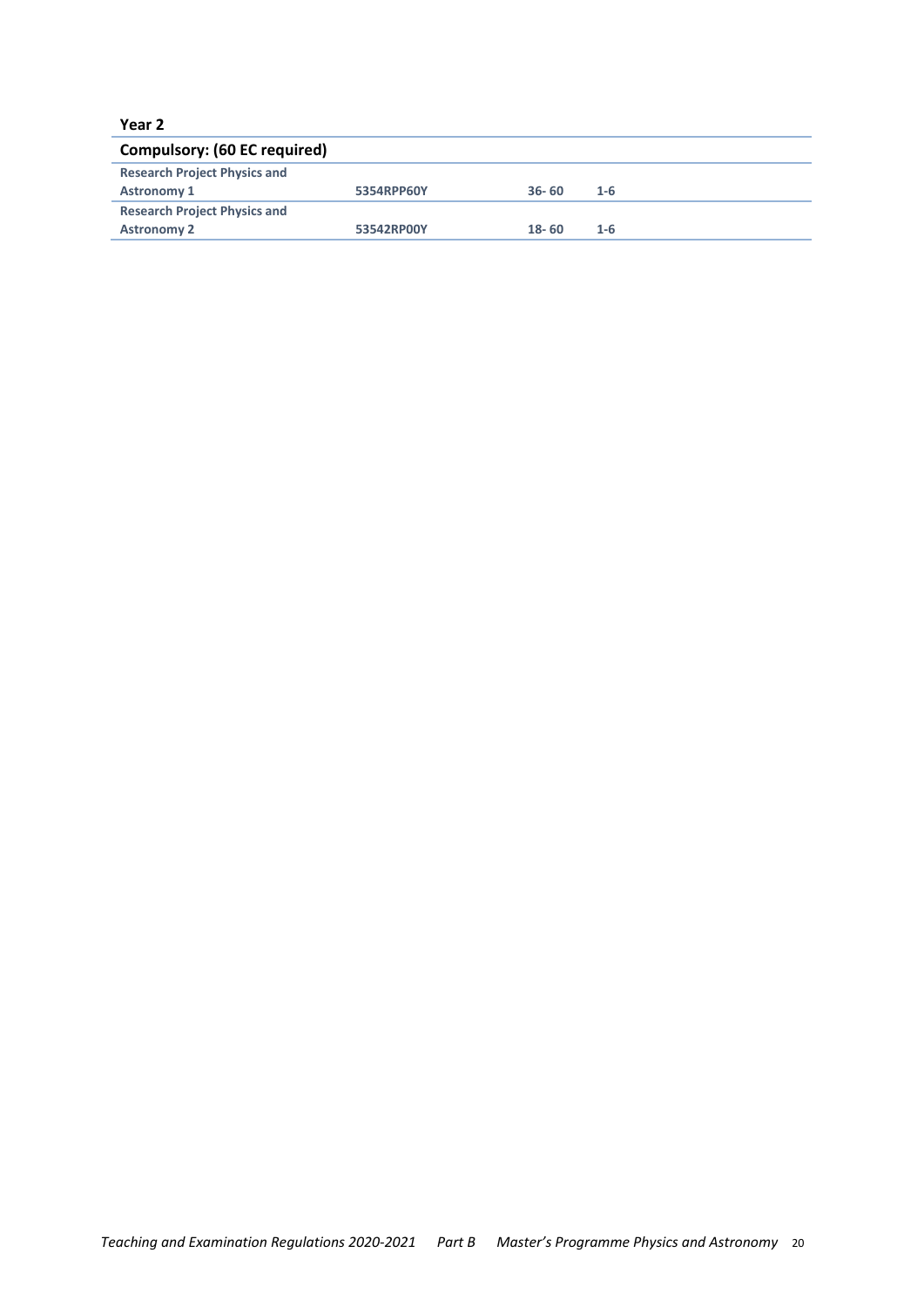#### Schedule track GRAPPA

| course code                                                   |                   |          |    |                |               |                |  |  |
|---------------------------------------------------------------|-------------------|----------|----|----------------|---------------|----------------|--|--|
| Course                                                        | <b>UvA</b>        | VU       | EC |                | period format | assessment     |  |  |
| Year 1                                                        |                   |          |    |                |               |                |  |  |
| Restricted-choice electives 1: (18 EC required)               |                   |          |    |                |               |                |  |  |
| <b>Astroparticle Physics</b>                                  | 5354ASPH6Y        |          | 6  | 4              | L, T          | W              |  |  |
| <b>Cosmology</b>                                              | 5214COSM6Y        |          | 6  | $\overline{2}$ | L, T          | W              |  |  |
| <b>Extreme Astrophysics</b>                                   | 5354EXAS6Y        |          | 6  | 4              | L, T          | W              |  |  |
| <b>General Relativity</b>                                     | 5354GERE6Y        |          | 6  | 1              | L, T          | W, O           |  |  |
| <b>Particle Physics I</b>                                     | 53541PAP6Y        |          | 6  | 1              | L, T          | W              |  |  |
| <b>Particle Physics II</b>                                    | 53542PAP6Y        |          | 6  | 4              | L, T          | W              |  |  |
| Restricted-choice electives 2: (18 EC required)               |                   |          |    |                |               |                |  |  |
| <b>Advanced Cosmology</b>                                     | 5354ADCO3Y        |          | 3  | 3              | L, T          | W, O           |  |  |
| <b>Advanced Quantum Field Theory</b>                          | 5354AQFT6Y        |          | 6  | 4              | L, T          | W              |  |  |
| <b>Astroparticle Physics</b>                                  | 5354ASPH6Y        |          | 6  | 4              | L, T          | W              |  |  |
| <b>Astrovaria</b>                                             | 5214ASTR6Y        |          | 6  | $1 - 6$        | <b>PROJ</b>   | R, O           |  |  |
| <b>Programming for Astronomy &amp;</b><br><b>Astrophysics</b> | <b>5214BLCF3Y</b> |          | 3  | 1              | L, CP         | R              |  |  |
| <b>Beyond the Standard Model</b>                              | 5354BESM3Y        | X 420192 | 6  | 5              | L             | R              |  |  |
| <b>CERN Research Project</b>                                  | <b>5354CERP6Y</b> |          | 6  | 1              | <b>PROJ</b>   | R, O           |  |  |
| <b>Disks and Accretion</b>                                    | <b>5214HAOC6Y</b> |          | 6  | $\overline{2}$ | L, T          | W              |  |  |
| <b>Flavour Physics and CP Violation</b>                       | 53548CPV3Y        | X 428539 | 3  | 4              | L, T          | <b>W, P, O</b> |  |  |
| <b>GRAPPA Student Seminar</b>                                 | 5354GRSS6Y        |          | 6  | 6              | L             | P, R           |  |  |
| <b>Gravitational Waves</b>                                    | 5354GRWA3Y        |          | 3  | 5              | L, T          | W              |  |  |
| <b>Machine Learning for Physics and</b><br><b>Astronomy</b>   | 5354MLFP6Y        |          | 6  | 5              | L, T, CP      | W, As          |  |  |
| <b>Mathematical Methods in</b><br><b>Theoretical Physics</b>  | 5354MMIT6Y        |          | 6  | $\overline{2}$ | L, T, CP      | W, As          |  |  |
| <b>Nikhef Project</b>                                         | 5354NIPR6Y        |          | 6  | $4 - 6$        | <b>PROJ</b>   | R              |  |  |
| <b>Open Problems in Modern</b><br><b>Astrophysics</b>         | 52140PMA6Y        |          | 3  | 1              | L, T          | P, R, O        |  |  |
| <b>Particle Detection A</b>                                   | 5354PADA3Y        |          | 3  | 4              | L, T          | W, P           |  |  |
| <b>Particle Detection B</b>                                   | 5354PADB3Y        |          | 3  | 5              | L, T          | W, P           |  |  |
| <b>Programming C++</b>                                        | 5354PROG3Y        |          | 3  | 3              | L             |                |  |  |
| <b>Quantum Field Theory</b>                                   | 5354QUFT6Y        |          | 6  | $\mathbf{2}$   | L, T          | W, O           |  |  |
| <b>Quantum Field Theory, extension</b>                        | 5354QFTE3Y        | X_422554 | 3  | 3              | L, T          | W, O           |  |  |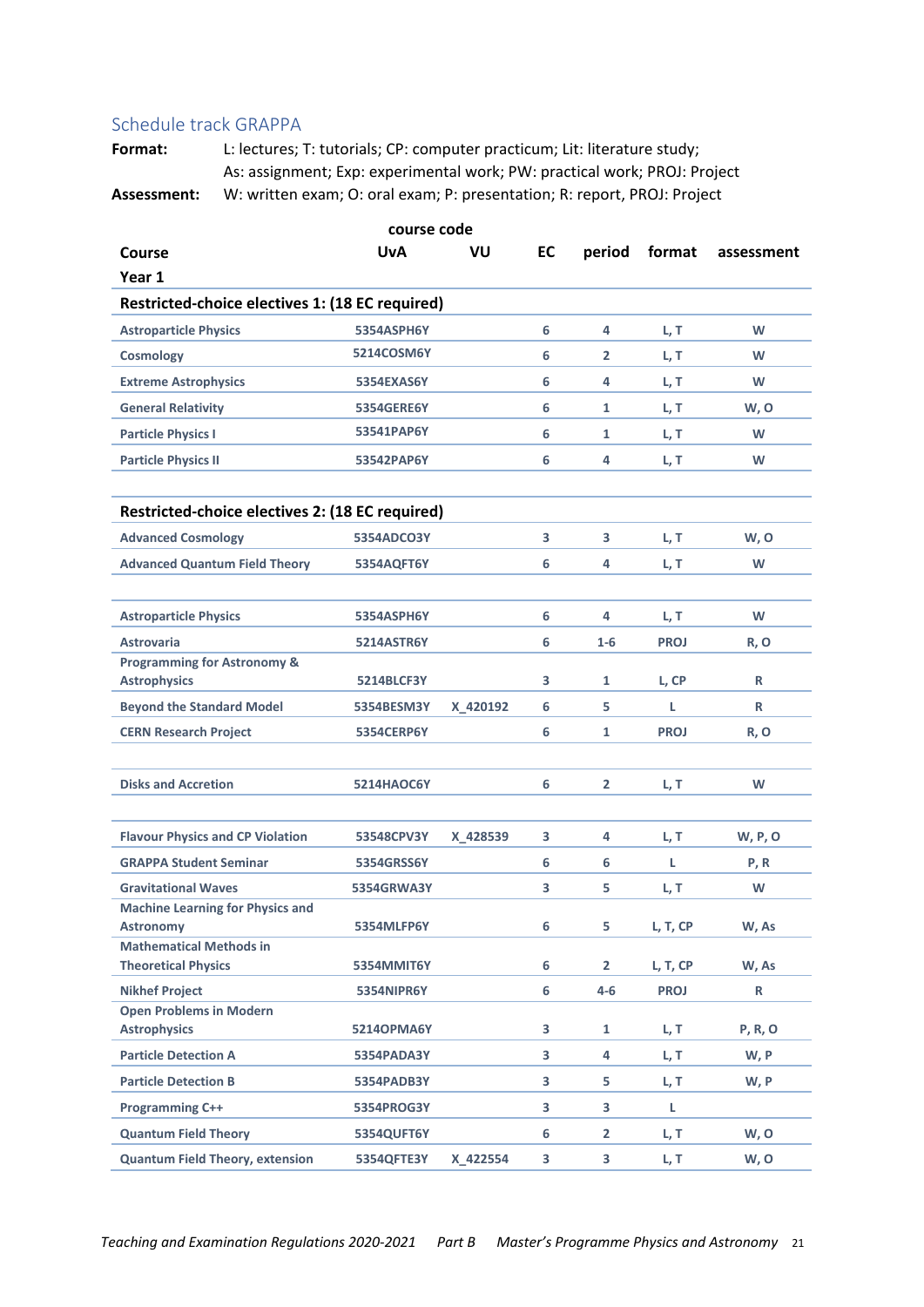| <b>Statistical Data Analysis</b>            | 5354STDA6Y |          | 6 |  | W, O           |
|---------------------------------------------|------------|----------|---|--|----------------|
| <b>Statistical Methods for the Physical</b> |            |          |   |  |                |
| <b>Sciences</b>                             | 5354SMFT6Y |          |   |  | W, PROJ        |
| <b>String Theory</b>                        | 5354STTH6Y | X 400242 | ь |  | w              |
| <b>Structure and Evolution of Stars</b>     | 5214STES6Y |          | ь |  | <b>W, R, O</b> |

| Track specific compulsory project: (one course out of these courses) |   |         |             |            |  |  |
|----------------------------------------------------------------------|---|---------|-------------|------------|--|--|
| <b>GRAPPA Student Seminar</b>                                        | 6 | $1 - 6$ | <b>PROJ</b> | P.R        |  |  |
| <b>Nikhef Project</b>                                                | 6 | $1 - 6$ | <b>PROJ</b> | R          |  |  |
| <b>CERN Research Project</b>                                         | 6 | $1 - 6$ | <b>PROJ</b> | <b>R.O</b> |  |  |
| <b>Astrovaria</b>                                                    | 6 | $1 - 6$ | <b>PROJ</b> | <b>R.O</b> |  |  |
|                                                                      |   |         |             |            |  |  |

| <b>Academic Skills: (6 EC required)</b> |            |           |         |
|-----------------------------------------|------------|-----------|---------|
| See Academic Skills list below          |            |           |         |
|                                         |            |           |         |
| Year 2                                  |            |           |         |
| Compulsory: (60 EC required)            |            |           |         |
| <b>Research Project Physics and</b>     |            |           |         |
| <b>Astronomy 1</b>                      | 5354RPP60Y | $36 - 60$ | $1 - 6$ |
| <b>Research Project Physics and</b>     |            |           |         |
| <b>Astronomy 2</b>                      | 53542RP60Y | $18 - 60$ | $1 - 6$ |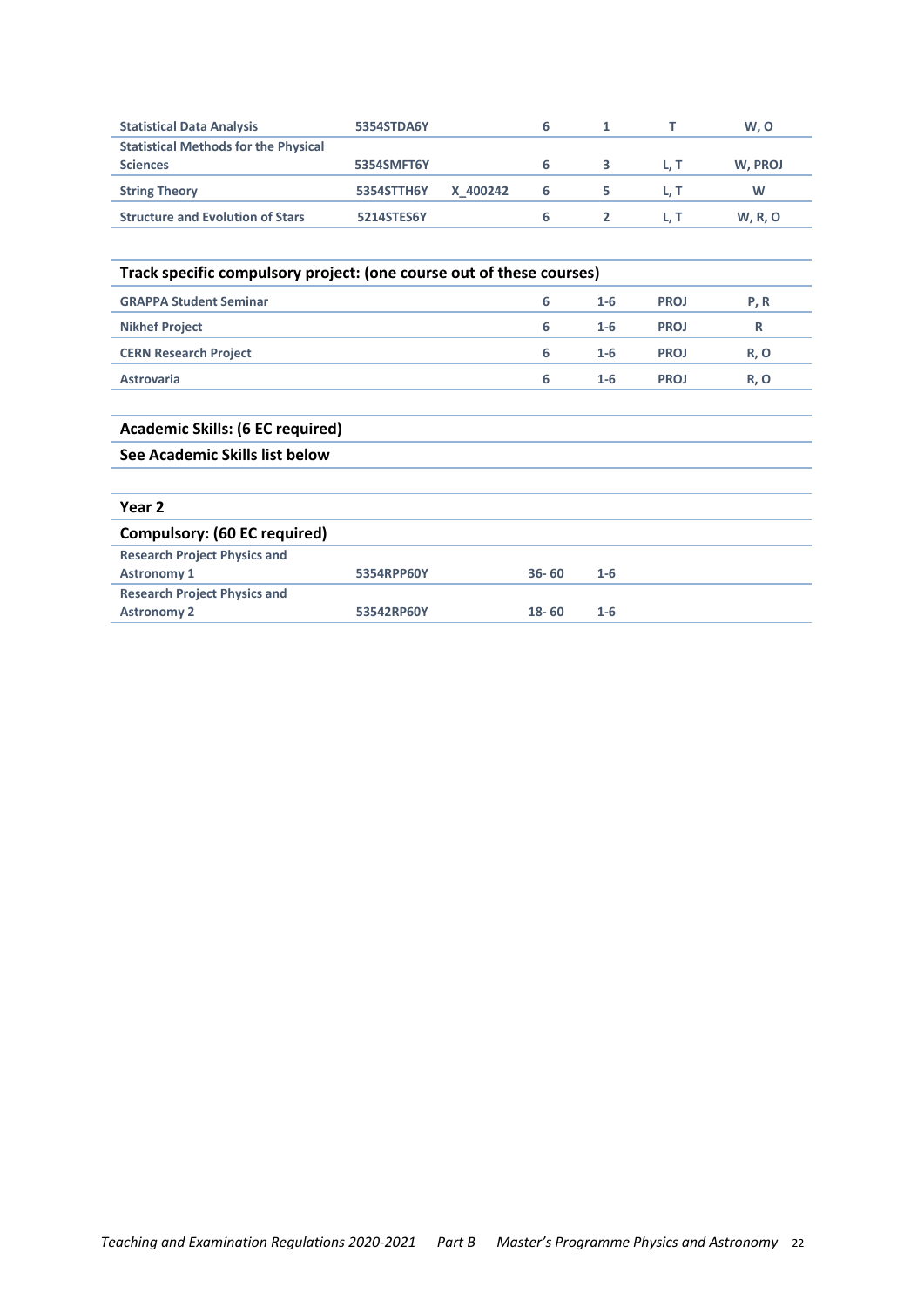#### Schedule track Science for Energy and Sustainability

| course code                                                           |            |           |           |                |             |                |
|-----------------------------------------------------------------------|------------|-----------|-----------|----------------|-------------|----------------|
| Course                                                                | UvA        | VU        | EC        | period         | format      | assessment     |
| Year: 1                                                               |            |           |           |                |             |                |
| Compulsory: (18 EC)                                                   |            |           |           |                |             |                |
| <b>Current Sustainable Energy</b>                                     |            |           |           |                |             |                |
| <b>Technologies</b>                                                   | 52548CSE6Y | X 4225826 | 6         | 3              | L, T        | R              |
|                                                                       |            |           |           |                | L, T,       |                |
| <b>Project Sustainable Future</b>                                     | 52548PRS6Y | X 432784  | 6         | 6              | <b>PROJ</b> | <b>W, R, O</b> |
| <b>SfES project</b>                                                   | 5354SFPR6Y |           | 6         | $1-6$          | <b>PROJ</b> | P, R           |
|                                                                       |            |           |           |                |             |                |
| Restricted-choice electives: (24 EC required)                         |            |           |           |                |             |                |
| <b>BioSolar Cells</b>                                                 | 52548BIC6Y | X 428531  | 6         | 1              | L, T, Lit   | R, P           |
| <b>Catalysis for Sustainable</b>                                      |            |           |           |                |             |                |
| <b>Energy</b>                                                         | 5254CFSE6Y |           | 6         | 3              | L, Lit, As  | W, R           |
| <b>Coordination and</b>                                               |            |           |           |                |             |                |
| <b>Organometallic Chemistry</b>                                       | 5254COO6Y  |           | 6         | $\overline{2}$ | L           | W              |
| <b>Emergent Energy Materials</b><br><b>Energy and Climate Change:</b> | 5354BIIE6Y |           | 6         | $\mathbf{1}$   | L, T        | W              |
| <b>Science, Policy and</b>                                            |            |           |           |                |             |                |
| <b>Economics</b>                                                      | 5264ECCS6Y |           | 6         | $\mathbf{2}$   | L, T        | W, P           |
| <b>Environmental Chemistry</b>                                        | 5254ENCH6Y | X 437004  | 6         | 1              | L, T        | W              |
| <b>Green Chemistry</b>                                                | 52548GRC6Y | X_430557  | 6         | 1              | L, T, As    | W, P           |
| <b>Heterogeneous Catalysis</b>                                        | 5254HECA6Y |           | 6         | 3              | L, T, P     | W              |
| <b>Homogeneous Catalysis</b>                                          | 5254HOCA6Y |           | 6         | 5              | L           | W              |
| <b>Machine Learning for Physics</b>                                   |            |           |           |                |             |                |
| and Astronomy                                                         | 5354MLFP6Y |           | 6         | 5              | L, T, CP    | W, As          |
|                                                                       |            |           |           |                |             |                |
|                                                                       |            |           |           |                |             |                |
| <b>Organic Photovoltaics</b>                                          | 53548ORP6Y | X 422590  | 6         | 5              | L, Lit      | R, P           |
| <b>Photosynthesis and Energy</b>                                      | 53548PHO6Y | X 422553  | 6         | 5              | L, CP       | W              |
| Photovoltaics                                                         | 5354PHVO6Y |           | 6         | 4              | L, T        | О              |
|                                                                       |            |           |           |                |             |                |
| <b>Academic Skills: (6 EC required)</b>                               |            |           |           |                |             |                |
| See Academic Skills list below                                        |            |           |           |                |             |                |
|                                                                       |            |           |           |                |             |                |
| Year <sub>2</sub>                                                     |            |           |           |                |             |                |
| <b>Compulsory: (60 EC required)</b>                                   |            |           |           |                |             |                |
| <b>Research Project Physics and</b>                                   |            |           |           |                |             |                |
| <b>Astronomy 1</b>                                                    | 5354RPP60Y |           | $36 - 60$ | $1 - 6$        |             |                |
| <b>Research Project Physics and</b>                                   |            |           |           |                |             |                |
| <b>Astronomy 2</b>                                                    | 53542RP00Y |           | $18 - 60$ | $1 - 6$        |             |                |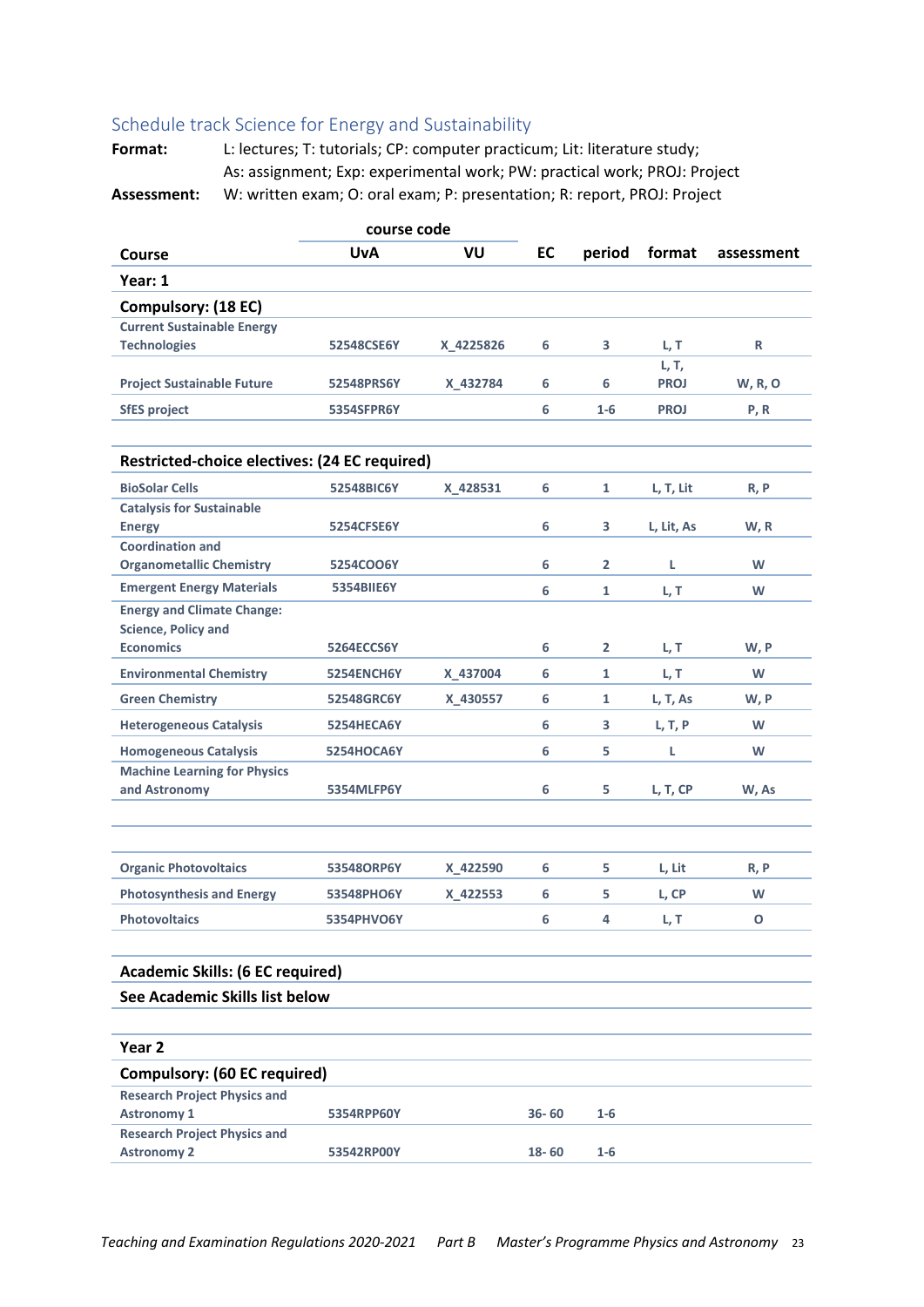#### Schedule track Theoretical Physics

|                                                                    | course code<br><b>UvA</b><br><b>VU</b> |          | EC | period         | format   | assessment  |
|--------------------------------------------------------------------|----------------------------------------|----------|----|----------------|----------|-------------|
| Course                                                             |                                        |          |    |                |          |             |
| Year 1                                                             |                                        |          |    |                |          |             |
| Compulsory: (15 EC required)                                       |                                        |          |    |                |          |             |
| <b>Quantum Field Theory</b>                                        | 5354QUFT6Y                             | X 420081 | 6  | $\overline{2}$ | L, T     | W, O        |
| <b>Quantum Field Theory, extension</b>                             | 5354QFTE3Y                             |          | 3  | 3              | L, T     | W, O        |
| <b>Statistical Physics and Condensed</b><br><b>Matter Theory I</b> | 53541SPC6Y                             | X 420083 | 6  | $\mathbf{1}$   | L, T     | W, R        |
| Restricted-choice electives: (21 EC required)                      |                                        |          |    |                |          |             |
| <b>Advanced Computational</b>                                      |                                        |          |    |                |          |             |
| <b>Condensed Matter</b>                                            | 5354ACCM3Y                             |          | 3  | 6              | L, T, CP | W, O        |
| <b>Advanced Cosmology</b>                                          | 5354ADCO3Y                             |          | 3  | 3              | L, T     | W, O        |
| <b>Advanced Numerical Methods in</b>                               |                                        |          |    |                |          |             |
| <b>Many Body Physics</b>                                           | 5354ANMI6Y                             |          | 6  | 5              | L, T, CP | W           |
| <b>Advanced Quantum Field Theory</b>                               | 5354AQFT6Y                             |          | 6  | 4              | L, T     | W           |
|                                                                    |                                        |          |    |                |          |             |
| <b>Cosmology</b>                                                   | 5214COSM6Y                             |          | 6  | $\mathbf{2}$   | L, T     | W           |
| <b>General Relativity</b>                                          | 5354GERE6Y                             | X 420128 | 6  | 1              | L, T     | W, O        |
| <b>Group Theory</b>                                                | 5354GRTH6Y                             |          | 6  | $\overline{2}$ | L, T     | W           |
| <b>Mathematical Methods in</b>                                     |                                        |          |    |                |          |             |
| <b>Theoretical Physics</b>                                         | 5354MMIT6Y                             |          | 6  | 4              | L, T, CP | W, As       |
| <b>Field Theory in Particle Physics</b>                            | 5354FTIP6Y                             |          | 6  | 4-5            | L, T     | W, O        |
| <b>Field Theory in Particle Physics,</b><br>extension              | 5354FTIP3Y                             |          | 3  | 6              | L, T     | W, O        |
| <b>Statistical Physics and Condensed</b>                           |                                        |          |    |                |          |             |
| <b>Matter Theory II</b>                                            | 53542SPC6Y                             | X 420100 | 6  | 5.             | L, T     | P, R        |
| <b>Statistical Physics and Condensed</b>                           |                                        |          |    |                |          |             |
| <b>Matter Theory, extension</b>                                    | 5354SPCM3Y                             | X 420083 | 3  | 3              | L, PROJ  | P, R        |
| <b>Statistical Physics of Soft &amp; Living</b>                    |                                        |          |    |                |          |             |
| <b>Matter</b>                                                      | 5354SPSL6Y                             |          | 6  | 4              | L, T     | P, W        |
| <b>String Theory</b>                                               | 5354STTH6Y                             | X_400242 | 6  | 5              | L, T     | W           |
| <b>String Theory, extension</b>                                    | 5354STTE3Y                             |          | 3  | 6              | L, T     | W, O        |
| <b>Topology in Physics</b>                                         | 5354TOIP6Y                             |          | 6  | $4 - 5$        | L, T     | W           |
| <b>Astroparticle Physics</b>                                       | 5354ASPH6Y                             |          | 6  | 4              | L, T     | W           |
| <b>Beyond the Standard Model</b>                                   | 5354BESM6Y                             | X_420192 | 6  | 5              | L        | R           |
| <b>Bose Einstein Condensates</b>                                   | 5354BOEC6Y                             |          | 6  | $\overline{2}$ | L, T     | W, O        |
| <b>Fermi Quantum Gases</b>                                         | 5354FEQG6Y                             | X_428514 | 6  | 5              | L, T     | W, O        |
| <b>Flavour Physics and CP Violation</b>                            | 53548CPV3Y                             | X_428539 | 3  | 4              | L, T     | W/P         |
| <b>Gravitational Waves</b>                                         | 5354GRWA3Y                             |          | 3  | 5.             | L, T     | W           |
| <b>Hydrodynamics</b>                                               | 5354HYDR6Y                             | X 428536 | 6  | 4              | L, T     | W, PROJ, As |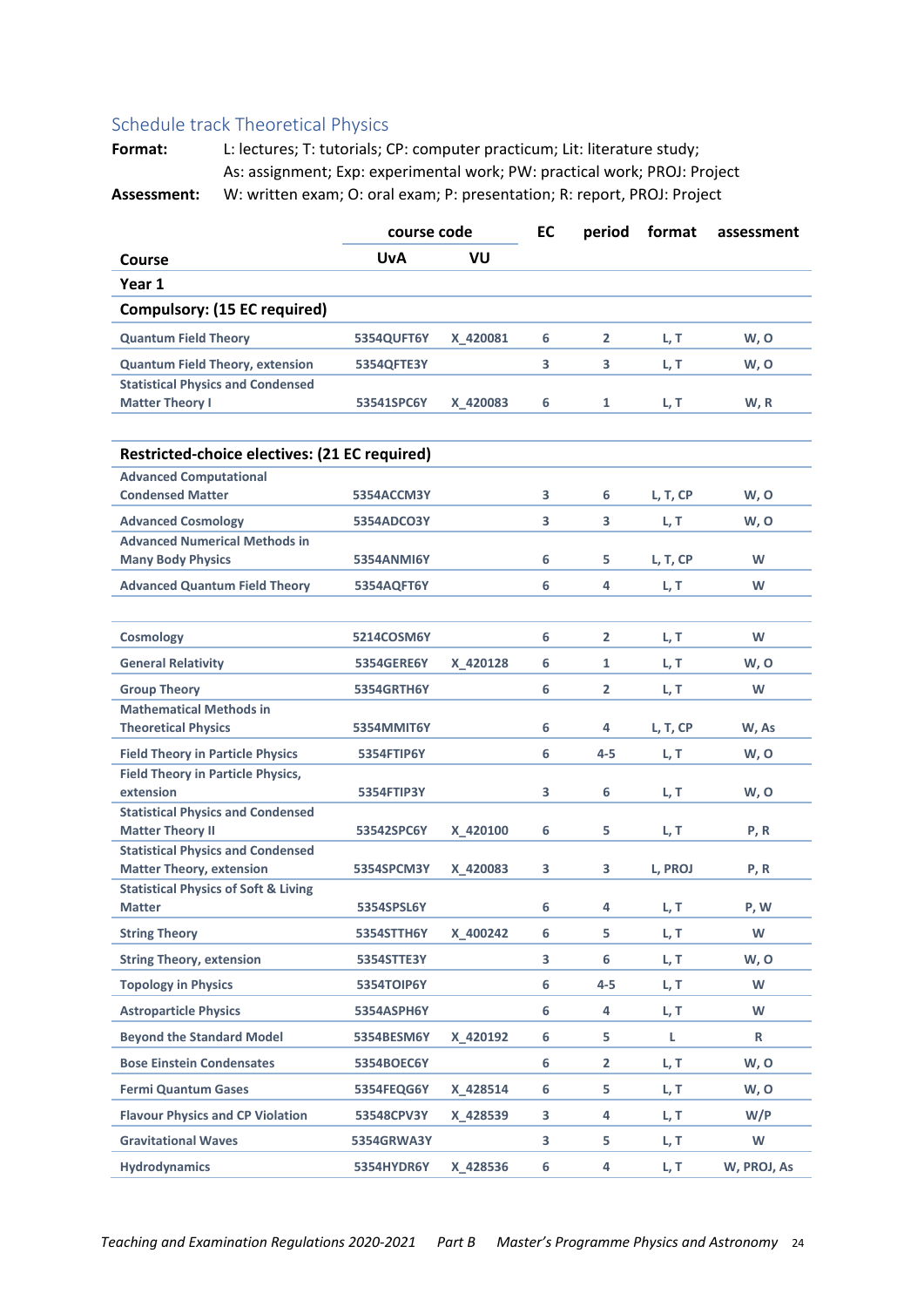| <b>Quantum Optics</b>                      | 5354QUOP6Y        | X 420118 | 6         | $\overline{2}$ | L, T     | W, O           |
|--------------------------------------------|-------------------|----------|-----------|----------------|----------|----------------|
| <b>Particle Physics I</b>                  | 53541PAP6Y        |          | 6         | $\mathbf{1}$   | L, T     | W              |
| <b>Particle Physics II</b>                 | 53542PAP6Y        |          | 6         | 4              | L, T     | W              |
| <b>Machine Learning for Physics and</b>    |                   |          |           |                |          |                |
| <b>Astronomy</b>                           | 5354MLFP6Y        |          | 6         | 5              | L, T, CP | W, As          |
| <b>Quantum Computing</b>                   | 5334QUCO8Y        |          | 8         | 4,5            | L, T     | W              |
| <b>Quantum Information Theory</b>          | <b>5334QUIT8Y</b> |          | 8         | 4,5            | L, T     | W              |
| <b>Academic Skills: (6 EC required)</b>    |                   |          |           |                |          |                |
| See Academic Skills list below             |                   |          |           |                |          |                |
| Year <sub>2</sub>                          |                   |          |           |                |          |                |
| <b>Track specific compulsory project</b>   |                   |          |           |                |          |                |
| <b>Student Seminar Theoretical Physics</b> | 5354SSPH6Y        |          | 6         | $1 - 2$        | L, PROJ  | P, R           |
| <b>Advanced Topics (0 EC required)</b>     |                   |          |           |                |          |                |
| <b>Advanced Topics in Theoretical</b>      |                   |          |           |                |          |                |
| <b>Physics 1</b>                           | 5354ATIT6Y        |          | 6         | $1 - 2$        | L, T     | <b>W, O, R</b> |
| <b>Advanced Topics in Theoretical</b>      |                   |          |           |                |          |                |
| <b>Physics 2</b>                           | 53542ATT6Y        |          | 6         | $4 - 5$        | L, T     | <b>W, O, R</b> |
| <b>Compulsory: (60 EC required)</b>        |                   |          |           |                |          |                |
| <b>Research Project Physics and</b>        |                   |          |           |                |          |                |
| <b>Astronomy 1</b>                         | 5354RPP60Y        |          | $36 - 60$ | $1-6$          |          |                |
| <b>Research Project Physics and</b>        |                   |          |           |                |          |                |
| <b>Astronomy 2</b>                         | 53542RP00Y        |          | $18 - 60$ | $1-6$          |          |                |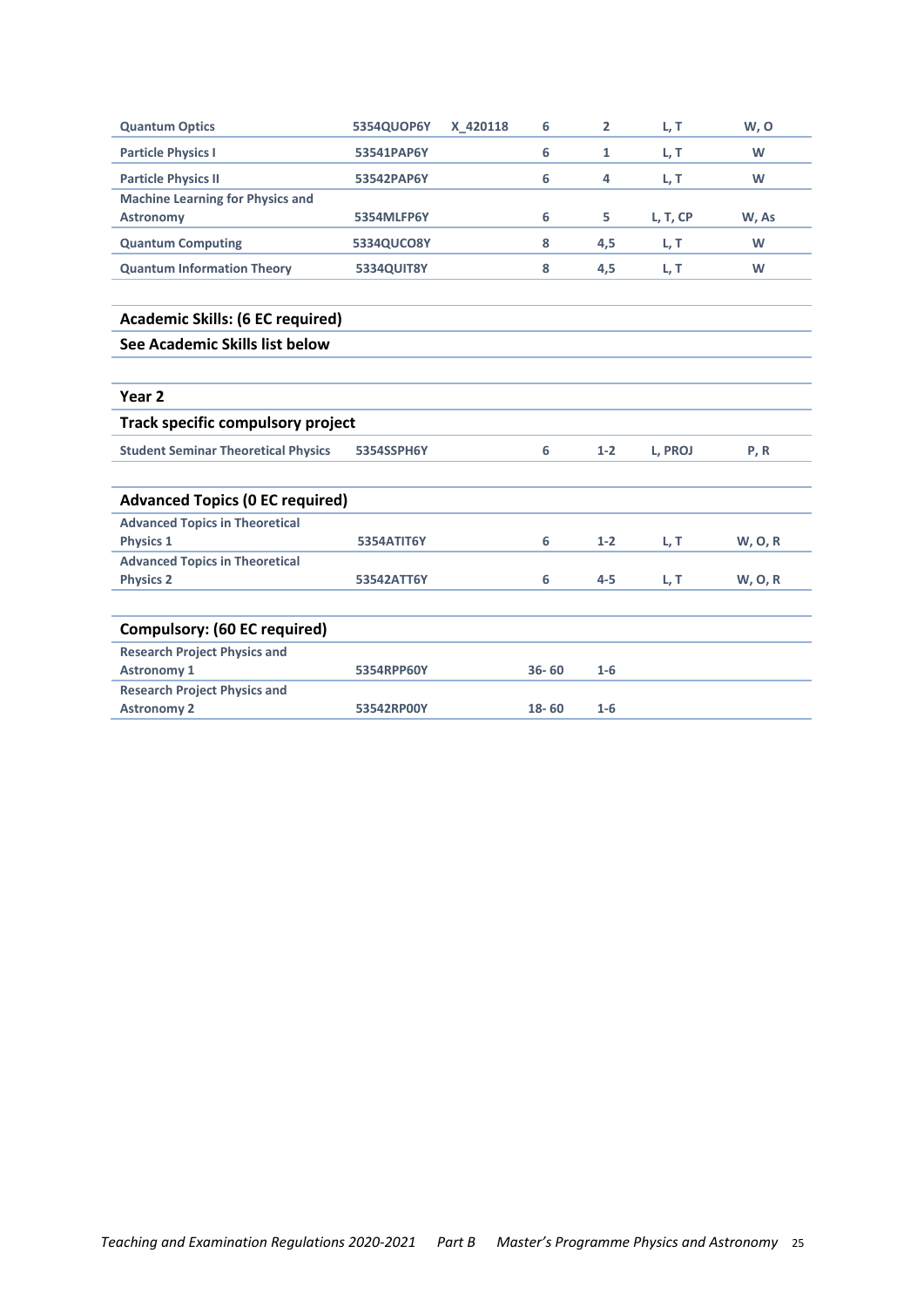#### Schedule track General Physics and Astronomy

The schedule of this track (Table 1A) is more flexible, and is especially suited for students opting for a major.

| <b>Components</b>                                        | Regular programme | Programme<br>with a major | Programme<br>with a minor |
|----------------------------------------------------------|-------------------|---------------------------|---------------------------|
| Restricted-choice elective components<br>discipline      | 36 EC             | 24 FC                     | 36 EC                     |
| <b>Research Project (incl. thesis and</b><br>colloquium) | 60* EC            | 36 EC                     | 54 EC                     |
| Free elective components                                 | <b>18 EC</b>      |                           |                           |
| <b>Academic skills in the Master</b>                     | 6 <sub>EC</sub>   |                           |                           |
| Major or minor programme                                 |                   | 60 EC                     | 30 EC                     |
| <b>Total EC</b>                                          | <b>120 EC</b>     | <b>120 EC</b>             | <b>120 EC</b>             |

*Table 1A. Adaptation of Table 1 for the track General Physics and Astronomy*

\* The research project is 60 EC. A different organization of the research project requires permission of the Examinations Board. The research project can be split in maximally 2 projects, 1 project is at least 36 EC. Each project is a multiple of 6 EC. The second research project is at least 18 EC.

Restricted-choice elective components of the discipline Physics and Astronomy can be chosen from the compulsory and the restricted‐choice elective courses of the tracks AMEP, A&A, BB, GRAPPA, SfES and Theory.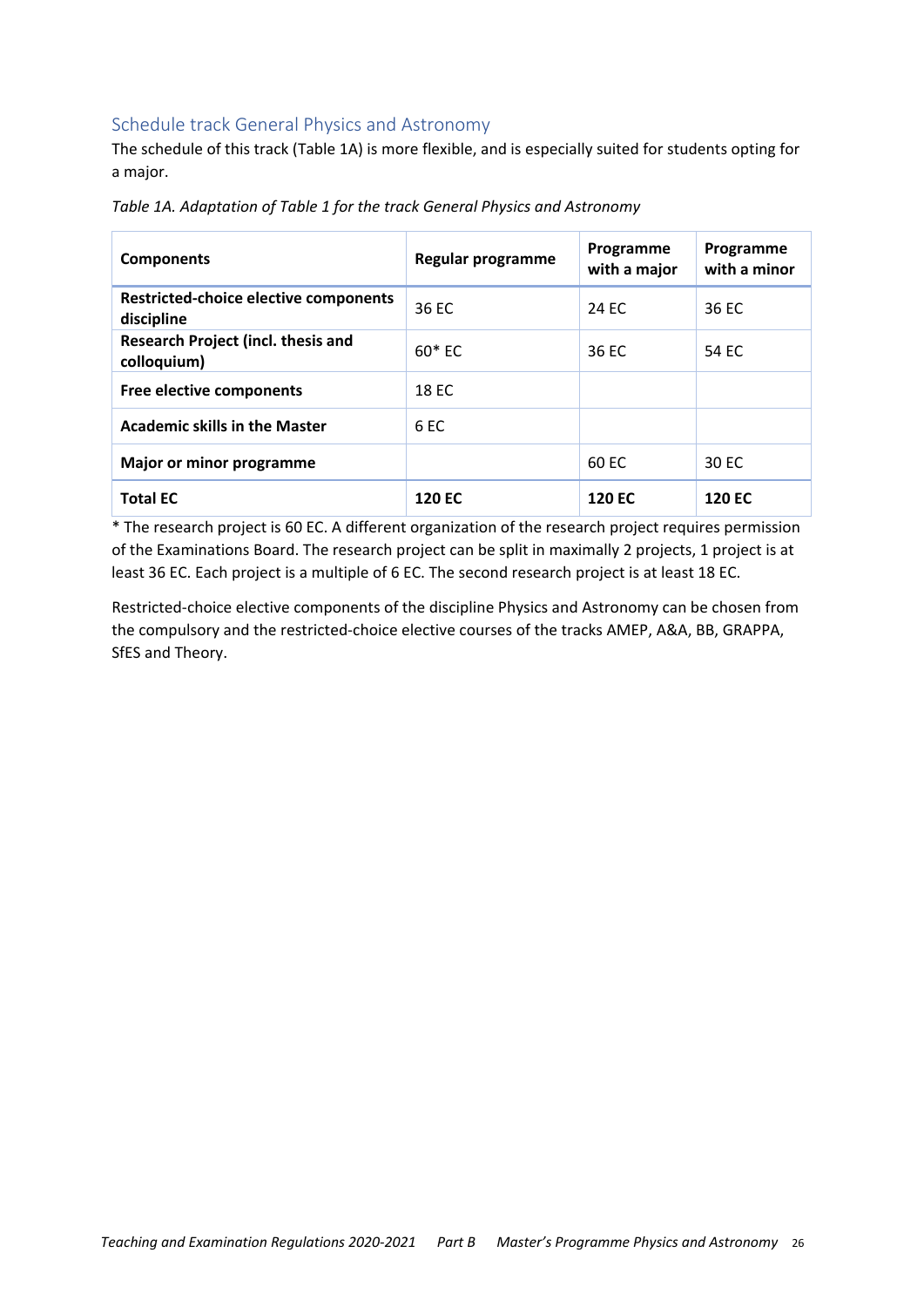#### List of Academic Skills courses

**Format:** L: lectures; T: tutorials; CP: computer practicum; Lit: literature study; As: assignment; Exp: experimental work; PW: practical work; PROJ: Project **Assessment:** W: written exam; O: oral exam; P: presentation; R: report, PROJ: Project

| Course                                                                 | course code |           | EC      | period         | format               | assessment     |
|------------------------------------------------------------------------|-------------|-----------|---------|----------------|----------------------|----------------|
|                                                                        | <b>UvA</b>  | VU        |         |                |                      |                |
| Academic skills; individual project*                                   | 5354ASIP3Y  |           | $3 - 6$ | $1-6$          |                      | <b>PROJ</b>    |
| Academic skills; individual project 2*                                 | 53542ASI3Y  |           | 3       | $1-6$          |                      | <b>PROJ</b>    |
| <b>Communication, Organization and</b>                                 |             |           |         |                |                      |                |
| <b>Management</b>                                                      | 55348COO6Y  | AM 470572 | 6       | $\overline{2}$ | L, T, PW             | <b>W, R, O</b> |
| <b>Quantum in Business and Society</b>                                 | 5354QIBS3Y  |           | 3       | 6              |                      |                |
| <b>Entrepreneurship for Physicists</b>                                 | 53548ENF6Y  | X 422600  | 6       | 3              | L, T, As             | W              |
| <b>Entrepreneurship in Biomedical</b><br><b>Physics and Technology</b> | 53548EIB6Y  | XM 0013   | 6       | $\overline{2}$ | L, T, As             | W              |
| <b>Project Academic Skills for Research</b>                            | 5354PASF6Y  |           | 6       | 5              |                      |                |
| <b>Physics Education Project</b>                                       | 5354PHEP3Y  | X 420523  | $3 - 6$ | $1-6$          |                      | <b>PROJ</b>    |
| <b>Managing Science and Technology in</b><br><b>Society</b>            | 55348MST6Y  | AM 470586 | 6       | $\mathbf{1}$   | L, T, PW             | R, O, PROJ     |
| <b>Research Methods for Analyzing</b><br><b>Complex Problems</b>       | 55348RMF6Y  | AM 1182   | 6       | $\mathbf{1}$   | L, T,<br><b>PROJ</b> | W. PROJ        |
| <b>Science and Communication</b>                                       | 52648SCC6Y  | AM 470587 | 6       | $\mathbf{1}$   | L, T                 | W, O, PROJ     |
| <b>Science in Dialogue</b>                                             | 52648SCI6Y  | AM 1002   | 6       | 3              | L, T,<br><b>PROJ</b> | PROJ, W, R     |
| <b>Science in Perspective</b>                                          | 5524SCPE6Y  | X 437030  | 6       | $4 - 5$        | L, T                 | <b>W, R, O</b> |
| <b>Science Journalism</b>                                              | 52648SCJ6Y  | AM 471014 | 6       | $\overline{2}$ | L, T                 | <b>W, R, O</b> |
| <b>Scientific Writing in English</b>                                   | 55248SWE3Y  | X 400592  | 3       | 2,6            | W                    | $\Omega$       |
| <b>Tutoring Students</b>                                               | 52548TUS3Y  | X 432625  | 3       | $\overline{2}$ | L, T                 | R, O           |

\*this course can be 3 EC or 6 EC. The 6 EC course should be approved by the Examinations Board before the start of your project. Two individual projects of 3 EC should be approved by the Track Coordinator before the start of your projects.

#### **The following courses are not graded with a mark, but with Pass or Fail:**

Advanced Cosmology

Advanced Computational Condensed Matter

Advanced Numerical Methods in Many Body Physics

Advanced Topics in Theoretical Physics 1

Advanced Topics in Theoretical Physics 2

Astrophysics Colloquium

CERN Research Project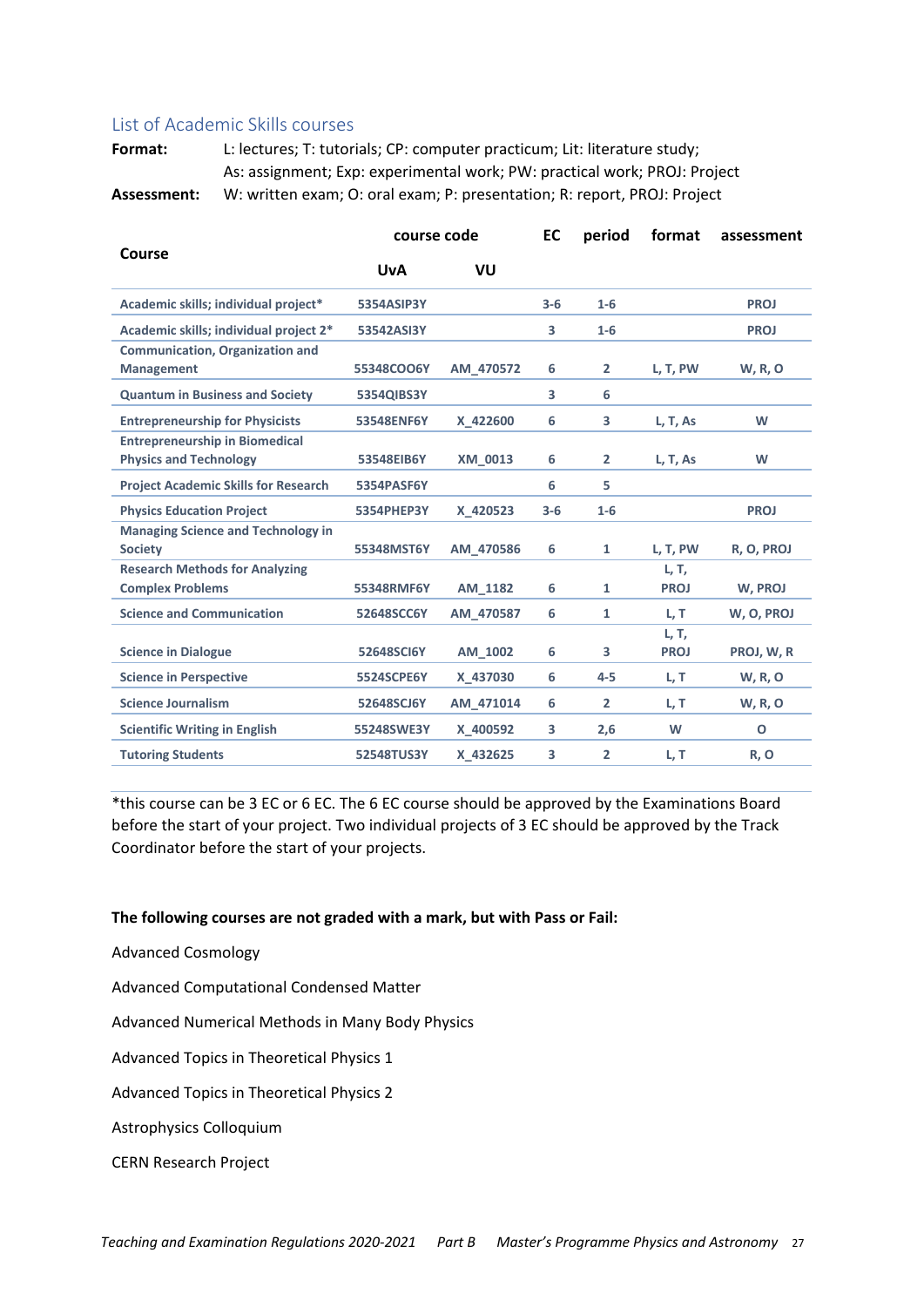Programming for Astronomy and Astrophysics Project Academic Skills for Research Quantum in Business and Society Showcase 1 Showcase 2 Statistical Physics and Condensed Matter, extension String Theory, extension Student Seminar Theoretical Physics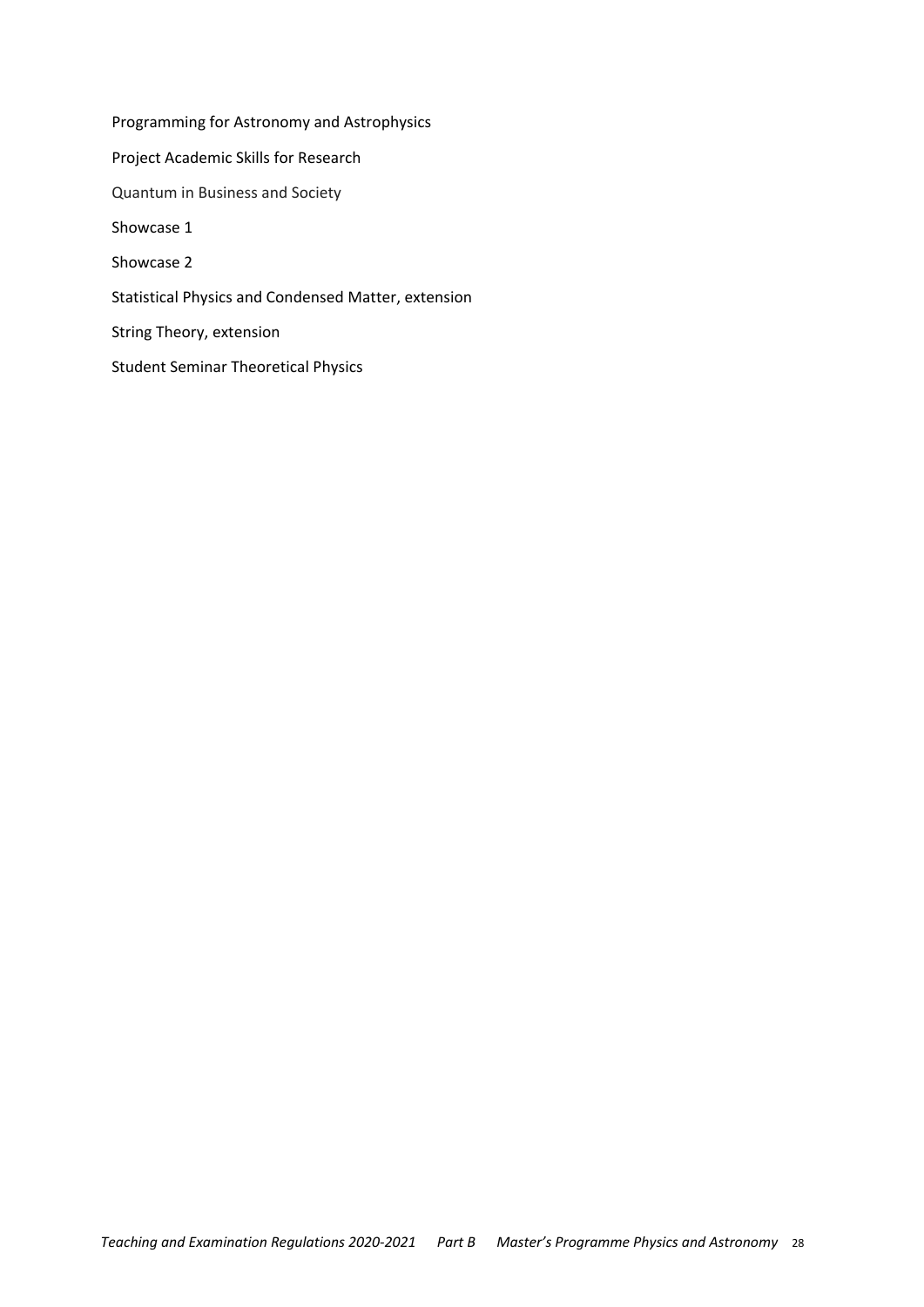#### Schedule Physics Majors and Minors

#### *Major Science in Society*

The Master's graduate with a specialization Science in Society combines an academic approach with the skills and competences that will allow him or her to perform scientific research at the interface of the biomedical sciences and society. The specialization aims to develop strategies that contribute to an understanding of complex societal problems and strategies to solve complex societal problems through interdisciplinary research. In addition, the programme analyses the social, economic and ethical aspects of new developments in the biomedical sciences, so as to assess their implications for society. Master's graduates have the necessary skills to collaborate and communicate with researchers from various scientific disciplines (including but not limited to those in the life sciences) and societal actors, and the ability to use these academic insights.

More information of the majors and minors can be found on https://student.uva.nl/physastro/shared/studentensites/fnwi/ew‐gedeelde‐content/en/az/majors‐and‐minors/majors‐and‐ minors.html

#### *Major Science Communication*

Communication about science takes place between academic peers and between scientists and the general public. This makes the Communication specialization a complex and dynamic field of research and practice, for example on patient participation in health research, the use and effects of media metaphors and hype, and public understanding of emergent technologies. The Master's graduate with this specialization has a theoretical understanding of the complex problems that arise during such communication processes and has developed the necessary skills to act professionally at this interface to enhance communication and the outcomes of communication between scientific actors and society.

More information of the majors and minors can be found on https://student.uva.nl/physastro/shared/studentensites/fnwi/ew‐gedeelde‐content/en/az/majors‐and‐minors/majors‐and‐ minors.html

#### *Major Teaching*

Courses are taught in Dutch.

Met de opleiding wordt beoogd studenten op te leiden tot Leraar Voorbereidend Hoger Onderwijs. De opleiding combineert het ambachtelijke met het academische: studenten ontwikkelen een stevige kennisbasis en een onderzoekende houding in het vak en beroep, en staan tegelijkertijd met twee benen in de praktijk waar ze het 'ambacht' leren. Studenten worden opgeleid tot teamwerkers die initiatief nemen en draagvlak zoeken, en die zichzelf én een rolmodel voor leerlingen durven te zijn. Zij zijn gericht op innovatie en dragen actief bij aan het creëren van nieuwe kennis en aan schoolvak‐ en onderwijsontwikkeling.

More information of the majors and minors can be found on https://student.uva.nl/physastro/shared/studentensites/fnwi/ew‐gedeelde‐content/en/az/majors‐and‐minors/majors‐and‐ minors.html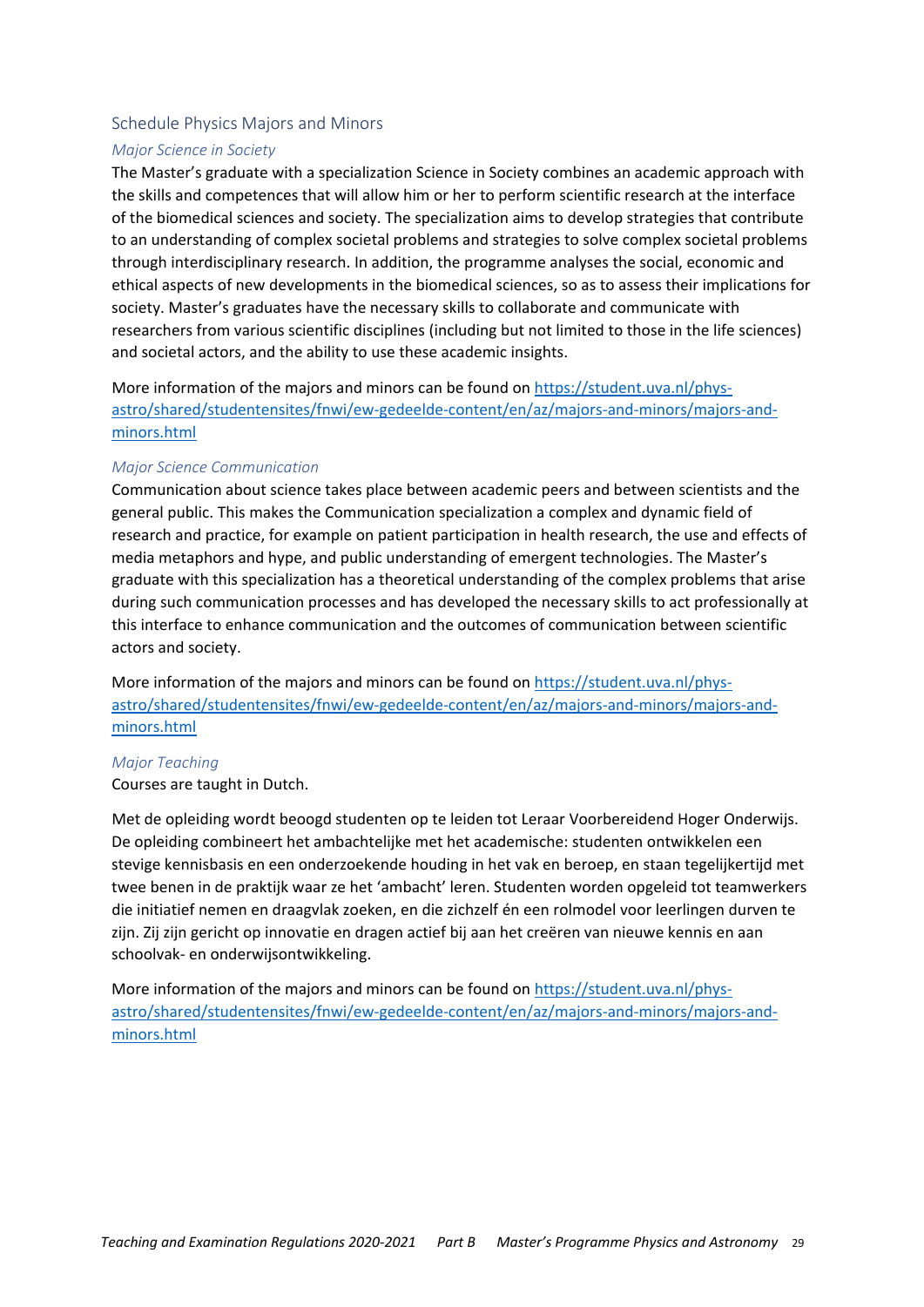# Appendix 2 Courses for the pre‐master's programme

As explained in §B3.1.3 the Admissions Board may draw up a premaster's programme of maximum 42 EC. The pre-master's programme consists of a selection of the components from the table below. Depending upon the track, courses from the top six rows may be compulsory. Courses with Dutch names will be taught in Dutch, the other courses will be taught in English.

| Naam onderwijsonderdeel <sup>#</sup> | vakcode                | <b>ECTS</b> | <b>Periode</b>          | <b>Werkvorm</b> | <b>Toetsvorm</b>           | <b>Niveau</b>        |
|--------------------------------------|------------------------|-------------|-------------------------|-----------------|----------------------------|----------------------|
|                                      |                        |             |                         |                 |                            |                      |
| <b>Wiskunde N2</b>                   | 5092WIN26Y             | 6           | $\mathbf{1}$            | HC, WC          | schriftelijk               | $2e$ jaars           |
| Klassieke mechanica 2                | 50922KLM3Y             | 3           | $\overline{2}$          | HC, WC          | schriftelijk               | $2e$ jaars           |
| <b>Quantum Concepten</b>             | 5092QUCO3Y             | 3           | 3                       | HC, WC          | mondeling,<br>schriftelijk | $2e$ jaars           |
| Quantumfysica 2                      | 50922QUA6Y             | 6           | 4                       | HC, WC          | schriftelijk               | $2e$ jaars           |
| Elektrodynamica                      | 5092ELEC6Y             | 6           | $\overline{\mathbf{4}}$ | HC, WC          | schriftelijk               | $2e$ jaars           |
| <b>Statistische fysica</b>           | 5092STFY6Y             | 6           | 5                       | HC, WC          | schriftelijk               | $2e$ jaars           |
| <b>Research practicum</b>            | 5092REPR3Y             | 3           | 3                       | PR, WC          | schriftelijk               | $2e$ jaars           |
| Astrofysica                          | 5092ASTR6Y             | 6           | $\mathbf{1}$            | HC, WC          | schriftelijk               | $2e$ jaars           |
| Gecondenseerde materie 1             | 50921GEM6Y             | 6           | $\mathbf{1}$            | HC, WC          | schriftelijk               | $2e$ jaars           |
| <b>Biofysica</b>                     | 5092BIOF6Y             | 6           | $\mathbf{1}$            | HC, WC          | schriftelijk               | $2e$ jaars           |
| <b>Planetary Systems</b>             | 5092PLSY6Y             | 6           | 5                       | HC, WC          | schriftelijk               | $2e$ jaars           |
| <b>Fundamentals of Photonics</b>     | 5092PLKE6Y             | 6           | 5                       | HC, WC          | schriftelijk               | $2e$ jaars           |
| Inleiding in de elementaire          | 5092IEDF6Y             | 6           | 5                       | HC, WC          | schriftelijk               | $2e$ jaars           |
| (astro) deeltjesfysica               |                        |             |                         |                 |                            |                      |
| <b>Advanced Quantum Physics</b>      | 5092ADQP6Y             | 6           | $\mathbf{1}$            | HC, WC          | schriftelijk               | 3 <sup>e</sup> jaars |
| <b>Introduction to Cosmology</b>     | 5092INTC6Y             | 6           | $\mathbf{1}$            | HC, WC          | schriftelijk               | $3e$ jaars           |
| <b>Medische Beeldvorming</b>         | 50928MEB6Y             | 6           | 1                       | HC, WC          | schriftelijk               | 3 <sup>e</sup> jaars |
| Photosynthesis                       | 5092PHOT6Y             | 6           | $\mathbf{1}$            | HC, WC          | schriftelijk               | $3e$ jaars           |
| <b>Electronics and Signal</b>        | 5092FECK6Y             | 6           | 4                       | HC, WC          | schriftelijk               | 3 <sup>e</sup> jaars |
| <b>Processing</b>                    |                        |             |                         |                 |                            |                      |
| <b>Atomic Physics</b>                | 5092ATOO6Y             | 6           | $\overline{2}$          | HC, WC          | schriftelijk               | $3e$ jaars           |
| <b>Fluids and Soft Matter</b>        | 5092FLSM6Y             | 6           | $\overline{2}$          | HC, WC          | schriftelijk               | $3e$ jaars           |
| Introductie medische                 | 50928INM6Y             | 6           | $\overline{2}$          | HC, WC          | schriftelijk               | $3e$ jaars           |
| beeldbewerking                       |                        |             |                         |                 |                            |                      |
| <b>Mathematical Methods 3</b>        | 5092WIN36Y             | 6           | 2                       | HC, WC          | schriftelijk               | $3e$ jaars           |
| <b>Mechanics and</b>                 | 51128MTI6Y             | 6           | $\overline{2}$          | HC, WC          | schriftelijk               | $3e$ jaars           |
| <b>Thermodynamics in the Cell</b>    |                        |             |                         |                 |                            |                      |
| <b>Artificial Photosynthesis and</b> | 5112APSF6Y             | 6           | $\overline{2}$          | HC, WC,         | schriftelijk/              | 3 <sup>e</sup> jaars |
| <b>Solar Fuels</b>                   |                        |             |                         | Proj            | mondeling                  |                      |
| <b>Workshop Physics and</b>          | 5092WOPA6Y             | 6           | 3                       | Proj            | schriftelijk/              | $3e$ jaars           |
| <b>Astronomy</b>                     |                        |             |                         |                 | mondeling                  |                      |
| <b>Advanced Electrodynamic and</b>   | 50922ERT6Y             | 6           | 4                       | HC, WC          | schriftelijk               | $3e$ jaars           |
| <b>Special Relativity</b>            |                        |             |                         |                 |                            |                      |
| <b>Black Holes and Compact Stars</b> | 5092COST6Y             | 6           | 4                       | HC, WC          | schriftelijk               | $3e$ jaars           |
| <b>Condensed Matter 2</b>            | 50922GEM6Y             | 6           | 4                       | HC, WC          | schriftelijk               | $3e$ jaars           |
| <b>Quantum optics and lasers</b>     | 5092QUOP6Y             | 6           | $\overline{4}$          | HC, WC          | schriftelijk               | $3e$ jaars           |
| <b>Standard Model of Elementary</b>  | 5092STED6Y             | 6           | 4                       | HC, WC          | schriftelijk               | 3 <sup>e</sup> jaars |
| <b>Particles</b>                     |                        |             |                         |                 |                            |                      |
| Project systeemmodelleren            | VU vakcode<br>X 420544 | 6           | 6                       | Proj            | schriftelijk               | $3e$ jaars           |

#### **Format (werkvorm):** HC: hoorcollege, WC: werkcollege.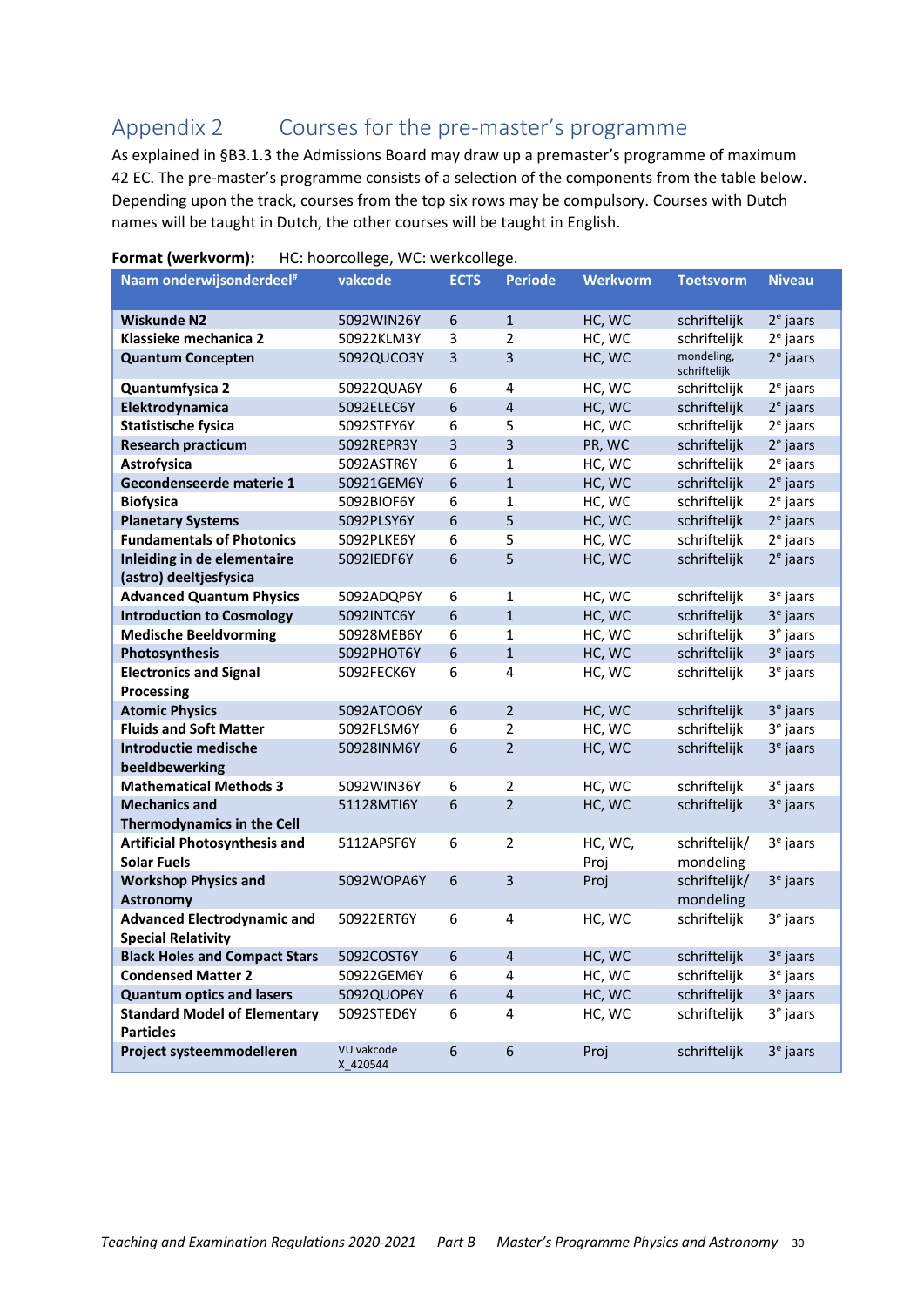# Appendix 3 Final attainment levels of the Major Teaching, and learning objectives minor TESLA and the minor Teaching

#### Final attainments levels of the Major Teaching

(this section is in Dutch because the whole Major Teaching is in Dutch)

De bekwaamheidseisen Leraar Voorbereidend Hoger Onderwijs zijn, naast de voor alle wo‐ masteropleidingen geldende Dublin‐descriptoren en algemene wettelijke eisen, richtinggevend voor de doelstellingen en eindtermen van de lerarenopleidingen Voorbereidend Hoger Onderwijs. Deze bekwaamheidseisen zijn vastgelegd in de Wet op het voortgezet onderwijs (artikel 36 e.v.) en het Besluit bekwaamheidseisen onderwijspersoneel (zie 'Besluit bekwaamheidseisen onderwijspersoneel' (https://wetten.overheid.nl/BWBR0018692).) en 'Besluit van 16 maart 2017 tot wijziging van het Besluit bekwaamheidseisen onderwijspersoneel en het Besluit bekwaamheidseisen onderwijspersoneel BES in verband met de herijking van de bekwaamheidseisen voor leraren en docenten' (https://zoek.officielebekendmakingen.nl/stb‐2017‐148.html)).

De eindtermen zijn geordend in twee categorieën:

- Eindtermen die rechtstreeks te maken hebben met de kern van het beroep: het onderwijsleerproces en het leren van leerlingen, te weten de vakinhoudelijke, vakdidactische en pedagogische bekwaamheid (eindterm 1 t/m 3).
- Eindtermen die betrekking hebben op meer algemene aspecten van professioneel handelen ten dienste van die kern van het beroep: te weten samenwerking met collega's en de omgeving van de school en met reflectie en persoonlijke en professionele ontwikkeling (eindterm 4 t/m 5).

De opleiding draagt er zorg voor dat de afgestudeerde Leraar VHO in ieder geval:

- 1. aantoonbaar beschikt over vakinhoudelijke kennis en vaardigheden die het wobachelorniveau overstijgen dan wel verdiepen. Dat wil zeggen dat de afgestudeerde eerstegraads leraar:
	- a. de inhoud van vak beheerst / boven de leerstof staat;
	- b. daardoor de leerstof, voor het schooltype waarin hij werkzaam is, zo kan samenstellen, kiezen of bewerken dat zijn leerlingen die kunnen leren;
	- c. vanuit zijn vakinhoudelijke expertise verbanden kan leggen met het dagelijks leven, met werk en met wetenschap en het onderwijs betekenisvol kan maken voor de leerlingen;
	- d. daarmee kan bijdragen aan de algemene vorming van zijn leerlingen.
- 2. aantoonbaar beschikt over vakdidactische kennis en vaardigheden. Dat wil zeggen dat de afgestudeerde Leraar VHO:
	- a. de vakinhoud weet te vertalen in leerplannen of leertrajecten en dat doet op een professionele, ontwikkelingsgerichte werkwijze;
	- b. de vakinhoud leerbaar maakt voor en afstemt op het niveau en kenmerken van zijn leerlingen, daarbij doelmatig gebruikmakend van (digitale) beschikbare leermiddelen;
	- c. het onderwijs kan ontwikkelen en evalueren;
	- d. het onderwijs doelmatig kan uitvoeren en het leren van leerlingen kan organiseren;
	- e. de vak inhoud/didactiek afstemt met zijn collega's en laat aansluiten bij de visie en missie van zijn school.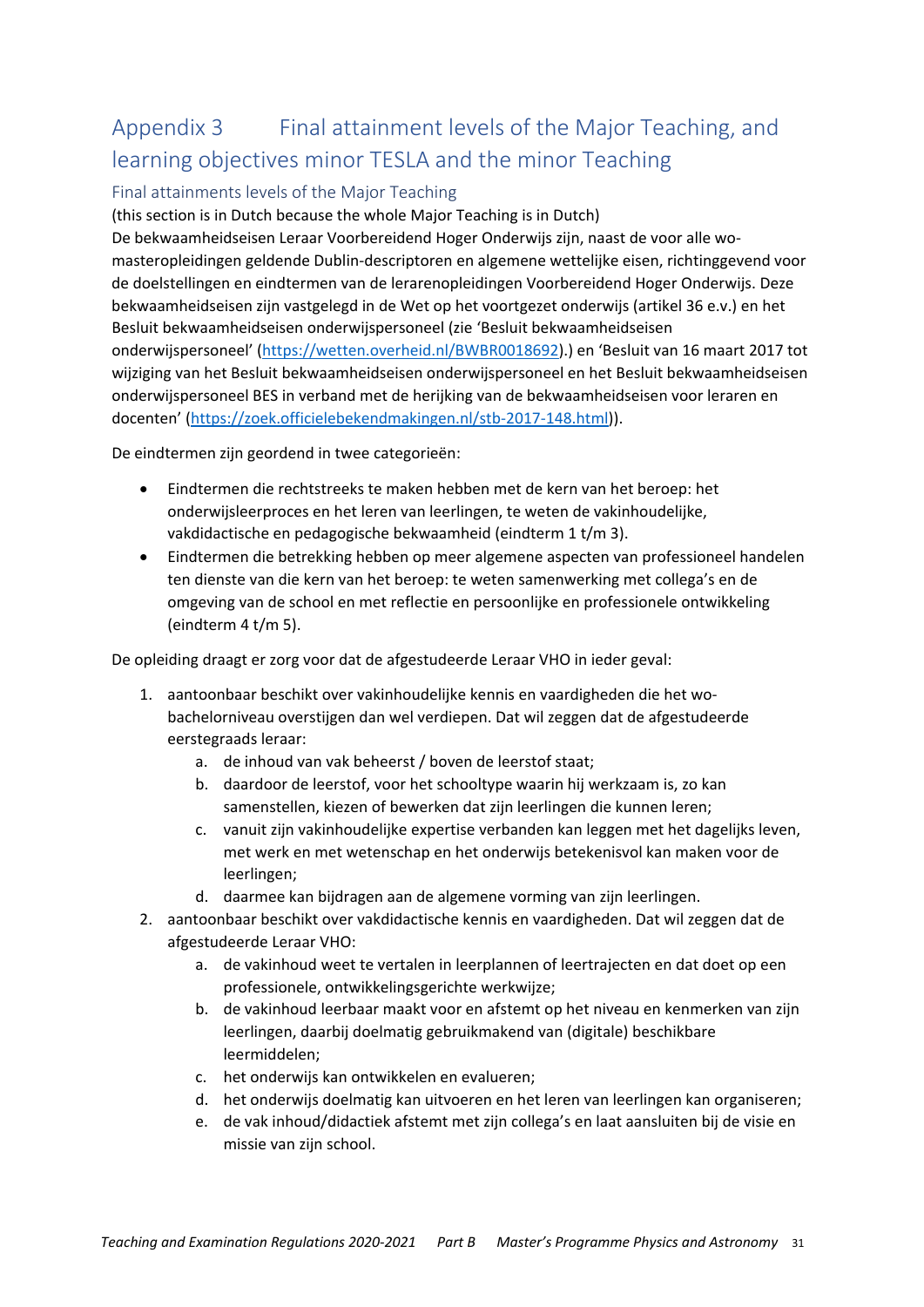- 3. aantoonbaar beschikt over pedagogische kennis en vaardigheden. Dat wil zeggen dat de afgestudeerde Leraar VHO:
	- a. de ontwikkeling van zijn leerlingen volgt in hun leren en gedrag en daarop zijn handelen afstemt;
	- b. bijdraagt aan de sociaal‐emotionele en morele ontwikkeling van zijn leerlingen;
	- c. bijdraagt aan de burgerschapsvorming en de ontwikkeling van de leerling tot een zelfstandige en verantwoordelijke volwassene;
	- d. met een professionele, ontwikkelingsgerichte werkwijze en in samenwerking met zijn collega's een veilig, ondersteunend en stimulerend leerklimaat voor zijn leerlingen kan realiseren;
	- e. in staat is om oordelen te formuleren, rekening houdend met de sociaal‐ maatschappelijke en ethische verantwoordelijkheden die horen bij het beroep.
- 4. aantoonbaar reflecteert ten behoeve van persoonlijke en professionele ontwikkeling. Dat wil zeggen dat de afgestudeerde Leraar VHO:
	- a. in staat is kritisch te reflecteren op alle aspecten die met zijn persoonlijkheid, zijn motivatie, attitudes, verwachtingen en cognities te maken hebben (die onder meer tot uiting komen in het pedagogisch handelen) en feedback hieromtrent ter harte te nemen
	- b. op onderzoeksmatige wijze de (eigen) onderwijspraktijk verbetert en blijft ontwikkelen;
	- c. zijn (vak)kennis en ‐kunde actueel houdt;
	- d. in staat is zijn eigen positie te bepalen ten aanzien van de missie en visie van de school/instelling waar hij werkzaam is en bereid is een constructieve bijdrage te leveren aan de ontwikkeling van zijn vak/het onderwijs in de school.
- 5. aantoonbaar samenwerkt en communiceert met collega's en omgeving. Dat wil zeggen dat de afgestudeerde Leraar VHO:
	- a. zijn pedagogisch handelen kan afstemmen met zijn collega's en met anderen die voor de ontwikkeling van de leerling verantwoordelijk zijn;
	- b. de ontwikkeling van zijn vak/curriculum in de school kan afstemmen met zijn collega's en met anderen die voor de ontwikkeling van de leerling verantwoordelijk zijn.
- 6. Onverminderd het bepaalde in lid 1 heeft de afgestudeerde van afstudeerrichting Biologie een gedegen vakinhoudelijke kennis van en inzicht in het vakgebied en de vakdidactiek van Biologie en kan op basis daarvan aantrekkelijke, effectieve en efficiënte leeractiviteiten ontwerpen, uitvoeren, begeleiden en evalueren voor het schoolvak Biologie in de onderbouw en/of bovenbouw.
- 7. Onverminderd het bepaalde in lid 1 heeft de afgestudeerde van afstudeerrichting Natuurkunde een gedegen vakinhoudelijke kennis van en inzicht in het vakgebied en de vakdidactiek van Natuurkunde en kan op basis daarvan aantrekkelijke, effectieve en efficiënte leeractiviteiten ontwerpen, uitvoeren, begeleiden en evalueren voor het schoolvak Natuurkunde in de onderbouw en/of bovenbouw.
- 8. Onverminderd het bepaalde in lid 1 heeft de afgestudeerde van afstudeerrichting Scheikunde een gedegen vakinhoudelijke kennis van en inzicht in het vakgebied en de vakdidactiek van Scheikunde en kan op basis daarvan aantrekkelijke, effectieve en efficiënte leeractiviteiten ontwerpen, uitvoeren, begeleiden en evalueren voor het schoolvak Scheikunde in de onderbouw en/of bovenbouw.
- 9. Onverminderd het bepaalde in lid 1 heeft de afgestudeerde van afstudeerrichting Wiskunde een gedegen vakinhoudelijke kennis van en inzicht in het vakgebied en de vakdidactiek van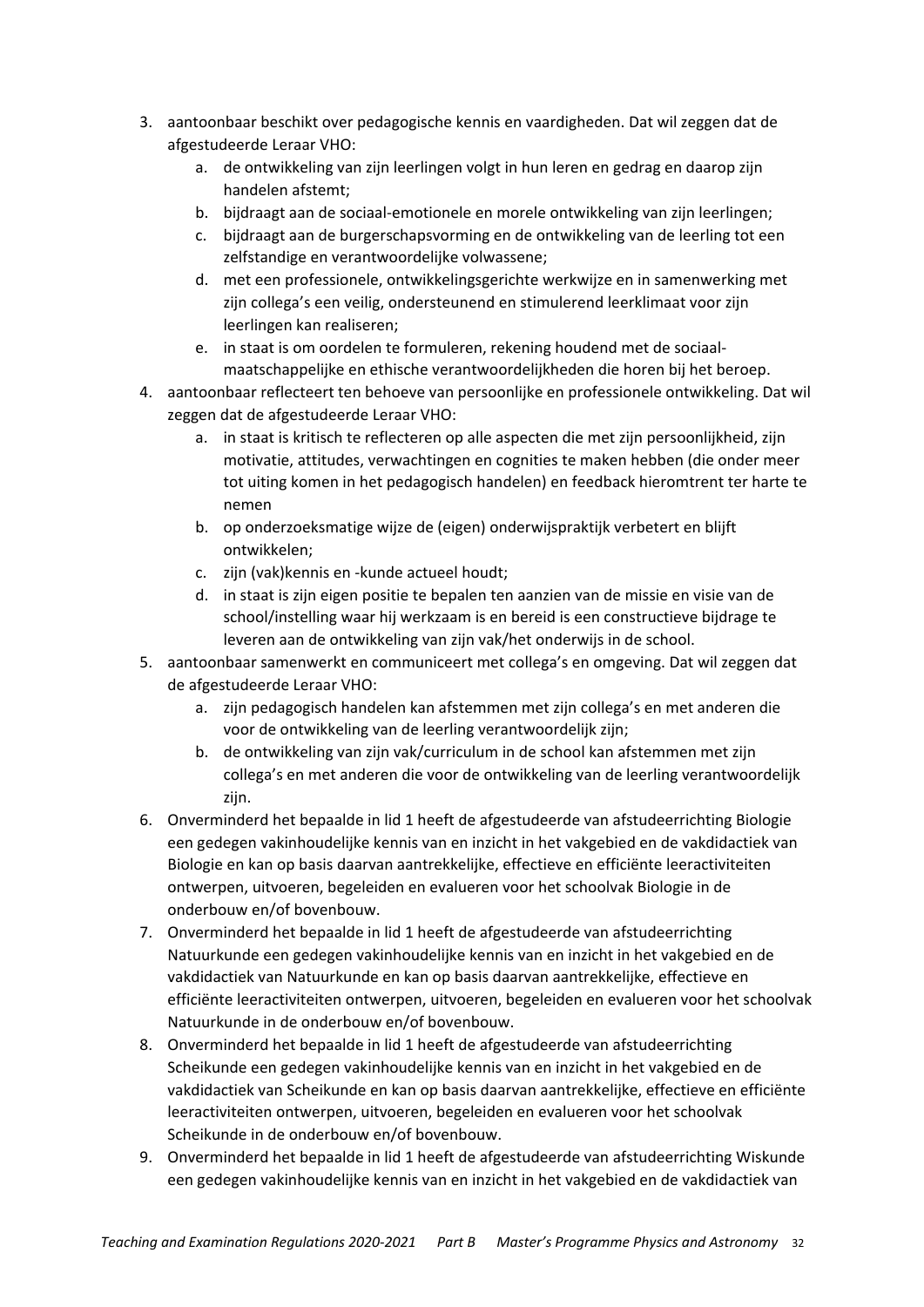Wiskunde en kan op basis daarvan aantrekkelijke, effectieve en efficiënte leeractiviteiten ontwerpen, uitvoeren, begeleiden en evalueren voor het schoolvak Wiskunde in de onderbouw en/of bovenbouw.

- 10. Onverminderd het bepaalde in lid 1 heeft de afgestudeerde van afstudeerrichting Aardrijkskunde een gedegen vakinhoudelijke kennis van en inzicht in het vakgebied en de vakdidactiek van Aardrijkskunde en kan op basis daarvan aantrekkelijke, effectieve en efficiënte leeractiviteiten ontwerpen, uitvoeren, begeleiden en evalueren voor het schoolvak Aardrijkskunde in de onderbouw en/of bovenbouw.
- 11. Onverminderd het bepaalde in lid 1 heeft de afgestudeerde van afstudeerrichting Informatica een gedegen vakinhoudelijke kennis van en inzicht in het vakgebied en de vakdidactiek van Informatica en kan op basis daarvan aantrekkelijke, effectieve en efficiënte leeractiviteiten ontwerpen, uitvoeren, begeleiden en evalueren voor het schoolvak Informatica in de onderbouw en/of bovenbouw.

#### Learning objectives of the minor Tesla

By completing the Tesla Minor the graduate is fit to start a career in demanding environments which require abilities to utilize the disciplinary science background in research, corporate, civil society, governmental and advisory work environments.

All learning objectives fall into at least one of the following categories: (1) Information processing (2) Teamwork (3) Project Work (4) Communication (5) Self‐reflection.

Further information about the minor Tesla can be found in the study guide http://www.teslaminor.nl

#### Minor teaching na een bachelor met een educatieve minor

De student volgt het tweede semester van de master leraar Voorbereidend Hoger Onderwijs (VHO) die de Interfacultaire Lerarenopleidingen (ILO) aanbiedt. De eindtermen komen overeen met die van de major teaching, zie hierboven.

#### Minor teaching na een bachelor zonder educatieve minor

De student volgt het eerste semester van de master leraar VHO die de ILO aanbiedt.

De opleiding leidt niet tot een bevoegdheid.

De eindtermen komen grotendeels overeen met die van de educatieve minor die de ILO aanbiedt.

De student is op basis van voldoende theoretisch inzicht, een professionele houding en voldoende vaardigheid in staat om:

- 1. een goede samenwerking met en tussen leerlingen tot stand te brengen;
- 2. voor groepen en voor individuele leerlingen een veilige leeromgeving te creëren;
- 3. voor groepen en voor individuele leerlingen een krachtige leeromgeving in te richten waarin leerlingen zich op een goede manier leerinhouden van het vakgebied eigen maken;
- 4. in groepen en in andere contacten met leerlingen een overzichtelijk, ordelijk en taakgericht leer‐ en werkklimaat tot stand te brengen;
- 5. relevante informatie uit te wisselen met collega's in de school en uitkomsten daarvan te benutten;
- 6. relevante informatie uit te wisselen met verzorgers van leerlingen buiten school en daarin te zorgen voor afstemming;